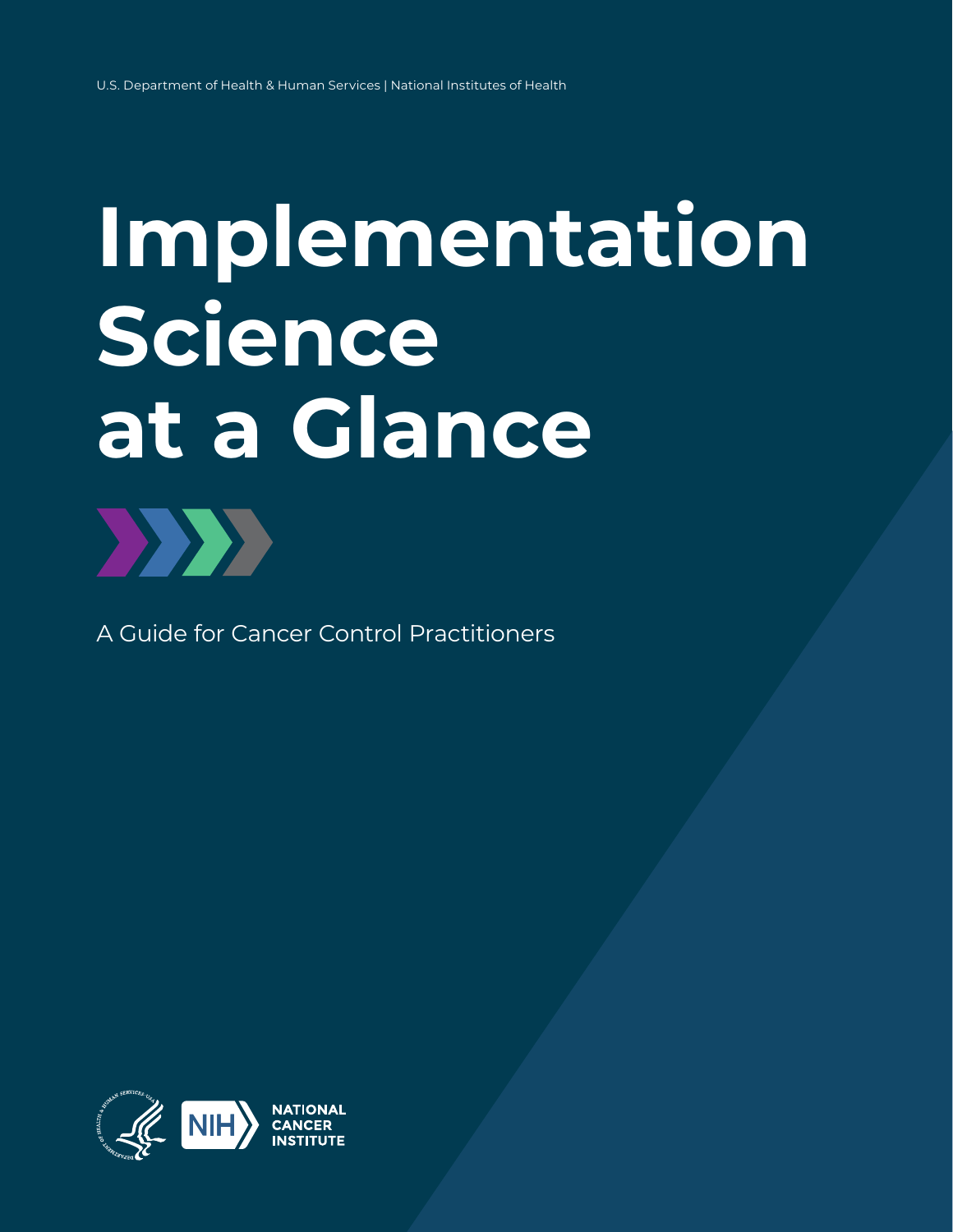<span id="page-1-0"></span>

# **Foreword**

Since the National Cancer Institute (NCI) Implementation Science Team was formed within the Division of Cancer Control and Population Sciences some fifteen years ago, we have seen the importance of improving the resources needed to support implementation of evidence-based cancer control interventions. While the team also focuses on efforts to advance the science of implementation, and considers the need to integrate implementation science within the broader field of cancer control and population sciences, we know that unless we support the adoption, implementation, and sustainment of research-tested interventions in community and clinical settings, we will not move very far in reducing the burden of cancer. To that end, we recognize that the advances in our understanding of implementation processes in recent years will have greater benefit if communicated in a way that supports and informs the important work of cancer control practitioners.

This resource, *Implementation Science at a Glance*, is intended to help practitioners and policy makers gain familiarity with the building blocks of implementation science. Developed by our team and informed by our ongoing collaborations with practitioners and policy makers, *Implementation Science at a Glance* introduces core implementation science concepts, tools, and resources, packaged in a way that maps to the various stages that practitioners may find themselves in as they seek to use evidence-based interventions to meet the needs of patients, families, and communities. This resource also includes several case examples of how cancer control organizations have gone through the process of exploring evidencebased interventions, preparing for their integration into varied practice settings, actively implementing them, and evaluating their impact over time.

While we know that the volume of implementation science topics can fill many books, we hope that this resource provides an initial set of valuable and digestible information, along with suggested resources for those interested in learning more. In addition, we hope that this resource can continue to be refined over time, and that you share your experiences in applying this to the betterment of your communities and key constituents. Thank you for all your efforts to address cancer control needs, and thanks in advance for your guidance as we improve the impact of our research.

#### **David A. Chambers, DPhil**

Deputy Director for Implementation Science Division of Cancer Control and Population Sciences National Cancer Institute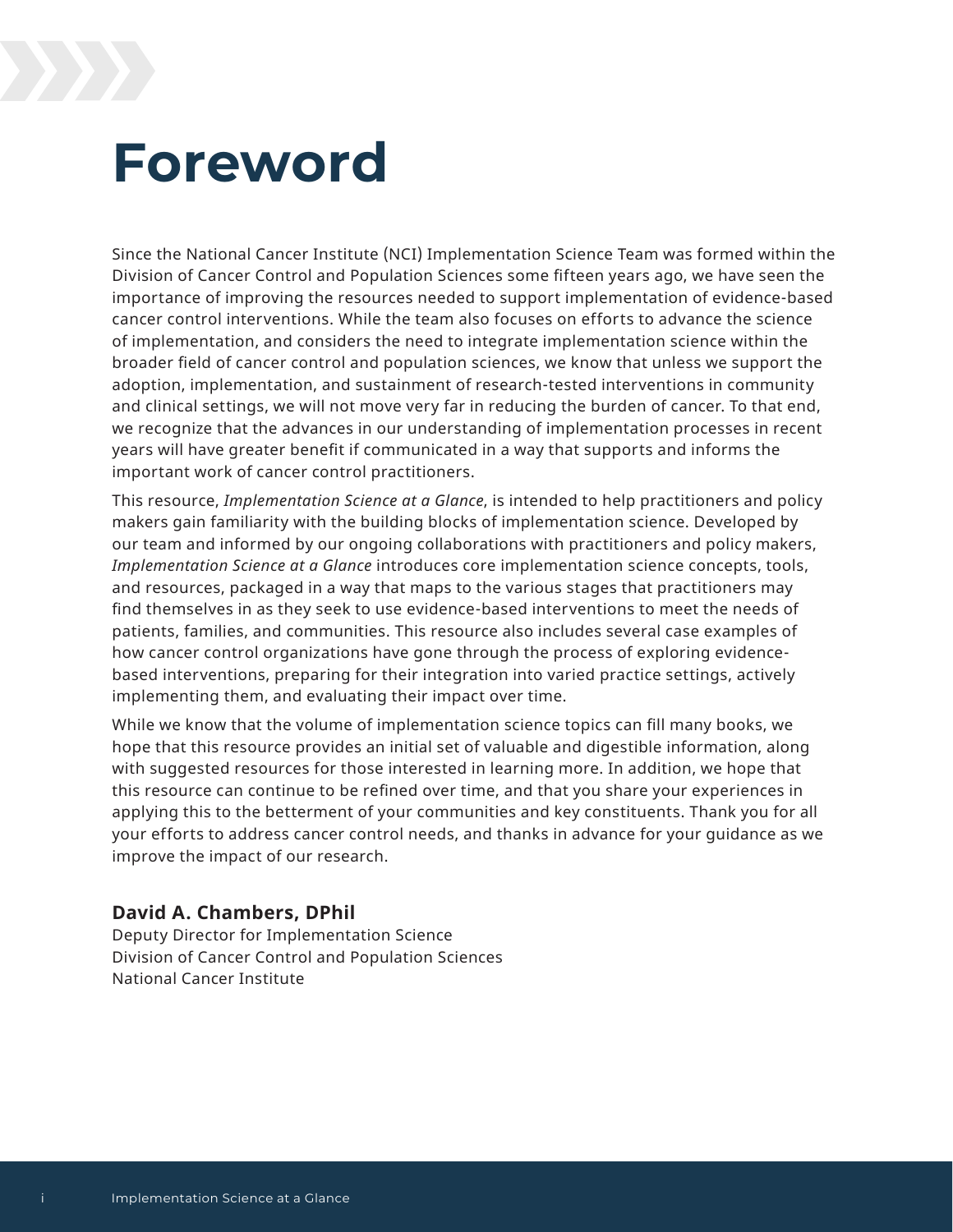

# <span id="page-2-0"></span>**Acknowledgments**

The National Cancer Institute would like to thank the many cancer control practitioners, implementation scientists, and program partners whose thoughtful comments and robust contributions were integral to the creation of this resource.

We particularly thank Amy Allen, Stephenie Kennedy-Rea, and Mary Ellen Conn; Ann-Hilary Heston; Kathryn Braun; and Suzanne Miller Halegoua and Erin Tagai for their contributions to the case studies.

We are grateful to the NCI Implementation Science Team, particularly Margaret Farrell, Wynne Norton, and Prajakta Adsul, who provided hours of review and consultation and guided this resource to its completion. We note with gratitude the work of Dalena Nguyen, whose attention to detail and commitment to excellence greatly enhanced the resource's content and quality, as well.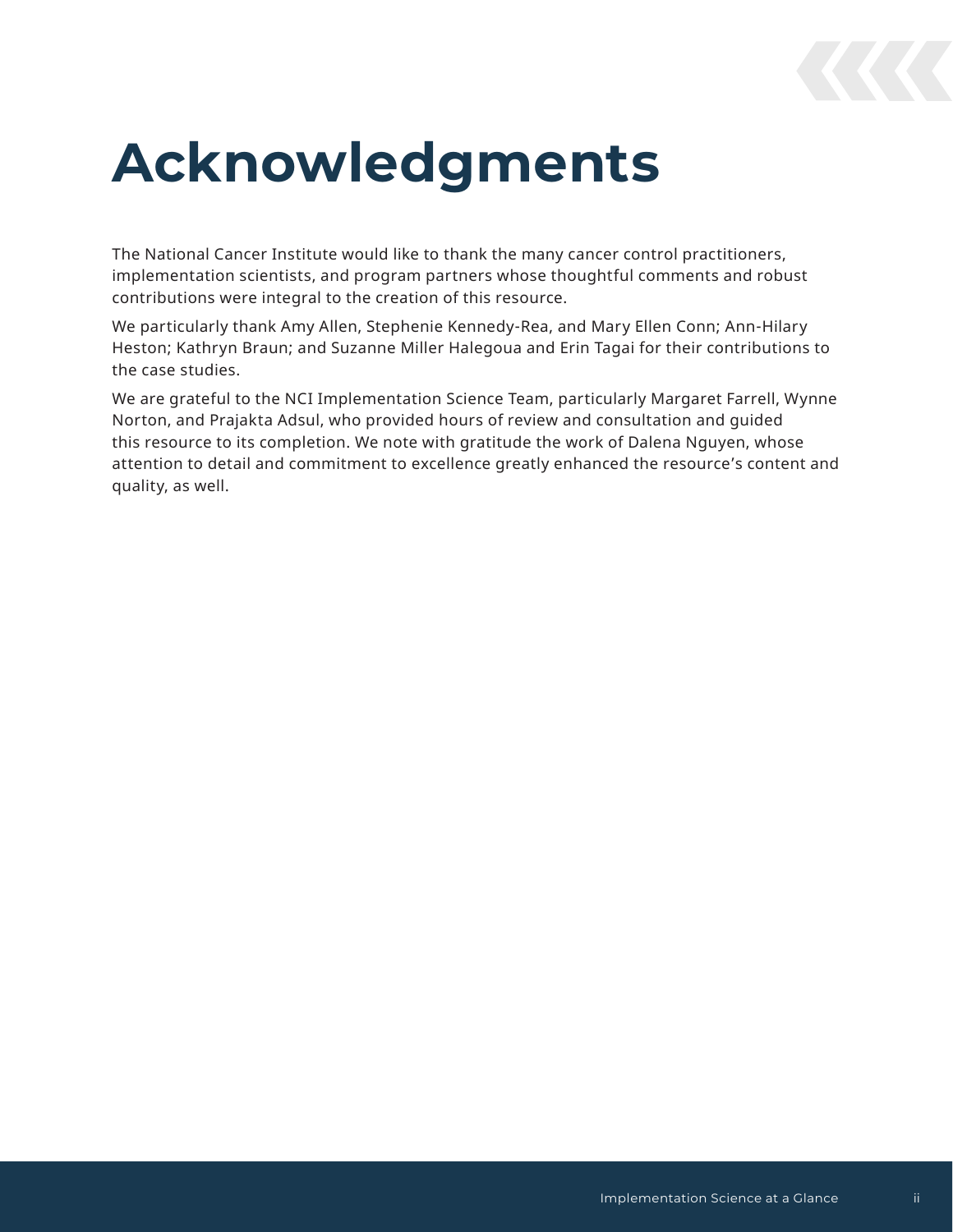Implementation Science at a Glance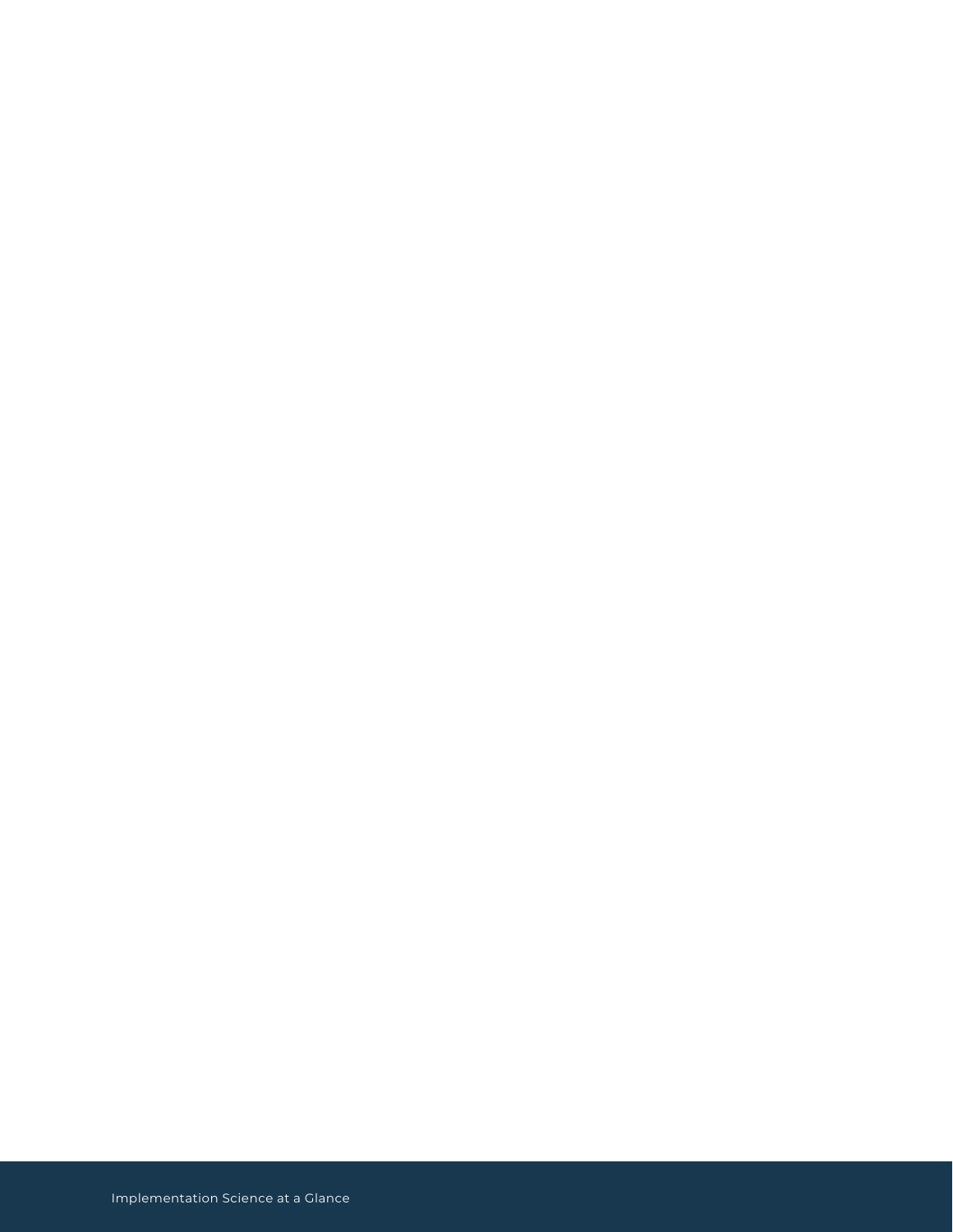# **Contents**

- i [Foreword](#page-1-0)
- ii [Acknowledgments](#page-2-0)
- 1 Introduction
- 1 Who Is This Guide For?
- 1 [How Do I Use This Guide?](#page-5-0)
- 2 [What Is Implementation Science and Why Is It Important?](#page-6-0)

#### **4 [Assess](#page-8-0)**

- 5 [Engaging Stakeholders and Partners](#page-9-0)
- 6 [Confirming Evidence for an Intervention](#page-10-0)
- 8 [Choosing an Intervention](#page-12-0)

#### **10 [Prepare](#page-14-0)**

- 11 Maintaining Fidelity
- 11 [Adapting an Intervention](#page-15-0)

#### **16 [Implement](#page-20-0)**

- 17 [Diffusion of Innovations](#page-21-0)
- 18 [Consolidated Framework for Implementation Research](#page-22-0)
- 19 [Interactive Systems Framework for Dissemination and Implementation](#page-23-0)
- 21 [Implementation Strategies](#page-25-0)

### **24 [Evaluate](#page-28-0)**

- 25 [What to Evaluate](#page-29-0)
- 27 [How to Evaluate](#page-31-0)
- 29 [Sustainability](#page-33-0)
- 30 [Scaling Up](#page-34-0)
- 32 [De-Implementing](#page-36-0)

#### 33 **[Case Studies](#page-37-0)**

- 33 [West Virginia Program to Increase Colorectal Cancer Screening](#page-37-0)
- 35 [Kakui Ahi \(Light the Way\): Patient Navigation](#page-39-0)
- 37 [Tailored Communication for Cervical Cancer Risk](#page-41-0)
- 39 [LIVESTRONG](#page-43-0)® at the YMCA
- $41$ [Implementation Resources for Practitioners](#page-45-0)
- 43 [Glossary of Terms](#page-47-0)
- 45 [References](#page-49-0)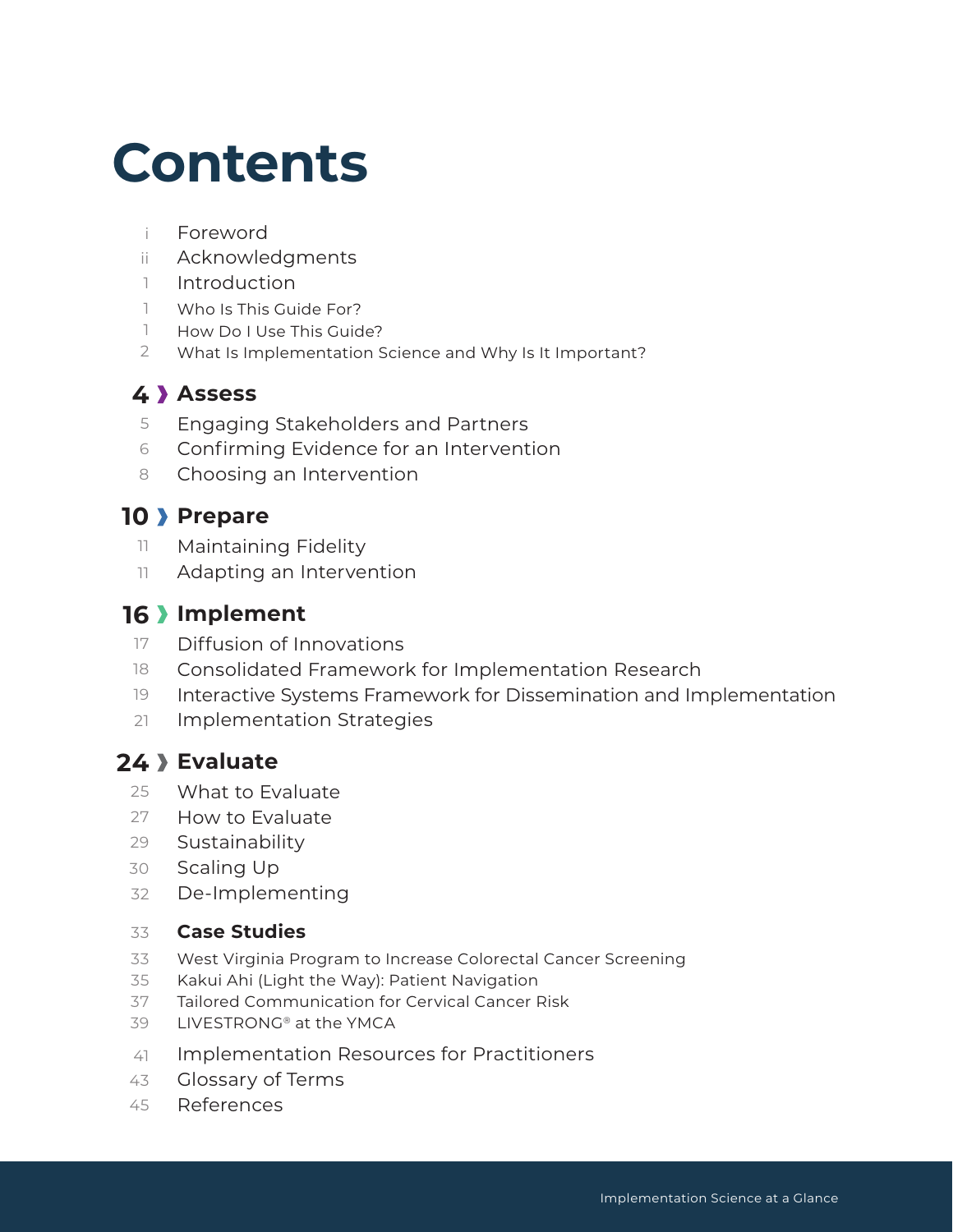<span id="page-5-0"></span>

# **Introduction**

*Implementation Science at a Glance* details how greater use of implementation science methods, models, and approaches can improve cancer control practice.

While many effective interventions can reduce cancer risk, incidence, and death, as well as enhance quality of life, they are of no benefit if they cannot be delivered to those in need. Implementation strategies are essential to improve public health. In the face of increasingly dynamic and resource-constrained conditions, implementation science plays a critical role in delivering cancer control practices.

*Implementation Science at a Glance* provides a single, concise summary of key theories, methods, and considerations that support the adoption of evidence-based cancer control interventions.

## **Who Is This Guide For?**

We wrote this guide for cancer control practitioners who seek an overview of implementation science that is neither superficial nor overwhelming.

Implementation science is a rapidly advancing field. Researchers from many disciplines are studying and evaluating how evidence-based guidelines, interventions, and programs are put into practice.

# **How Do I Use This Guide?**

*Implementation Science at a Glance* offers a systematic approach to implement your evidencebased, public health program, regardless of where you are in your implementation process. We organized this guide into a four-stage framework: assess, prepare, implement, and evaluate. Each stage poses important questions for practical considerations.

Look for  $\begin{bmatrix} 1 & 0 \end{bmatrix}$  ADDITIONAL RESOURCES  $\begin{bmatrix} 1 & 0 \end{bmatrix}$ , which links to a list of additional resources at the end of this workbook. [ADDITIONAL RESOURCES](#page-45-0)

While this guide is organized into four distinct stages, these components blend and overlap in practice. We have also included four case studies to illustrate how implementation science plays out in real-world settings.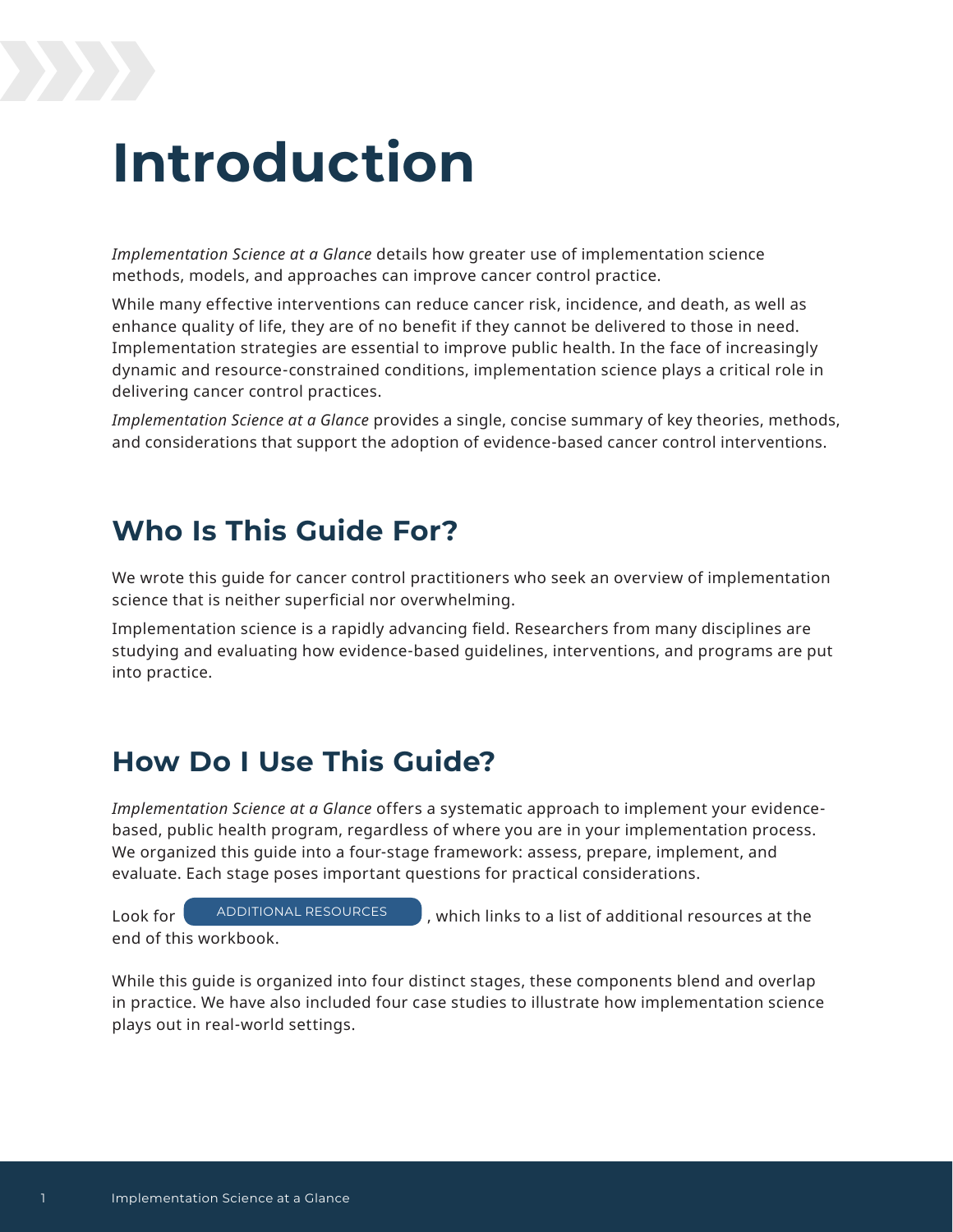

# <span id="page-6-0"></span>**ASSESS**

- » Evidence-Based Interventions
- » Stakeholder Engagement and Partnerships

## **EVALUATE**

- » Sustainability
- » Scale-Up
- » De-Implementation
- » Return on Investment

### **PREPARE**

- » Adaptations
	- » Fidelity

### *KK* IMPLEMENT

- » Theories
- » Models
- » Frameworks
- » Implementation Strategies

# **What Is Implementation Science and Why Is It Important?**

Implementation science is the study of methods to promote the adoption and integration of evidence-based practices, interventions, and policies into routine health care and public health settings to improve the impact on population health.<sup>1</sup>

Implementation science examines how evidence-based programs work in the real world. By using implementation science and implementation strategies, you can help bridge the divide between research and practice—and bring programs that work to communities in need.

Applying implementation science may help you understand how to best use specific strategies that have been shown to work in your (or similar) settings.

By applying implementation science frameworks and models, you may:

- » Reduce program costs
- » Improve health outcomes
- » Decrease health disparities in your community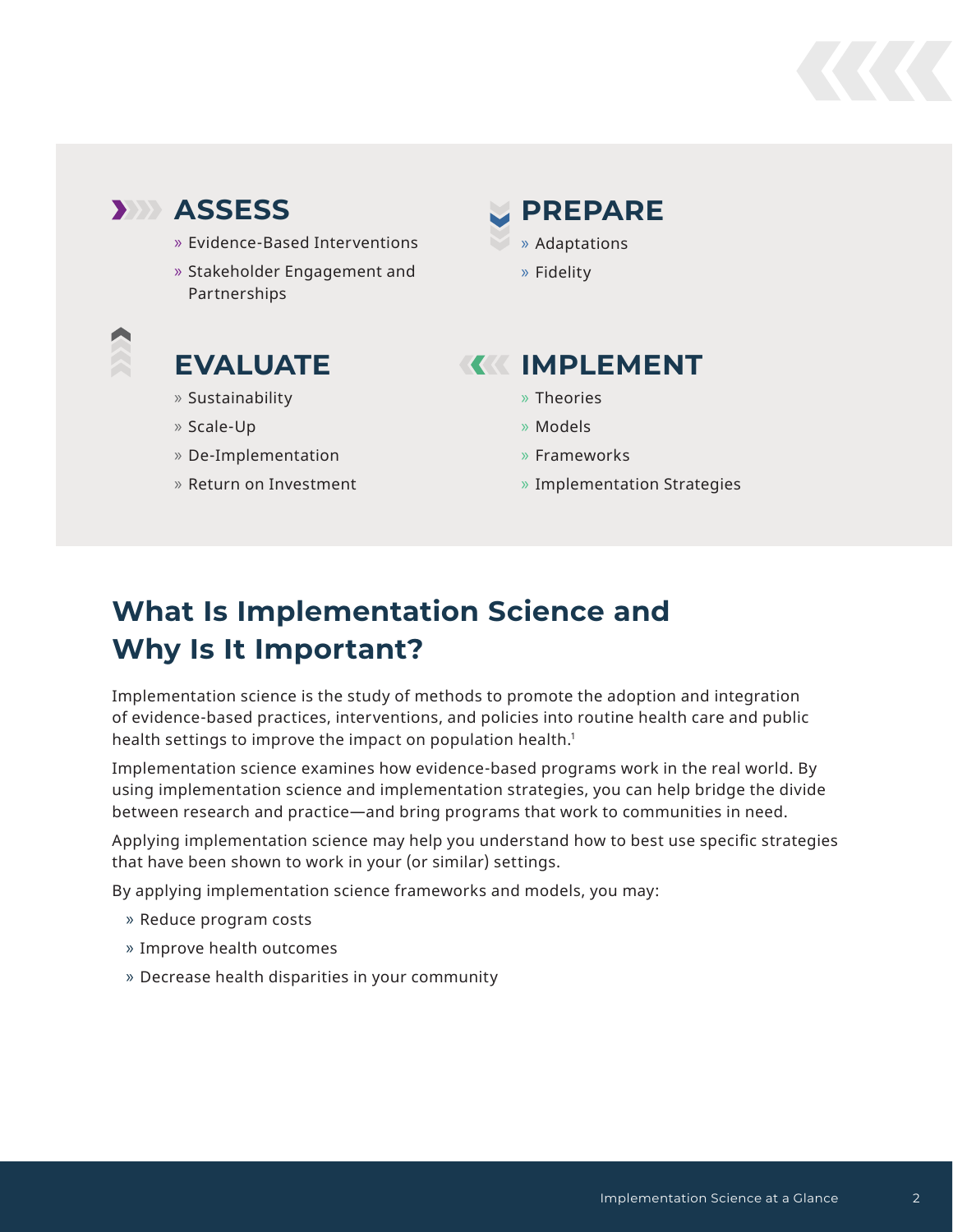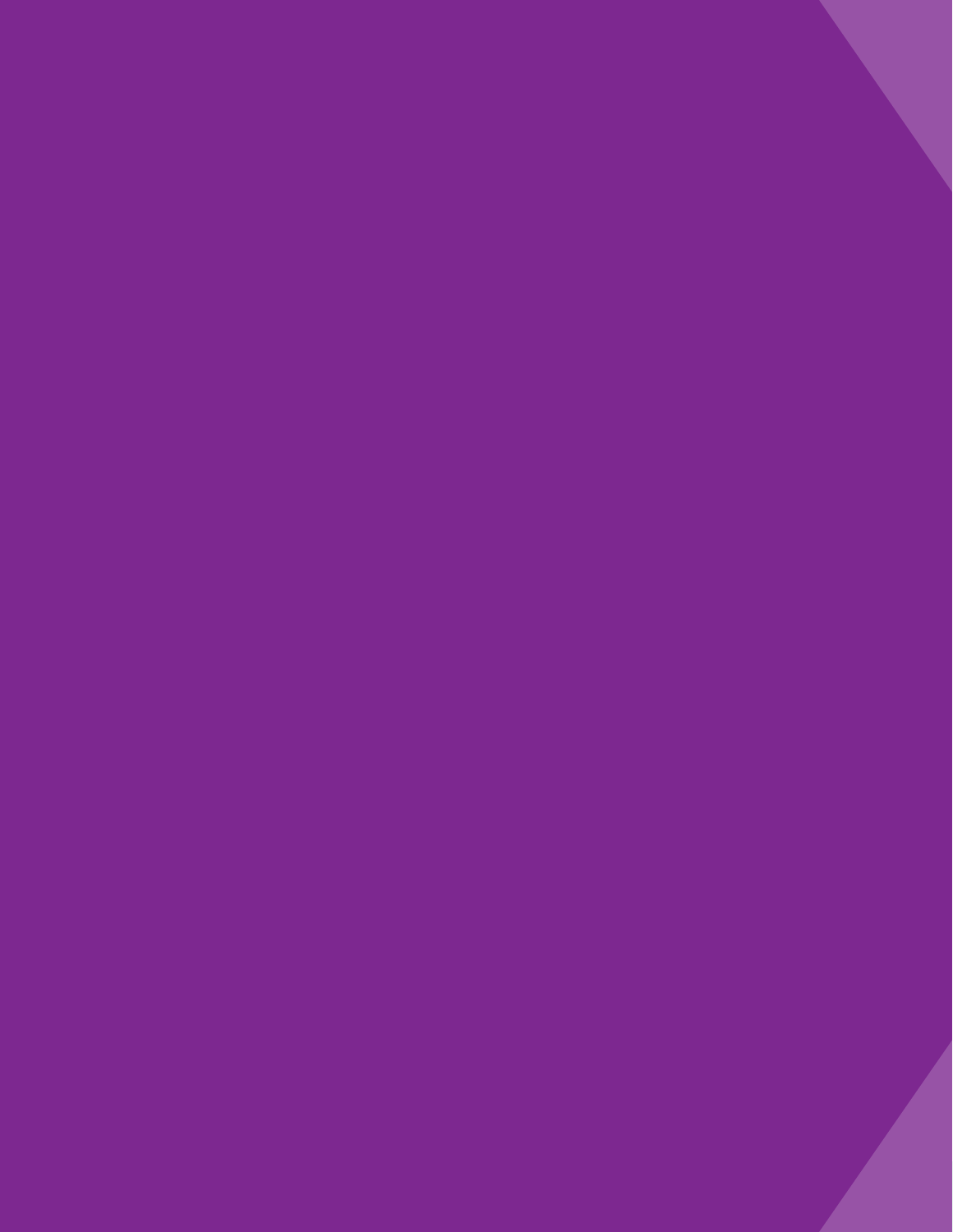# <span id="page-8-0"></span>**Assess**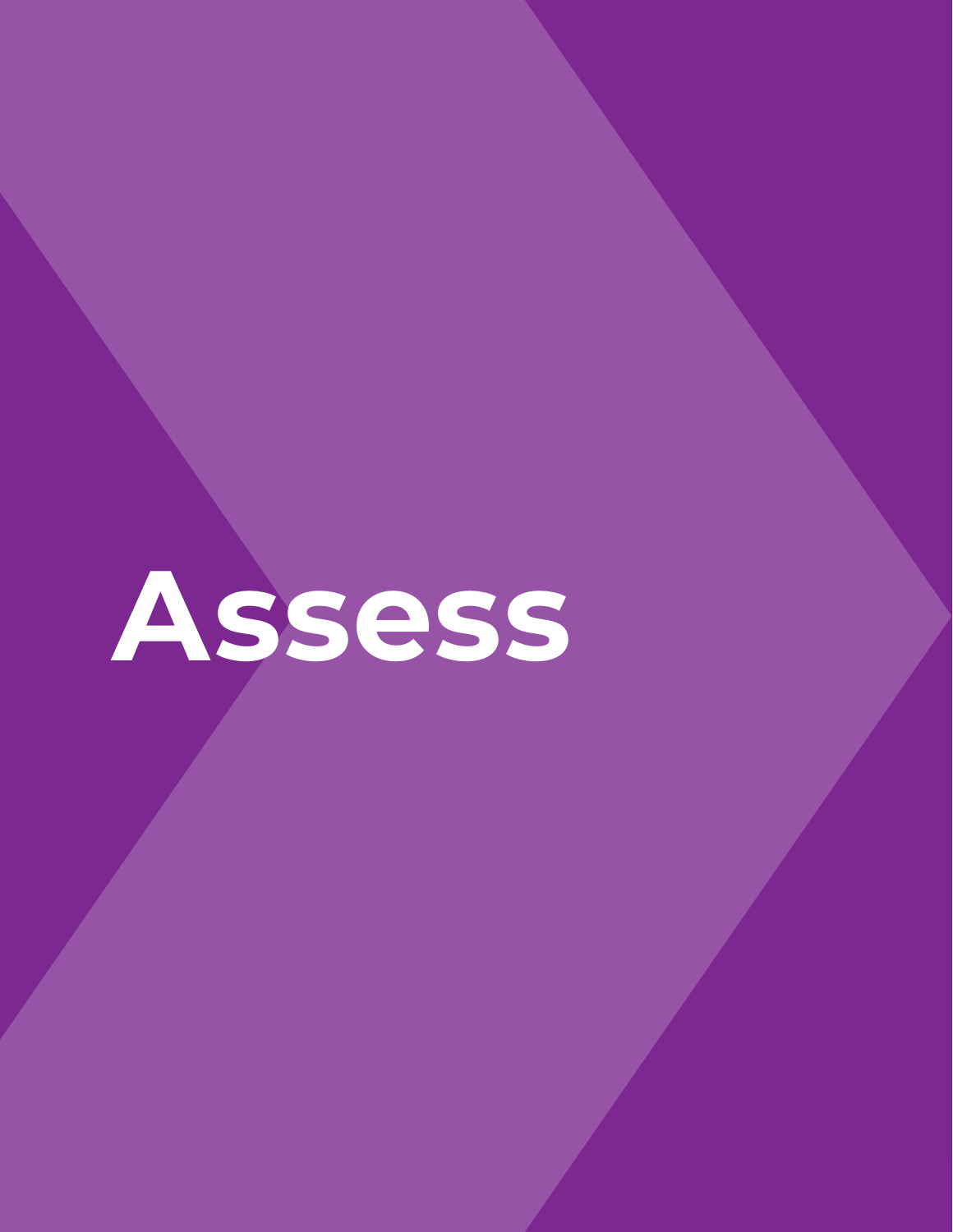<span id="page-9-0"></span>

# **Engaging Stakeholders and Partners**

People and place matter. Therefore, it is important to seek out stakeholder input throughout your process of preparation and implementation. Consider partnering with researchers to advance your goals. Creating meaningful partnerships will help you:

- » **Better understand** your community and its strengths and weaknesses, assets, values, culture, traditions, leaders, and feelings on change
- » **Increase the likelihood that your intervention will be adopted** and sustained
- » **Ensure that your intervention is relevant** to stakeholders
- » **Enhance the quality and practicality** of your efforts
- » **Disseminate** your evaluation findings
- » Create relationships with academic centers that can help **sustain your program**

Creating and leveraging partnerships with researchers and academic programs can empower communities and create social change. Successful research and community collaboration can be particularly effective in:

- » Fostering a willingness to learn from one another
- » Building community members' involvement in research
- » Benefiting all partners with research outcomes
- » Increasing buy-in for your program

#### What You Can Do: **Engage Stakeholders**

Stakeholders are people, communities, and organizations that could be affected by a situation. While internal stakeholders participate through coordinating, funding, and supporting implementation efforts, external stakeholders contribute views and experiences in addressing the issues important to them as patients, participants, and members of the community.2,3

Ask these questions to identify key stakeholders:

- » Who will be affected by what we are doing or proposing?
- » Who are the relevant officials?
- » What are the relevant organizations?
- » Who has been involved in similar situations in the past?
- » Who or what is frequently associated with relevant topic areas?

Measuring and assessing outcomes important to stakeholders can have a significant impact on the adoption, implementation, and sustainment of evidence-based practices.

Remember that stakeholder engagement is necessary throughout the entire implementation process. These questions can help guide you as you move through the assess, prepare, implement, and evaluate stages.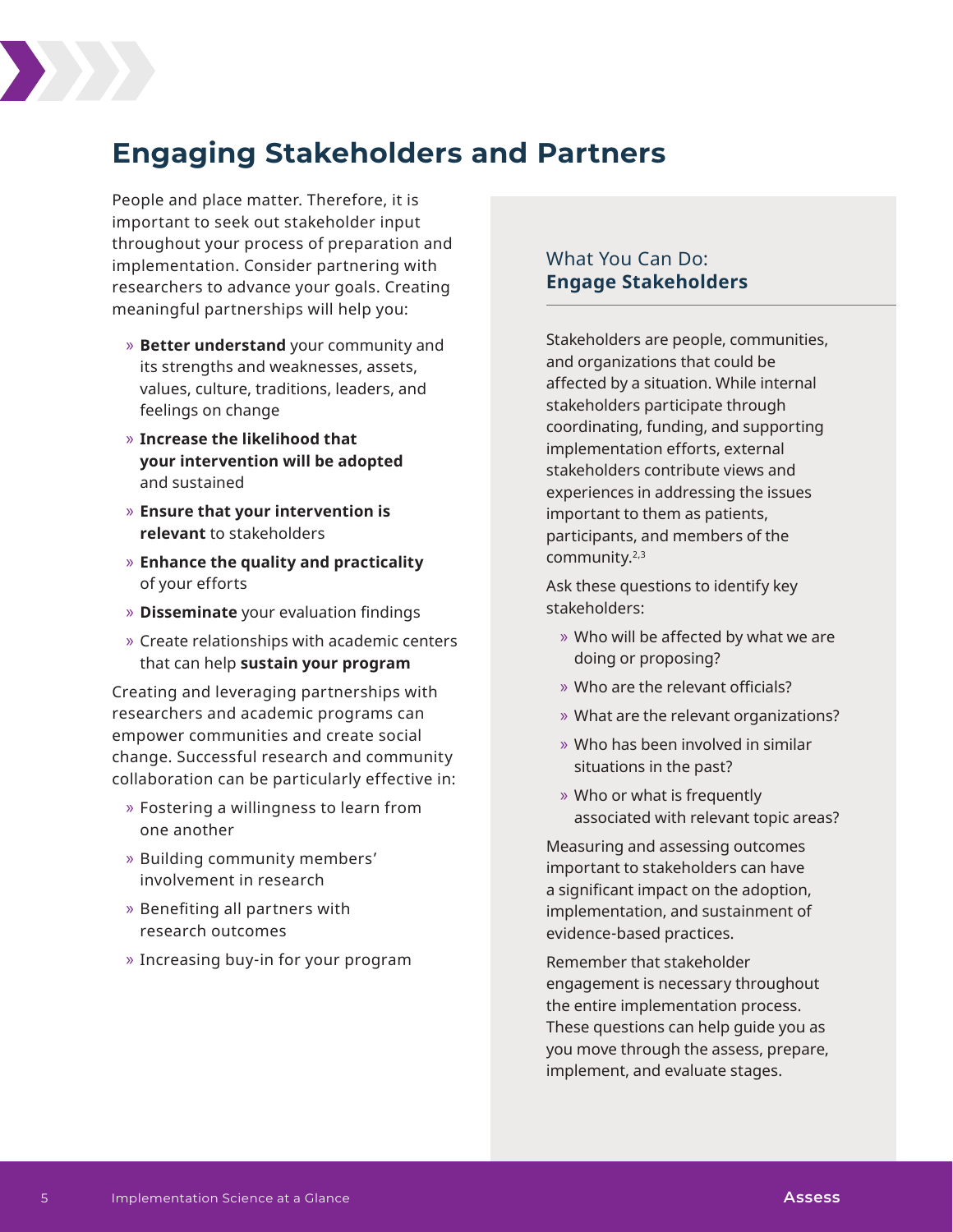

#### <span id="page-10-0"></span>**Key Questions**

#### **ASSESS**

» Does your selected evidence-based intervention take stakeholders' goals and needs into account?

#### **PREPARE**

- » How will stakeholder engagement help achieve program objectives?
- » Does your plan include stakeholder engagement on key decisions?
- » Can your team engage stakeholders effectively, or will you need to hire experts?

#### **IMPLEMENT**

- » Did you identify and communicate clear roles for all stakeholders?
- » Did you include resources for stakeholder engagement in your implementation plan?
- » Are you planning to include stakeholder engagement as you monitor, review, and evaluate your implementation?

#### **EVALUATE**

- » How will you adjust your implementation plan in response to stakeholder feedback?
- » What outcomes are most important to each group of stakeholders and each partner?

# **Confirming Evidence for an Intervention**

Cancer control practitioners make decisions based on various types of evidence: from more subjective evidence—such as their direct experience with the populations they work with—to more objective sources of evidence—including the results of well-designed research studies.

In this resource, we use the terms "interventions," "practices," and "programs" interchangeably. We generally consider an *intervention* to be a combination of *program* components, while a program often groups several interventions together.

An *evidence-based intervention* is a health-focused intervention, practice, policy, or guideline with evidence demonstrating its ability to change a health-related behavior or outcome. $^{\rm 4}$ 

Using evidence-based interventions can not only increase your effectiveness but also help save time and resources.

The less robust the body of evidence supporting a program's effectiveness, the more important it is to evaluate the program and share your results.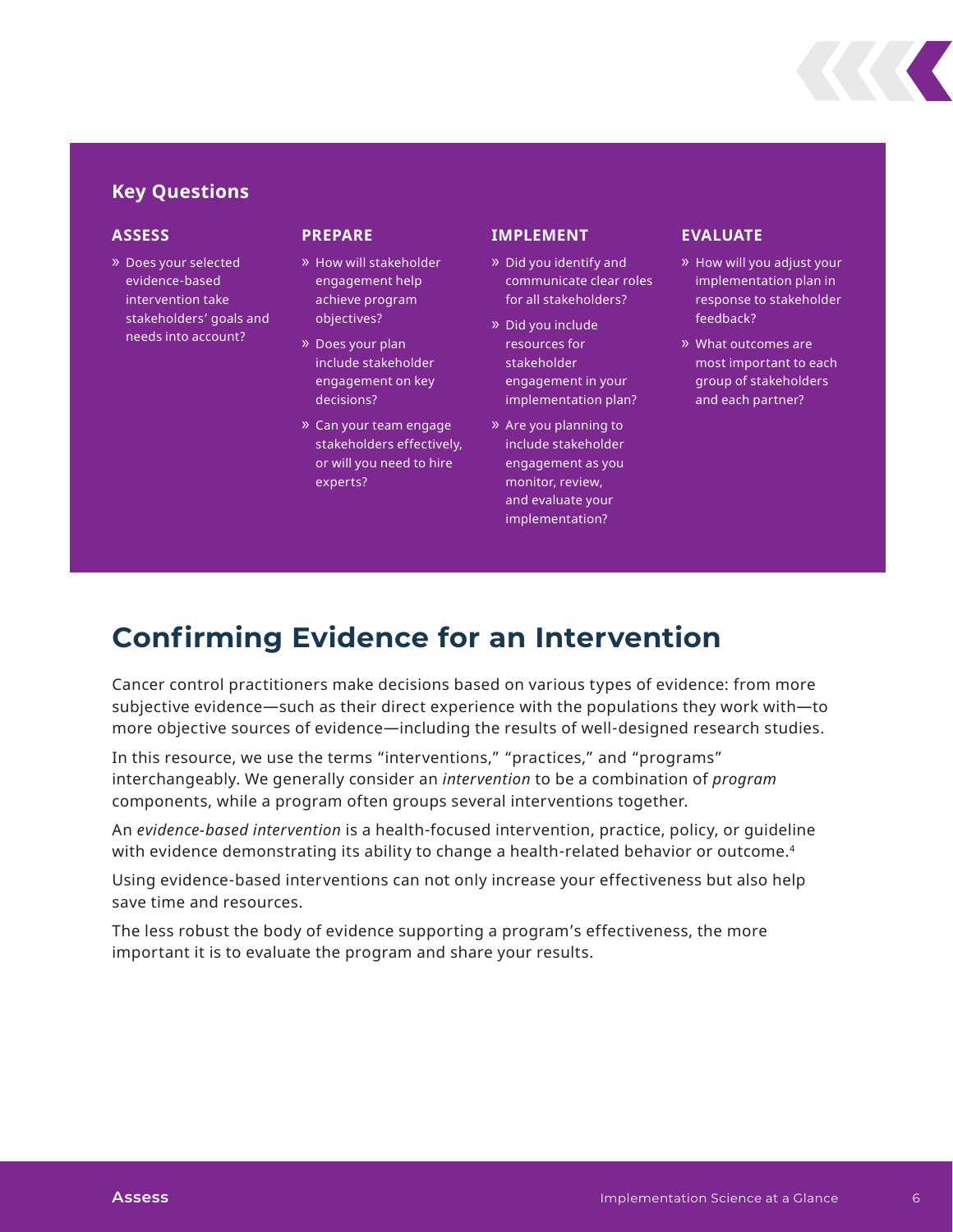

#### **OBJECTIVE**

#### **SYSTEMATIC REVIEWS**

Summaries of a body of evidence made up of multiple studies and recommendations

#### **RESEARCH STUDIES**

Individual studies that test a specific intervention

#### **PRACTITIONER REPORTS**

Reports, briefs, or evaluations of a strategy in practice

#### **EXPERT OPINION/ PERSONAL EXPERIENCE**

Recommendations made by credible groups or individuals that have not yet been tested

#### **SUBJECTIVE**

Figure 1. A continuum of evidence to support interventions<sup>5</sup>

#### What You Can Do: **Make Sure the Intervention Is Evidence-Based**

How will you know if an intervention is evidence-based? A quick internet search may suggest a wide variety of interventions, which may or may not be evidence-based. It is important to evaluate these potential sources.

Evaluate existing information on the intervention, and consider:<sup>4</sup>

- » Who created the information?
- » What types of interventions are highlighted?
- » What methods were used to review the evidence?
- » What criteria were applied to assess an intervention?
- » How current is the evidence?
- » Are resources available to help you implement the intervention?

The following resources may provide evidence to support your intervention:

- » United States Preventive Services Task Force
- » NCI Research-Tested Intervention Programs
- » Healthy People Tools and Resources (Healthy People 2020)
- » Pew-MacArthur Results First Initiative
- » The Guide to Community Preventive Services (The Community Guide)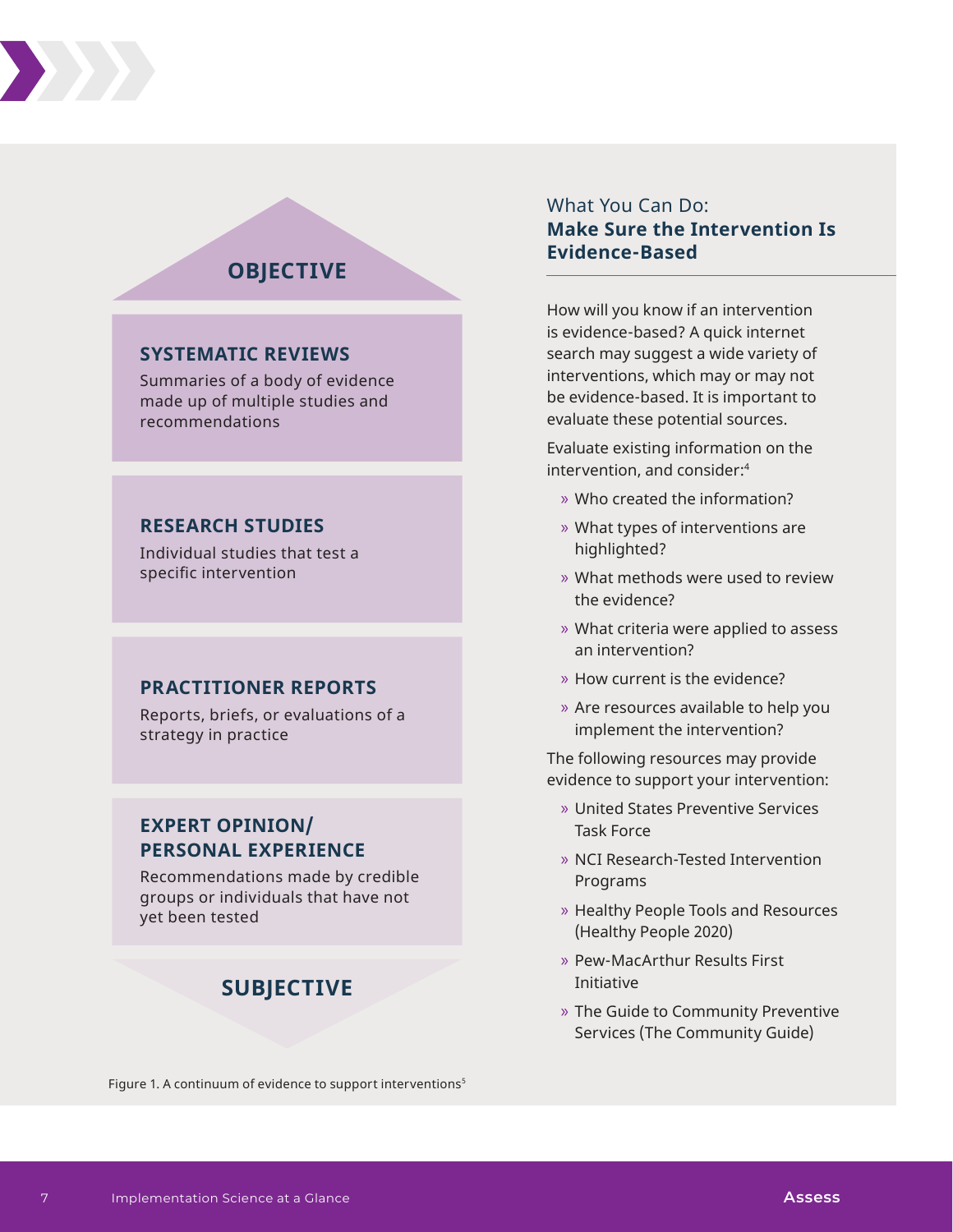

# <span id="page-12-0"></span>**Choosing an Intervention**

While it is important for interventions to be grounded in research and evidence, your program will only be effective if it "fits" your community population and your resources.

When choosing an evidence-based intervention to implement, consider the following:<sup>6</sup>

- » Does this intervention fit our community's demographics, needs, values, and risk factors?
- » Different interventions will take different amounts of money, labor, and time.
	- Does our organization have the capacity and resources this intervention requires?
	- Do we have the expertise to implement this intervention?
	- Can we engage partners or leverage other resources?
- » Does this intervention target our overall goal?

After selecting your intervention, be wary about recommending adaptations without specific guidance, such as from the original developers. Adapting some aspects of an intervention can lead to a "voltage drop": a change in expected outcome when an intervention moves from a research setting into a real-world context.

The following sections can help guide you as you decide to implement an intervention as-is, if it is a good fit, or to first adapt it to your local community.



Figure 2. Components to consider when selecting an intervention<sup>7</sup>

[ADDITIONAL RESOURCES](#page-45-0)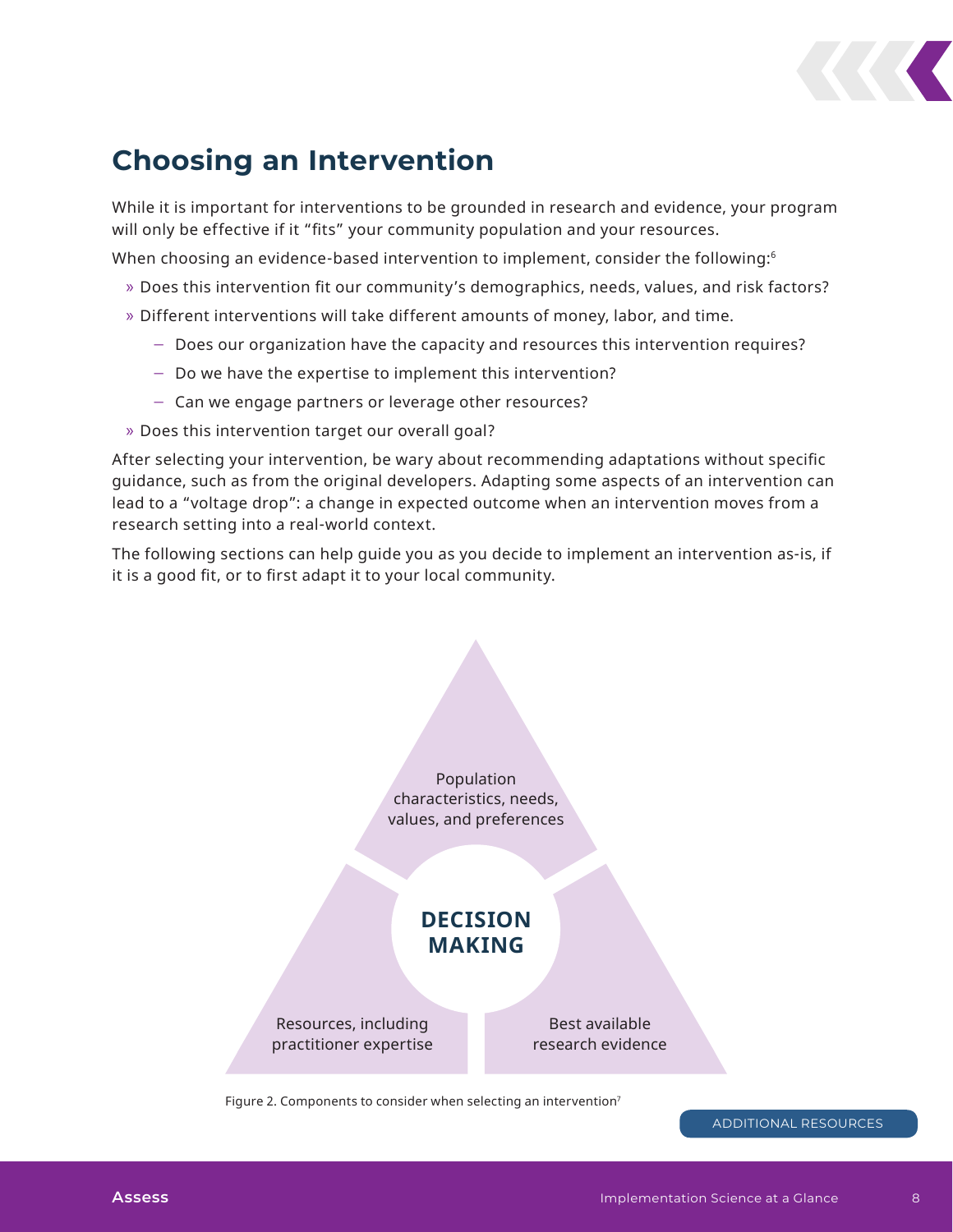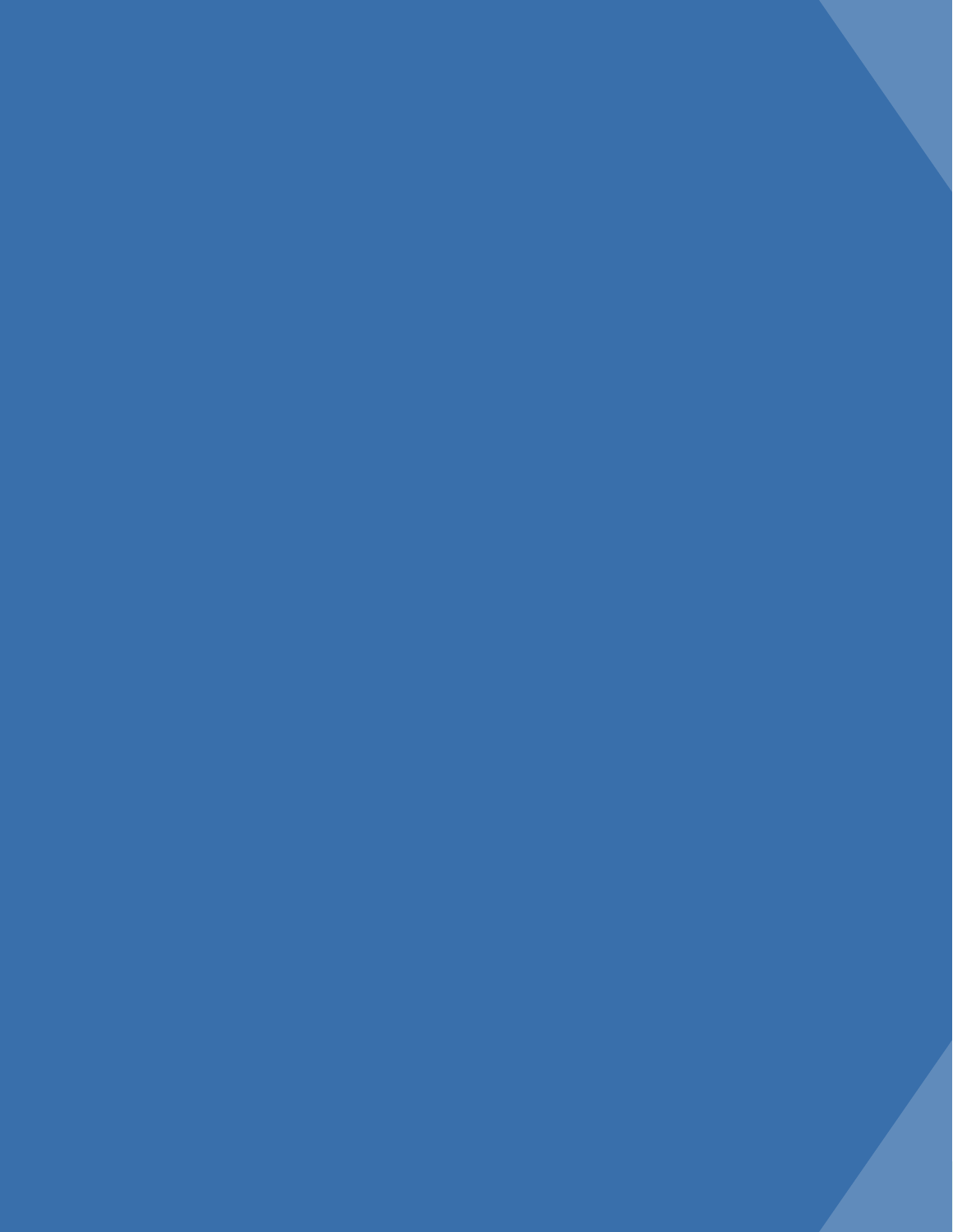# <span id="page-14-0"></span>**Prepare**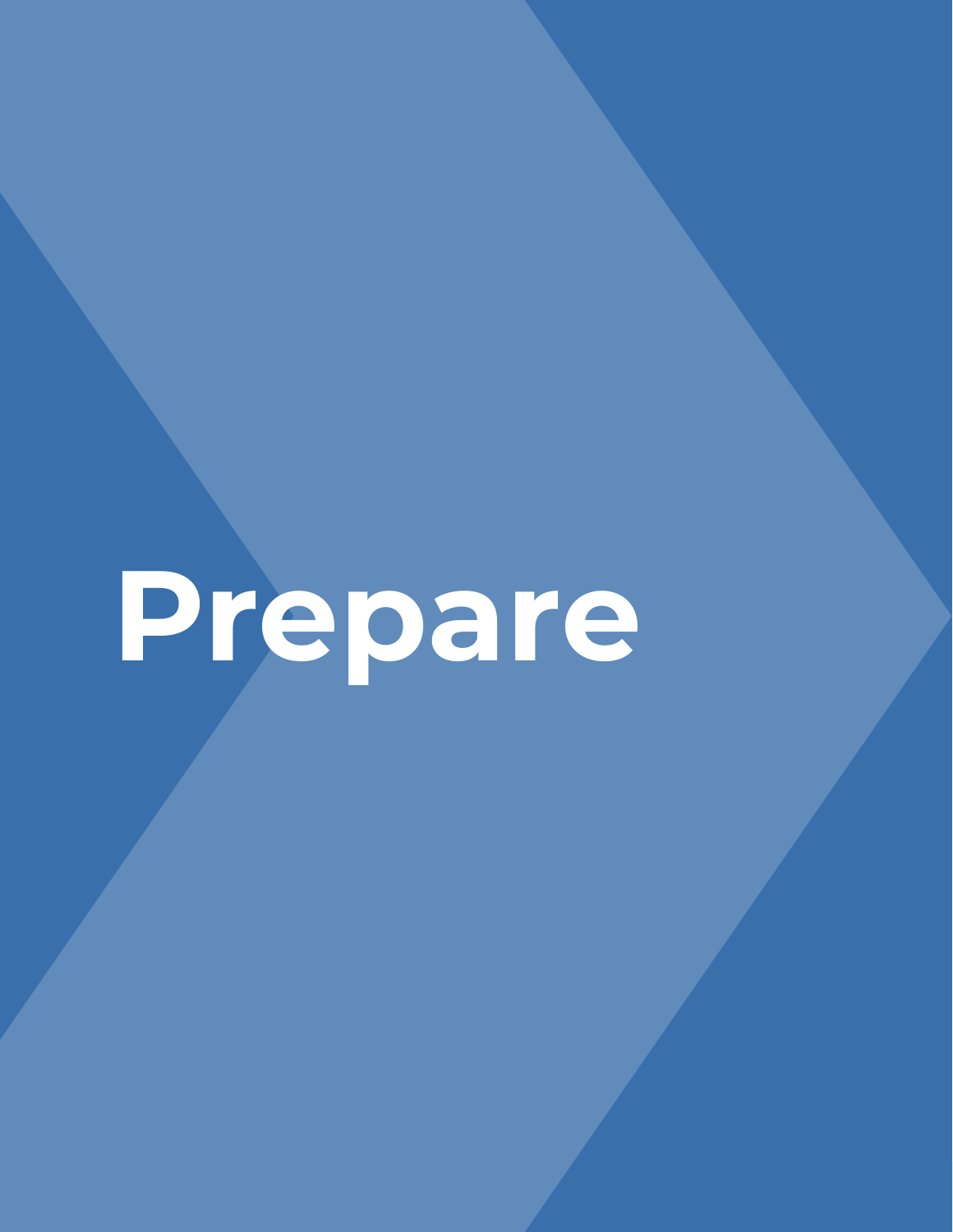<span id="page-15-0"></span>

# **Maintaining Fidelity**

Fidelity refers to the degree to which an evidence-based intervention is implemented without compromising the core components essential for the program's effectiveness.<sup>8,9</sup> Lack of fidelity to the original design or intent makes it difficult to know which version of the intervention was implemented and, therefore, what exactly caused the outcomes.

#### *Why is fidelity important?*

One of the most common reasons that practitioners do not get the results they anticipate is that they have not properly implemented the practice or program. To avoid this problem, and to get better results, you must understand the importance of implementing the practice or program as intended.

When interventions implemented with fidelity are compared to those not implemented with fidelity, the difference in effectiveness can be profound. Those implemented with fidelity will have a greater impact on outcomes than those implemented without fidelity.<sup>10</sup>

#### The **core components** of an intervention relate to its:<sup>11</sup>

- » Content the substance, service, information, or other material that the intervention provides (e.g., screening tests)
- » Delivery how the intervention is implemented (e.g., setting, format, channels, providers)
- » Method how the intervention will affect participants' behavior or environment

# **Adapting an Intervention**

Evidence-based interventions are not one size fits all. You may have to adapt them to better fit the population or local conditions.12 Adaptations may involve the addition, deletion, expansion, reduction, or substitution of various intervention components.<sup>8,12,13</sup> Core components to adapt to may include the setting, target audience, delivery, or culture.<sup>14</sup>

Adapting an intervention can help improve health equity. For example, organizations that serve communities with limited economic resources, such as local health departments or safety-net health centers, may adapt some parts of the intervention to leverage their resources while still working toward similar outcomes.

Additionally, sharing information about your adaptations and results can contribute to a greater understanding of the full range of factors that impact implementation in high-need and under-resourced areas.

There are many areas in which changes to the original intervention can take place. See Figure 3.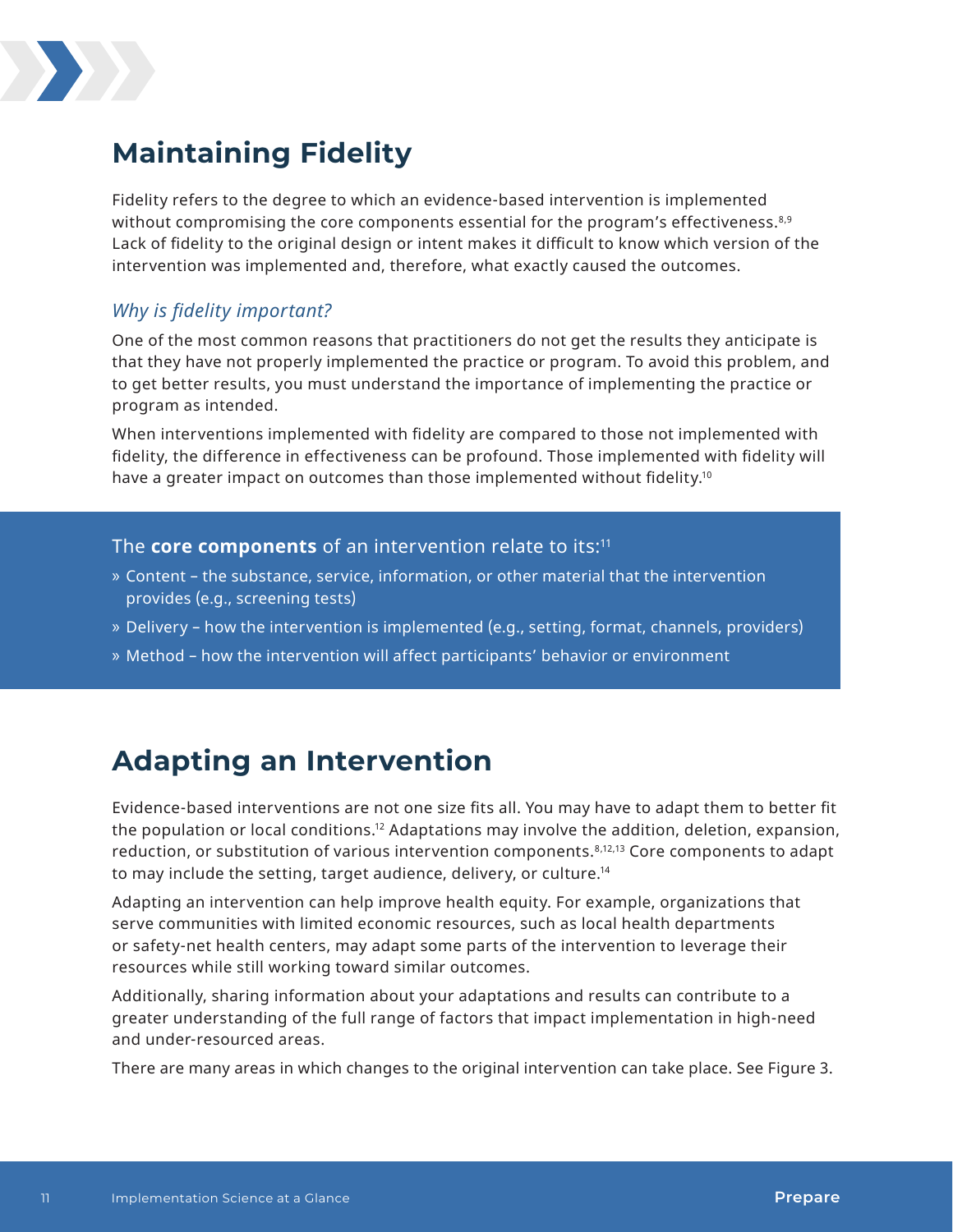

Before adapting an intervention, consider the following:

- » Are adaptations necessary?
- » How important is it to your partners to adapt this intervention?
- » What adaptation would you make?
- » Do you have the resources to implement the adapted intervention?

| <b>SERVICE SETTING</b>  |
|-------------------------|
| <b>TARGET AUDIENCE</b>  |
| <b>MODE OF DELIVERY</b> |
| <b>CULTURE</b>          |
| <b>CORE COMPONENTS</b>  |

Figure 3. Sources of intervention adaptation<sup>14</sup>

#### What You Can Do: **Balance Fidelity and Adaptations**

Making too many chang an intervention can red its original effectivenes worse, introduce uninte and harmful outcomes.

Before making adaptati to the intervention, you should think about how the change to the origin intervention can improv the fit to your communi setting, or target popul and at the same time, maintain fidelity to the components of the orig intervention. Think of possible adaptations as would a green, yellow, red traffic light: green l changes are usually OK make; yellow light chan should be approached with caution; and red light changes should be avo when possible.<sup>12</sup>

| ges to<br>uce<br>s, or<br>ended<br>ions:<br>V          | <b>GREEN LIGHT</b><br><b>CHANGES</b>  | » Usually minor<br>» Made to increase the reach, receptivity, and<br>participation of the community<br>» May include:<br>$-$ Program names<br>Updated and relevant statistics or health<br>information<br>Tailored language, pictures, cultural<br>indicators, scenarios, and other content                                     |
|--------------------------------------------------------|---------------------------------------|---------------------------------------------------------------------------------------------------------------------------------------------------------------------------------------------------------------------------------------------------------------------------------------------------------------------------------|
| nal<br>ve<br>ity,<br>lation,<br>core<br>ginal<br>s you | <b>YELLOW LIGHT</b><br><b>CHANGES</b> | » Typically add or modify intervention components<br>and contents, rather than deleting them<br>» May include:<br>Substituting activities<br>$-$ Adding activities<br>$-$ Changing session sequence<br>Shifting or expanding the primary<br>audience<br>- Changing the delivery format<br>$-$ Changing who delivers the program |
| or<br>light<br>(to<br>າges<br>ght<br>ided              | <b>RED LIGHT</b><br><b>CHANGES</b>    | » Changes to core components of the intervention<br>» May include:<br>Changing a health behavior model or<br>theory<br>$-$ Changing a health topic or behavior<br>- Deleting core components<br>$-$ Cutting the program timeline                                                                                                |

– Cutting the program dosage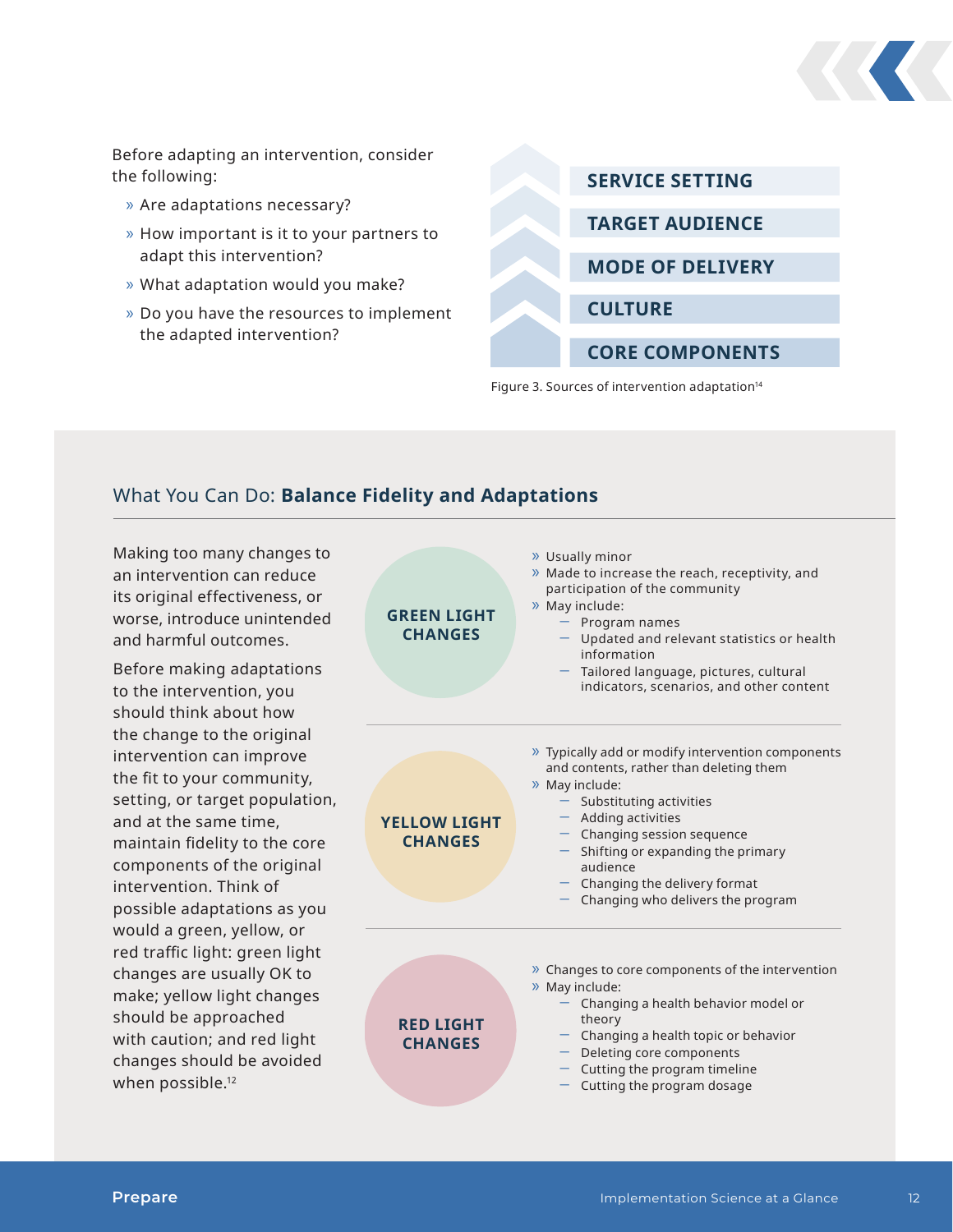

#### What You Can Do: **Use a Systematic Approach to Adaptations**

Try this five-step process when adapting an intervention.<sup>12</sup> The more adaptations you make, the more you will need to re-evaluate the effectiveness of the intervention.



Figure 4. A systematic approach to adapt your intervention $12$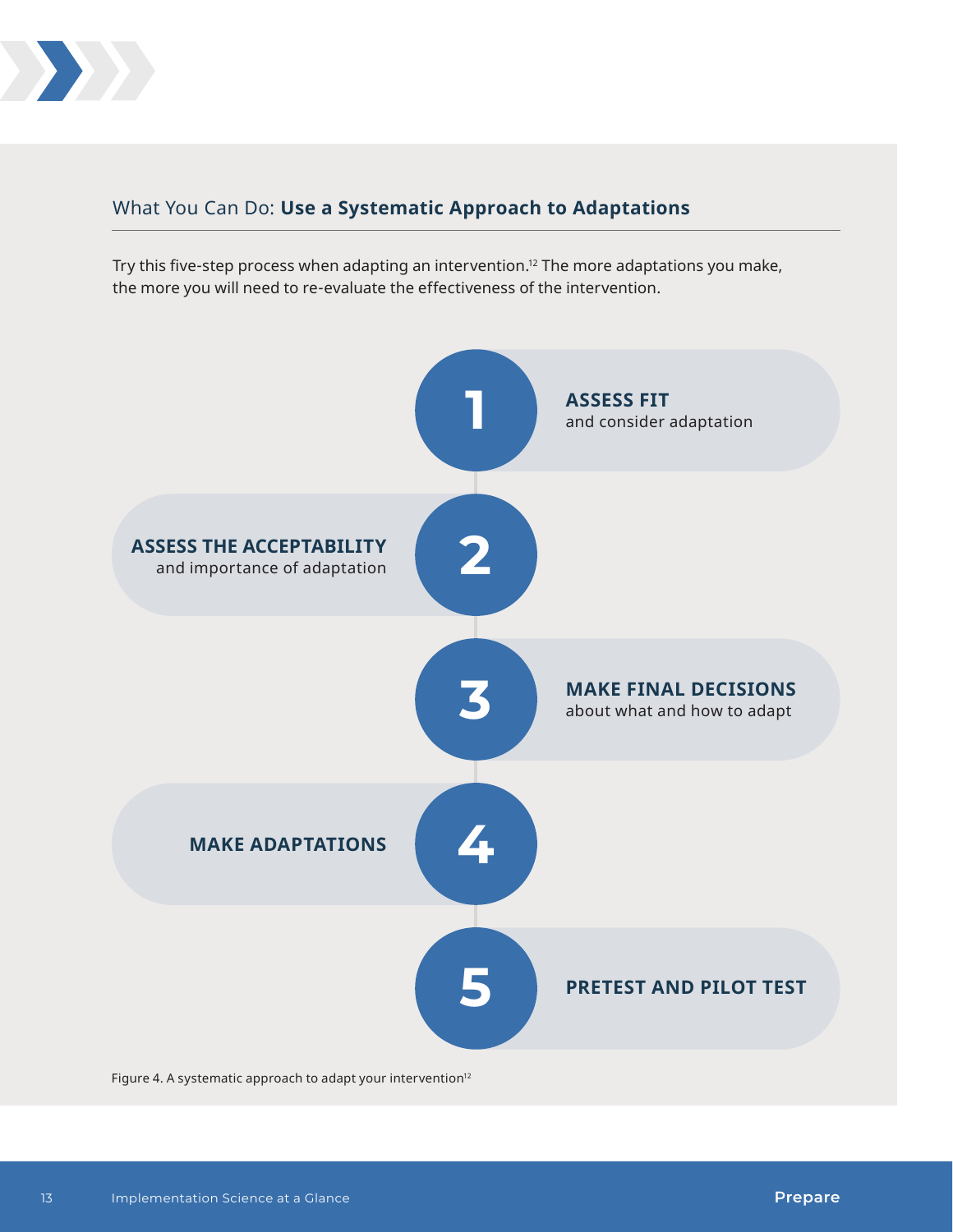

[ADDITIONAL RESOURCES](#page-45-0)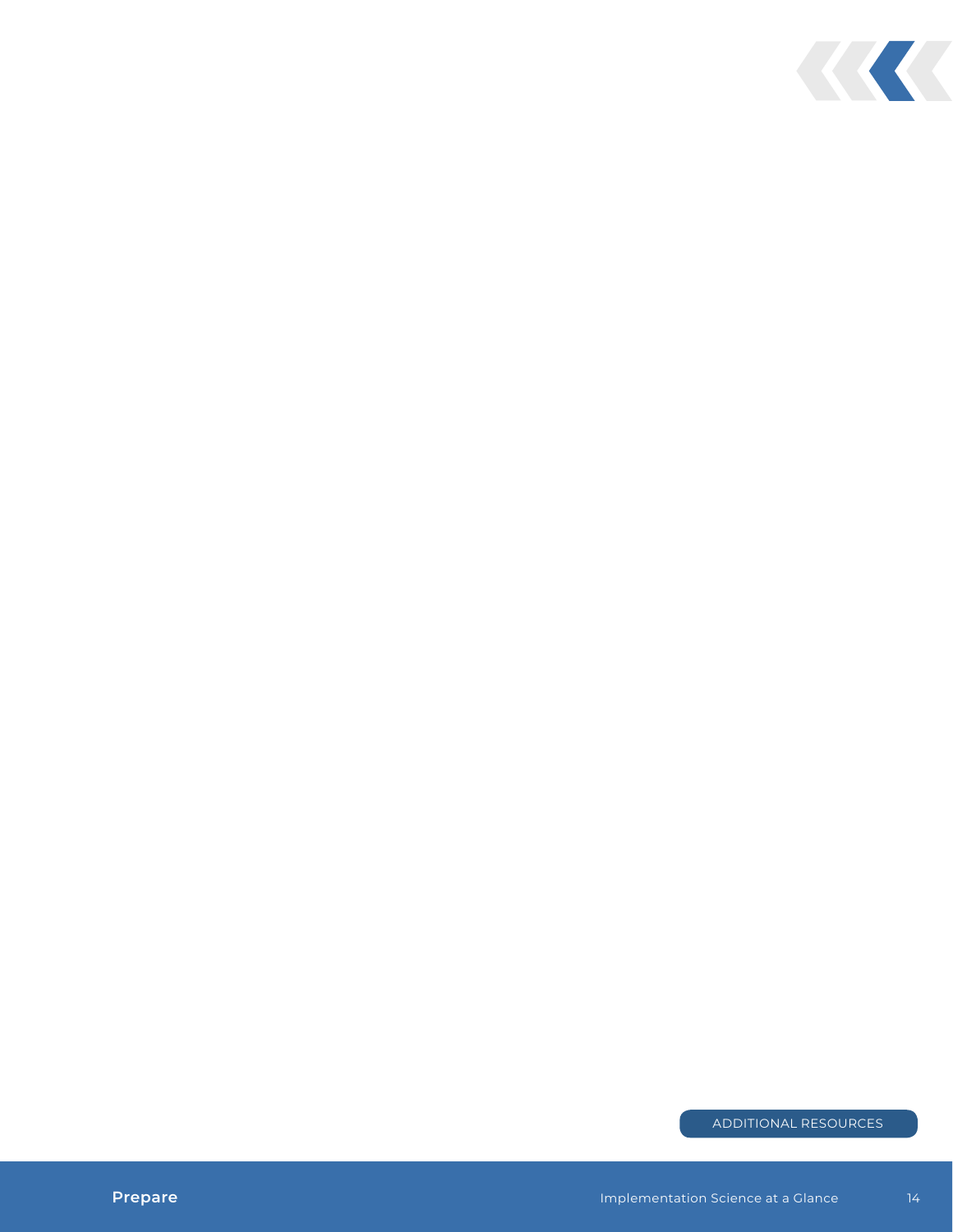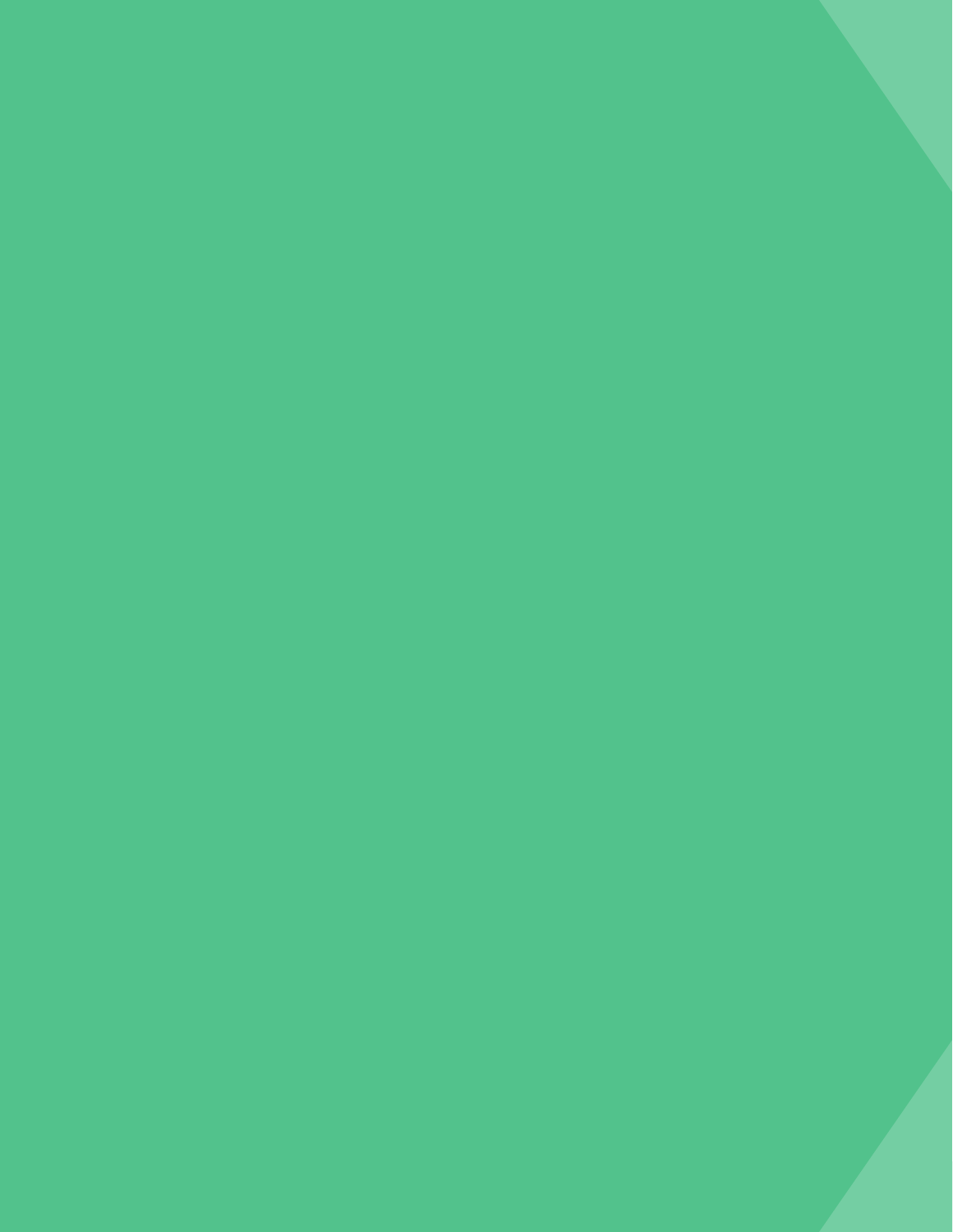# <span id="page-20-0"></span>**Implement**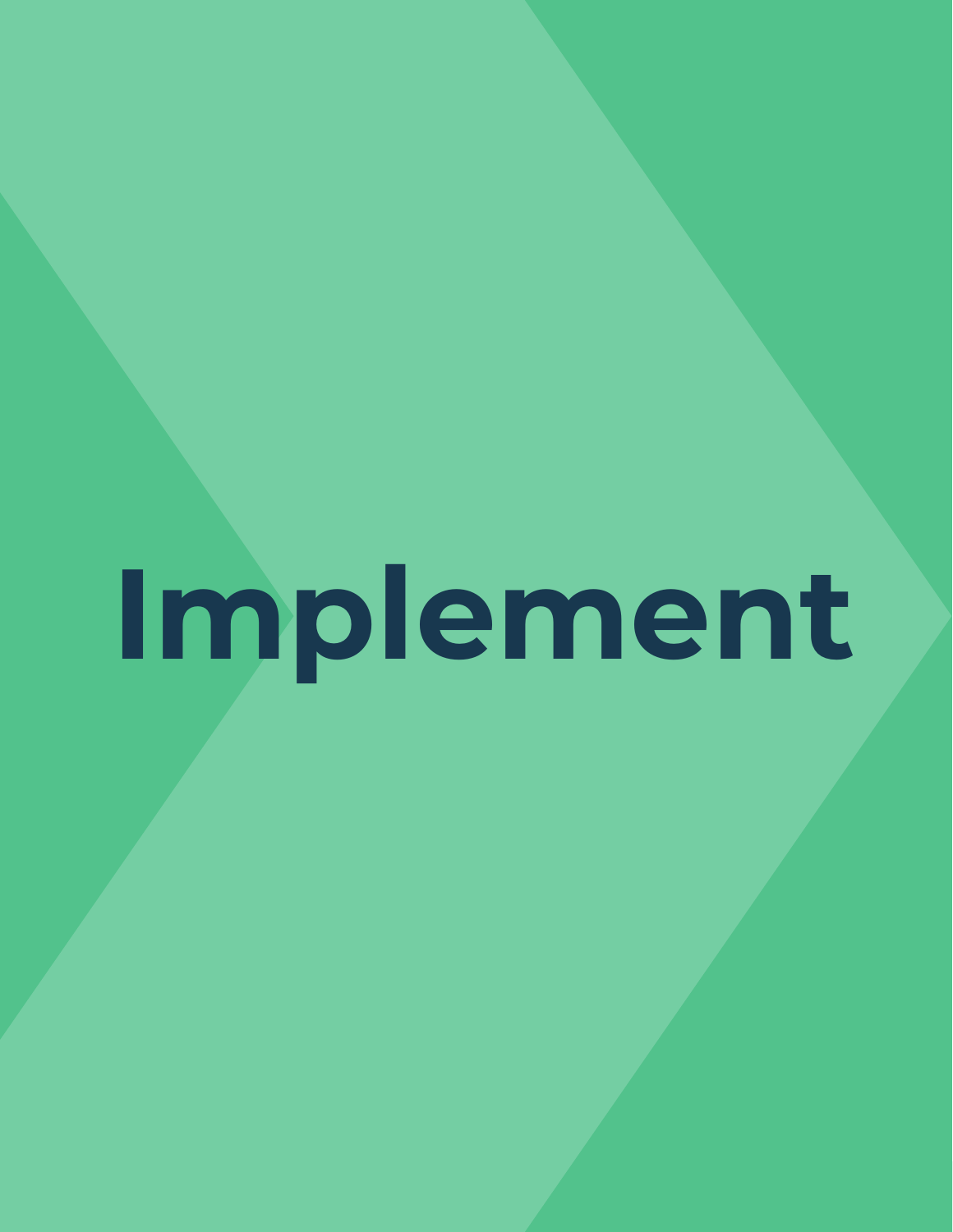<span id="page-21-0"></span>

There are multiple theories, models, and frameworks frequently used in implementation science that can guide you as you plan, implement, and evaluate your intervention. While theories, models, and frameworks are distinct concepts, this resource uses them interchangeably.

Implementation science models provide guidance for understanding how to address the gap between identifying an intervention and ensuring its adoption (the research-to-practice gap) and later sustaining the intervention.

By spending the time to understand these underlying processes, you will be better prepared to more rapidly move effective programs, practices, or policies into communities.

Models can help you understand the logic of how your implementation effort creates an impact and offer clear constructs to measure that impact.

Using models can also help you find problem areas at your setting and help guide the selection of implementation strategies. Some models include:

- » Diffusion of Innovations
- » Consolidated Framework for Implementation Research
- » Interactive Systems Framework for Dissemination and Implementation

## **Diffusion of Innovations**

Diffusion of Innovations theory refers to the process by which an innovation is communicated over time through members of a social network.<sup>15</sup> Diffusion consists of four elements:

- » The innovation, idea, practice, or object that is intended to be spread
- » Communication or the exchange of messages
- » A social system, structure, or group of individuals that interact
- » A process of dissemination or diffusion that occurs over time

This theory suggests that an innovation, like an evidence-based intervention, will be successful or adopted by individuals when the innovation is diffused or distributed through communities.16 Tables 1 and 2 describe the theory further.<sup>16</sup>

| <b>Constructs</b>      | <b>Definition</b>                                                                           |
|------------------------|---------------------------------------------------------------------------------------------|
| Innovation             | An idea, object, or practice that an individual, organization, or community believes is new |
| Communication channels | The means of transmitting the new idea from one person to another                           |
| Social systems         | A group of individuals who together adopt the innovation                                    |
| Time                   | How long it takes to adopt the innovation                                                   |

#### Table 1. Concepts of Diffusion of Innovations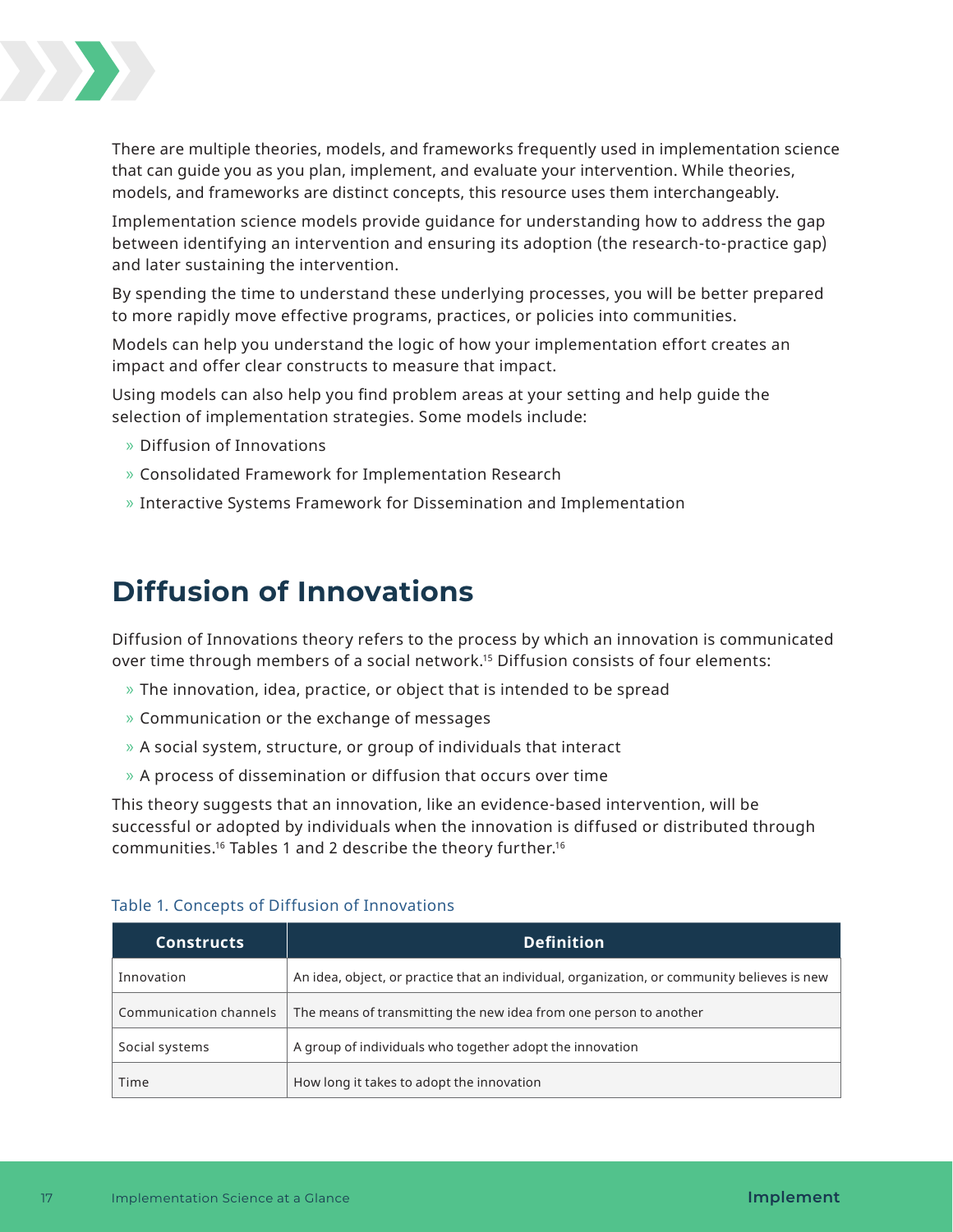

| <b>Constructs</b>  | <b>Definition</b>                                                   |
|--------------------|---------------------------------------------------------------------|
| Relative advantage | Is the innovation better than what it will replace?                 |
| Compatibility      | Does the innovation fit with the intended audience?                 |
| Complexity         | Is the innovation easy to use?                                      |
| Testability        | Can you test the innovation before deciding to adopt?               |
| Observability      | Are the results of the innovation observable and easily measurable? |

#### <span id="page-22-0"></span>Table 2. Key Attributes Affecting the Speed and Extent of an Innovation's Diffusion

## **Consolidated Framework for Implementation Research**

The Consolidated Framework for Implementation Research (CFIR) can help you identify what aspects of your context you should assess during the planning process. CFIR has five domains:<sup>17</sup>

- » Intervention characteristics
- » Characteristics of individuals involved
- » Inner setting
- » Outer setting
- » Process

Each CFIR domain provides a menu of key factors for you to choose from. The factors have been linked with the effective implementation of interventions. Examples include, but are not limited to:

- » Intervention characteristics: relative advantage, complexity, cost
- » Characteristics of individuals involved: self-efficacy, knowledge/beliefs about intervention
- » Inner setting: culture, readiness for implementation
- » Outer setting: external policy and incentives
- » Process: planning, champions



Figure 5. Consolidated Framework for Implementation Research<sup>17</sup>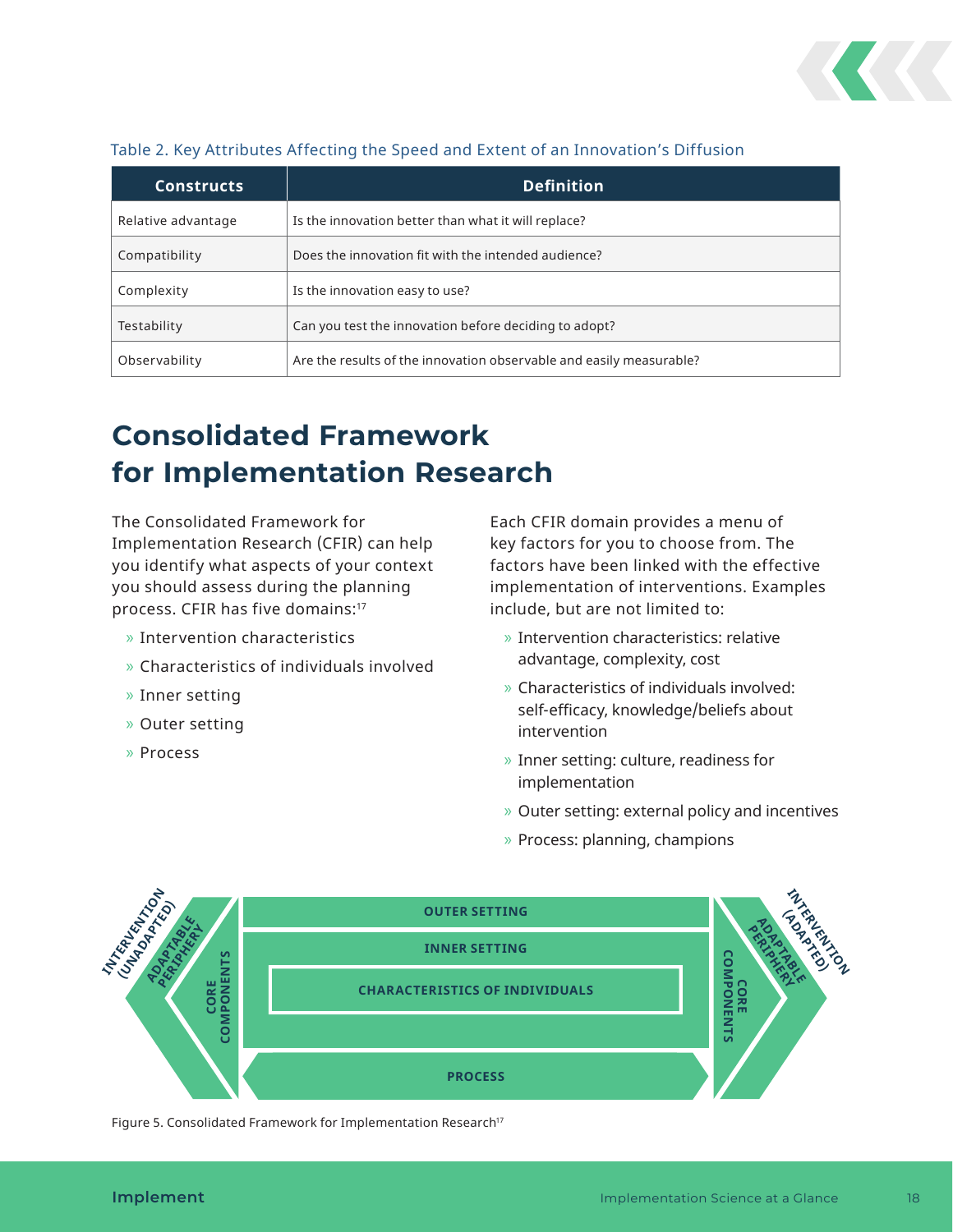<span id="page-23-0"></span>

# **Interactive Systems Framework for Dissemination and Implementation**

The Interactive Systems Framework (ISF) for Dissemination and Implementation was developed to address the "how-to" gap between scientifically determining what works and moving that knowledge into the field for the benefit of the public.<sup>18</sup>

Figure 6 shows the ISF and how it connects three systems to work together for successful dissemination and implementation. The term "system" is used broadly to describe a set of activities that accomplish one of the three identified functions that make dissemination and implementation possible. These systems are:<sup>19</sup>

- » **SYNTHESIS AND TRANSLATION SYSTEM** Here, scientific knowledge is distilled into understandable and actionable information. Research institutions, universities, and NCI are all institutional examples of this system.
- » **SUPPORT SYSTEM** This system supports the work of the other two systems by building the capacity to carry out prevention activities. Agencies like state health departments or state cancer control coalitions are often in the role of prevention support for grantees or local programs.
- » **DELIVERY SYSTEM**  This is where innovations are implemented or where "the rubber meets the road." Community-based organizations often function in the role of the prevention delivery system.

As depicted in Figure 6, these three systems work together and are embedded within an underlying context that influences decision making and the adoption of interventions. These underlying conditions include:

- » Legislation that supports funding for cancer prevention and control
- » The best available theory and research evidence
- » The community or organizational context in which interventions are implemented
- » Macro-level policy factors such as state or federal budget constraints or legislative changes

These underlying considerations are graphically displayed as the climate in which the three systems exist, and all of these have an impact on successful dissemination and implementation.

Each system within the ISF also builds upon or influences the functions of the other two systems. These relationships and influences are represented by the arrows that connect the systems to each other.

The ISF can offer you a non-exhaustive list of practical considerations and strategies to address each of the three systems involved. These strategies will make up the implementation effort, leading to the population health and implementation outcomes you seek to change.<sup>19,20</sup>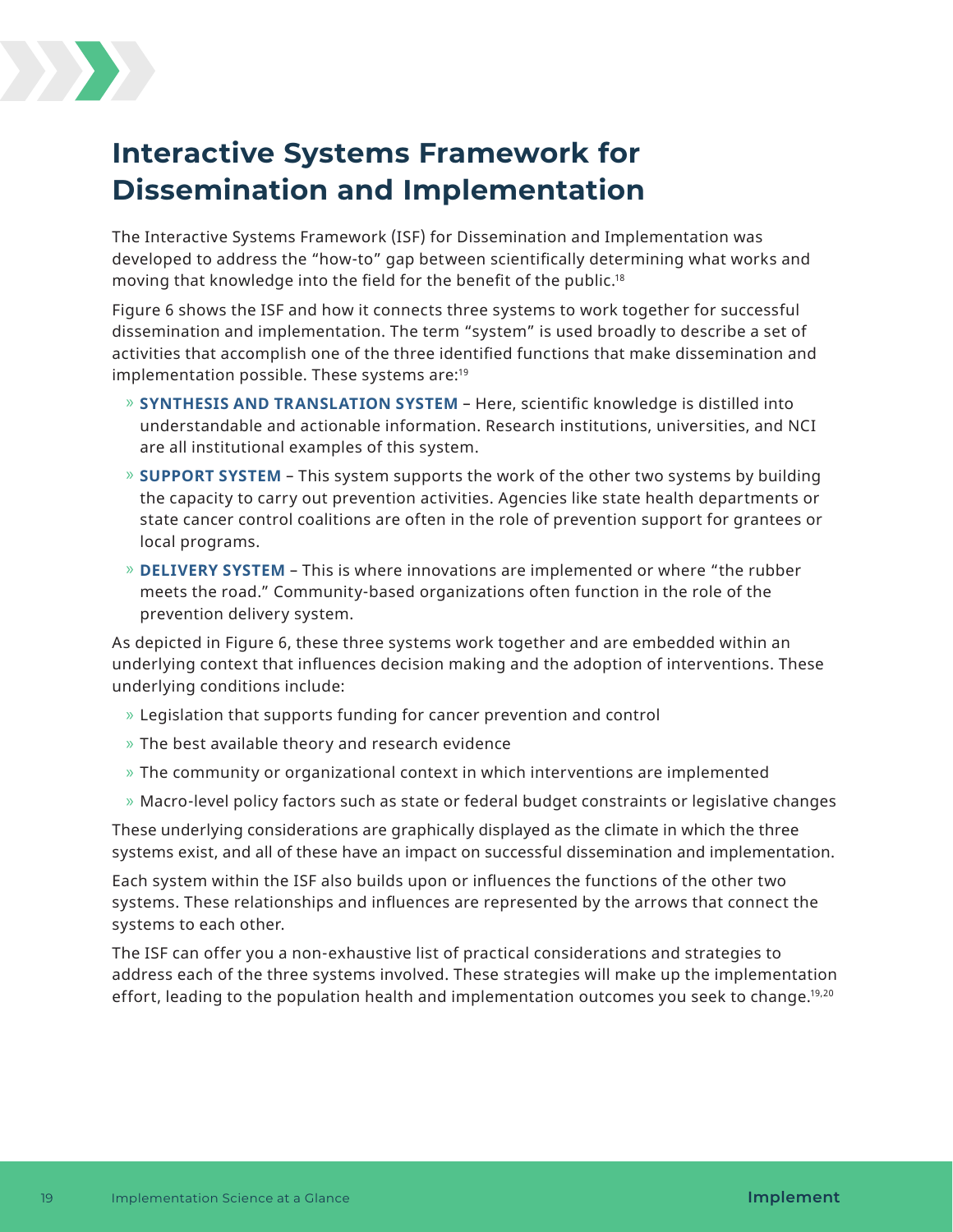



Figure 6. The Interactive Systems Framework for Dissemination and Implementation<sup>19</sup>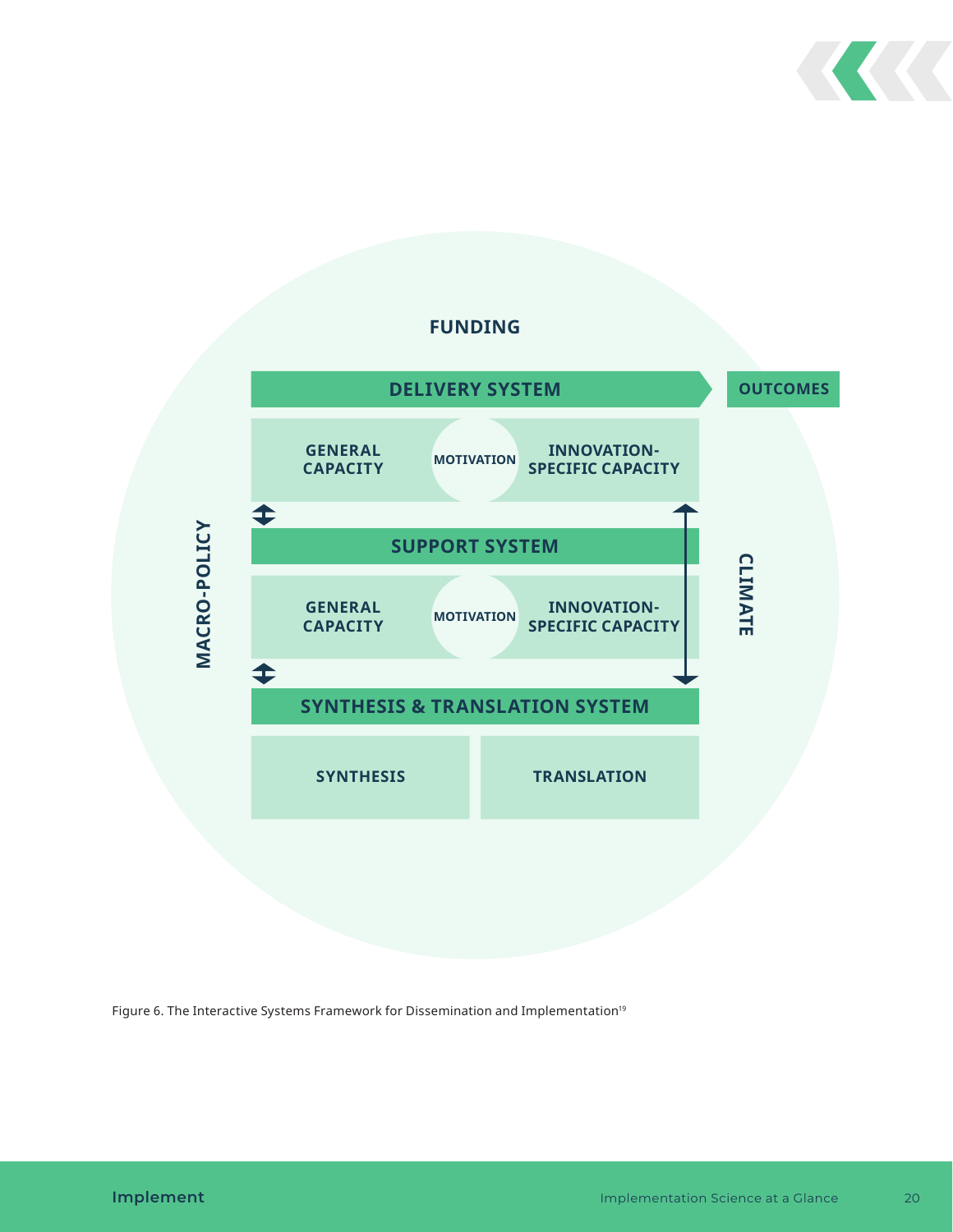<span id="page-25-0"></span>

# **Implementation Strategies**

Implementation strategies are the "how-to" components of interventions.<sup>4,21</sup> Think of these as ways to implement evidence-based practices, programs, and policies.

Implementation strategies are the essential components of implementation science but are often not adequately described nor labeled properly. A commonly used definition pitches them as "specific methods or techniques used to enhance the adoption, implementation, and sustainability of a public health program or practice."<sup>21</sup> It is important to note that an implementation strategy focuses on improving implementation outcomes such as acceptability, adoption, appropriateness, feasibility, costs, fidelity, penetration, and sustainability.

Recent progress has been made to identify and define strategies relevant to the health care context, which resulted in a list of seventy-three distinct strategies.<sup>22</sup> These strategies can be grouped into eleven categories as shown in Figure 7. This list provides a good starting point to understand the different types of strategies that have been used and tested previously, and also facilitates the selection of strategies that might be relevant to your practice context.

|                                                 | <b>DEVELOP STAKEHOLDER</b><br><b>INTERRELATIONSHIPS</b>                                                                                            |
|-------------------------------------------------|----------------------------------------------------------------------------------------------------------------------------------------------------|
| <b>CONVENE TEAMS</b>                            | UTILIZE FINANCIAL STRATEGIES                                                                                                                       |
| <b>PRACTICE FACILITATION</b>                    |                                                                                                                                                    |
|                                                 | <b>ENGAGE CONSUMERS</b>                                                                                                                            |
| <b>PROVIDE INTERACTIVE ASSISTANCE</b>           |                                                                                                                                                    |
|                                                 | <b>USE EVALUATION PLAN</b><br><b>AND INTERACTIVE STRATEGIES</b>                                                                                    |
| <b>SUPPORT PRACTITIONERS</b>                    |                                                                                                                                                    |
|                                                 | <b>CHANGE INFRASTRUCTURE</b>                                                                                                                       |
| <b>ADAPT AND TAILOR TO CONTEXT</b>              |                                                                                                                                                    |
|                                                 | <b>Examples of "Train and Educate</b><br><b>Stakeholders" Strategies</b>                                                                           |
| <b>TRAIN AND EDUCATE</b><br><b>STAKEHOLDERS</b> | » Conduct educational outreach visits<br>» Use train-the-trainer strategies<br>» Create a learning collaborative<br>» Provide ongoing consultation |

Figure 7. Implementation strategy categories and examples $^{23}$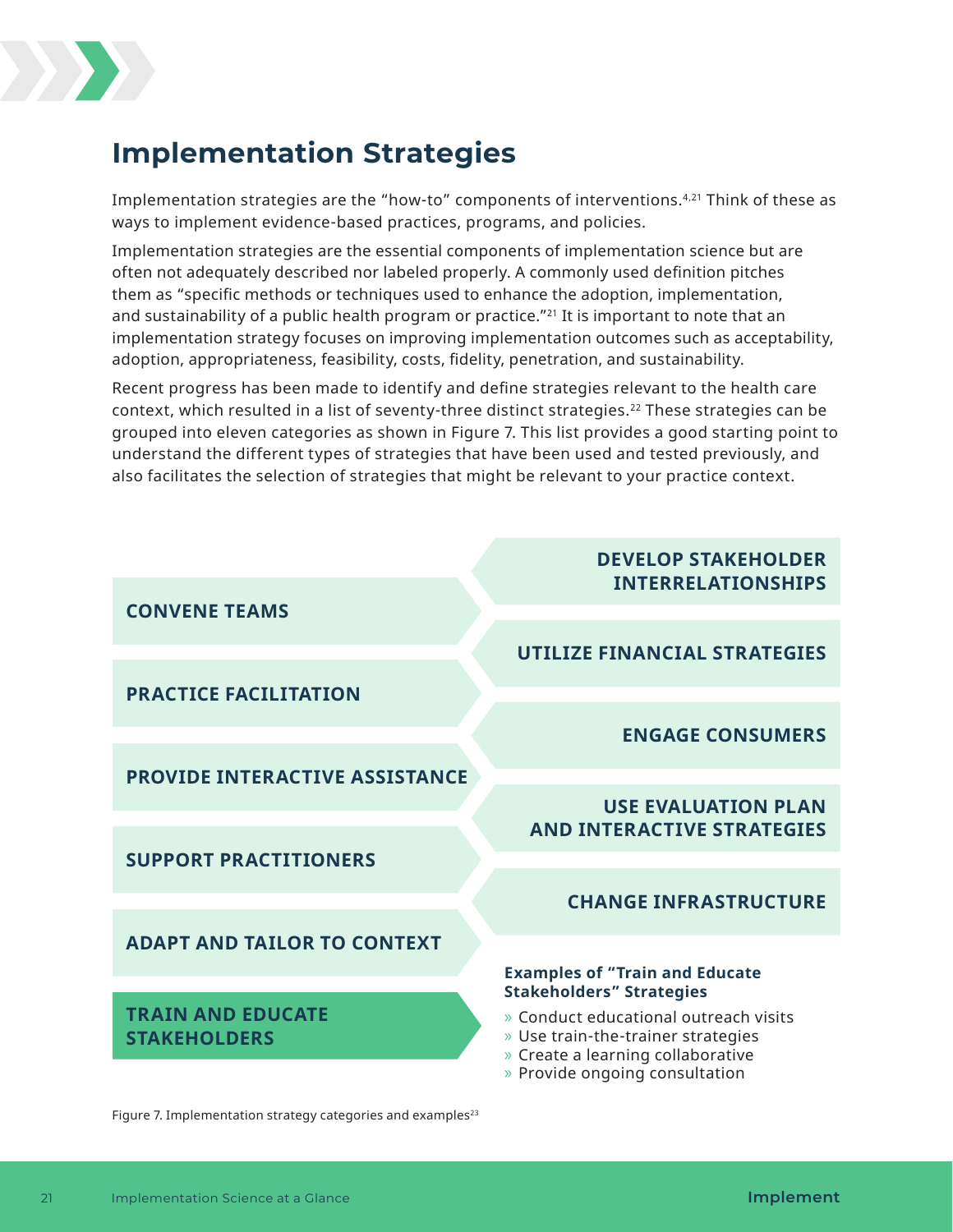

#### What You Can Do: **Identify Implementation Strategies**

To maximize the potential of your implementation efforts, it is important that you select strategies that fit your local context.

Discuss with stakeholders the factors that may influence how your intervention is implemented. Their perspectives can provide important insights about the community and other contexts. Generating a list of these contextual considerations can be an important step to determine which implementation strategies best fit the local context. Table 3 illustrates how, once you have this list, you may select strategies to address these determinants.

It is rare to use a single strategy during implementation. Selecting multiple strategies to address multiple barriers to implementing the intervention may be necessary. You may also need to select different strategies in different phases of implementation.

Methods such as concept mapping and intervention mapping may also help you select relevant implementation strategies.<sup>24</sup>

| <b>Identified Factor</b> | <b>Implementation Strategy</b>    |  |
|--------------------------|-----------------------------------|--|
| <b>YOUR DETERMINANT</b>  | <b>YOUR STRATEGY</b>              |  |
| Lack of knowledge        | Interactive education sessions    |  |
| Beliefs or attitudes     | Peer influence or opinion leaders |  |
| Community-based services | Process redesign                  |  |

#### Table 3. Selecting Strategies Based on Influential Factors

[ADDITIONAL RESOURCES](#page-45-0)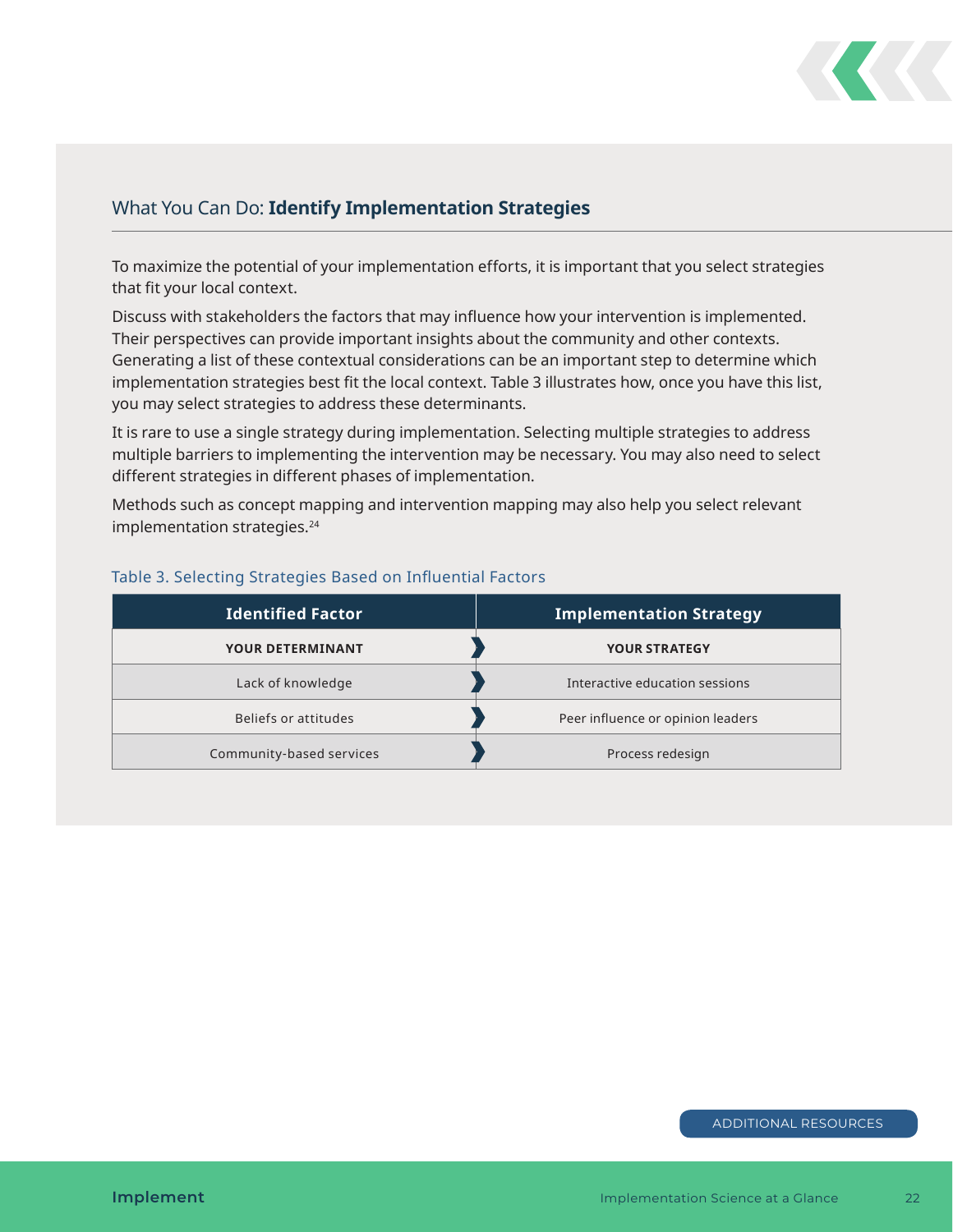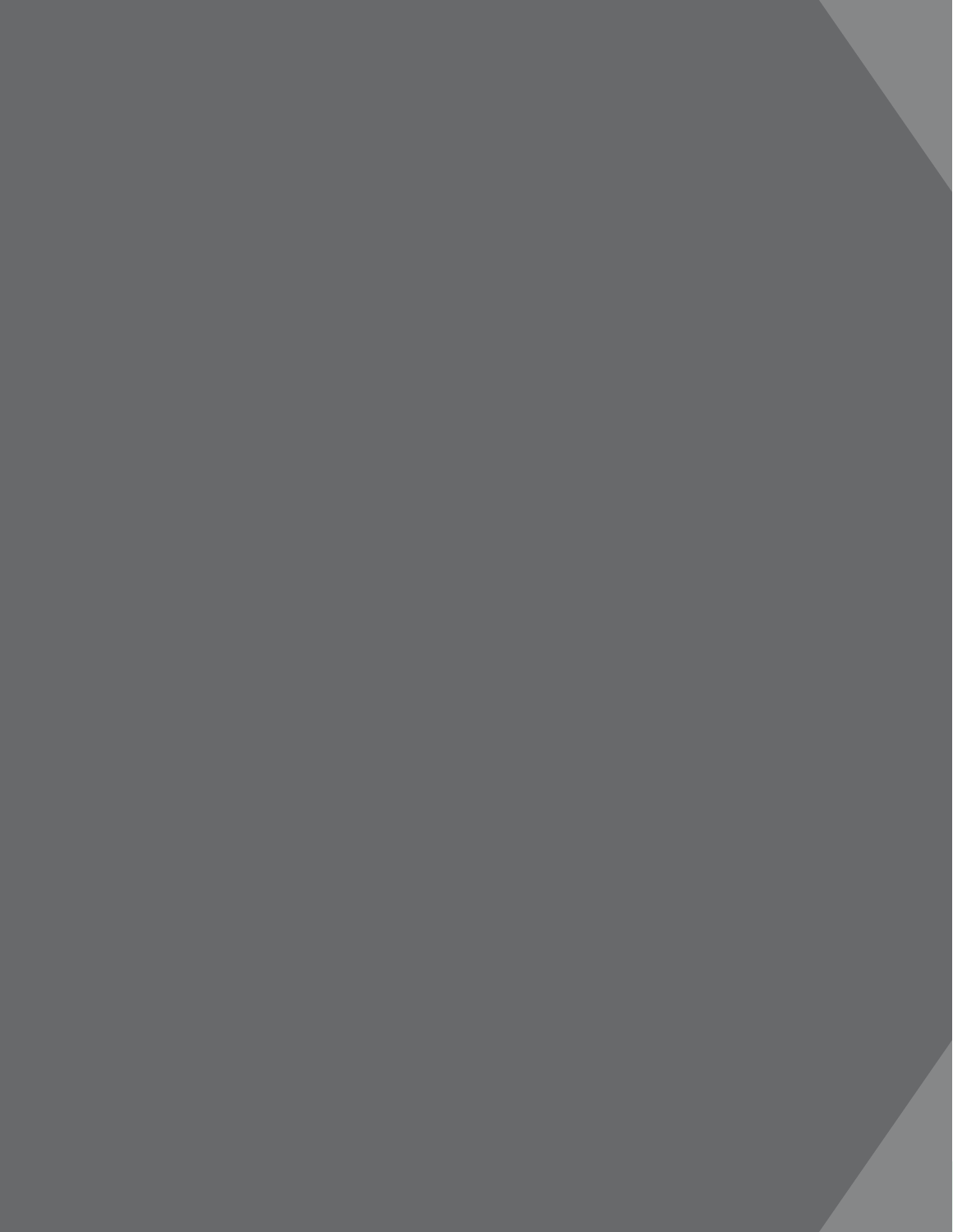# <span id="page-28-0"></span>**Evaluate**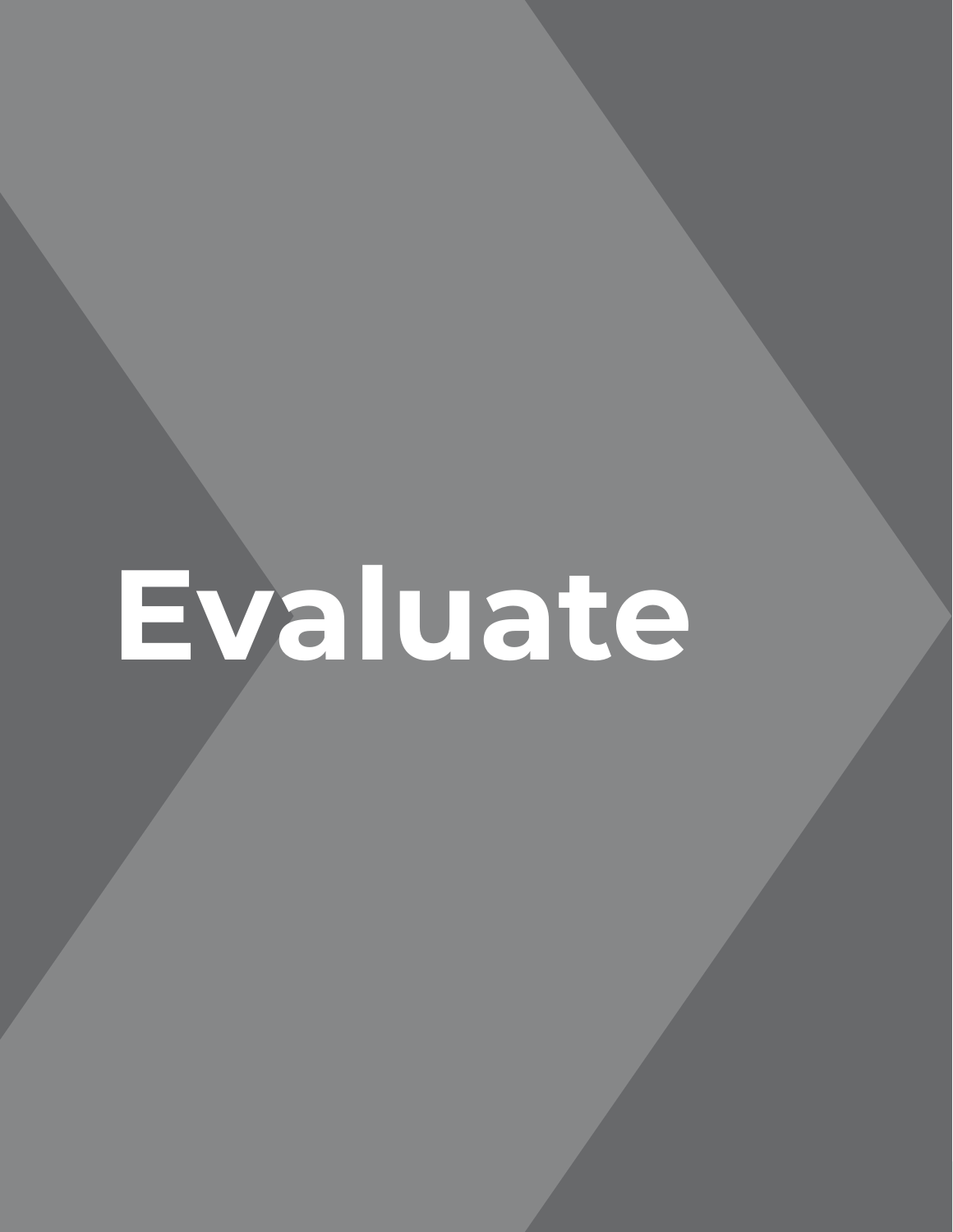<span id="page-29-0"></span>

## **What to Evaluate**

*Is what we're doing working? Why or why not?*



*How do we show the value of the work we do?*

Evaluation is the systematic collection of information about activities, characteristics, and results of programs to assess the program and implementation outcomes.<sup>25</sup>

Depending on what you and your organization prioritize, you can choose specific outcomes you want to target, define what success would look like, and then evaluate your success.

#### *Key Outcomes*

There are many outcomes that you can evaluate to assess or determine whether your implementation efforts were successful.

There are **distinct categories of outcomes** you can evaluate in implementation science:

» Implementation outcomes

- » Community outcomes
- » Program outcomes » Individual outcomes

The differences between these are important. Implementation outcomes assess the effects of implementation efforts, while community and individual outcomes assess the effects of the intervention. If your intervention does not achieve community or individual outcomes as expected, it is important to know whether the failure is due to ineffectiveness of the intervention in your setting or to ineffective *implementation* of the intervention. To evaluate implementation, you must assess implementation outcomes.

As depicted in Table 4, **implementation outcomes** have three important functions:<sup>26</sup>

- » Indicators of implementation success
- » Proximal indicators of implementation process
- » Key intermediate outcomes that impact community- and individual-level outcomes

| <b>Implementation</b>                                                                                                                                   | Program                                                                    | Community                                                                                                                                                                                            | <b>Individual</b>                                                                                |
|---------------------------------------------------------------------------------------------------------------------------------------------------------|----------------------------------------------------------------------------|------------------------------------------------------------------------------------------------------------------------------------------------------------------------------------------------------|--------------------------------------------------------------------------------------------------|
| <b>Outcomes</b>                                                                                                                                         | <b>Outcomes</b>                                                            | <b>Outcomes</b>                                                                                                                                                                                      | <b>Outcomes</b>                                                                                  |
| » Acceptability<br>» Adaptation<br>» Adoption<br>» Appropriateness<br>» Feasibility<br>» Fidelity<br>» Maintenance<br>» Penetration<br>» Sustainability | » Cost-effectiveness<br>» Effectiveness<br>$\mathcal{P}$ Equity<br>» Reach | » Access to care<br>» Access to fresh<br>produce<br>» Built environment<br>» Disease incidence<br>» Disease prevalence<br>» Health disparities<br>» Immunization and<br>vaccination<br>» Walkability | » Longevity<br>» Physical activity and<br>fitness<br>» Social connectedness<br>» Quality of life |

#### Table 4. Key Outcomes in Implementation Science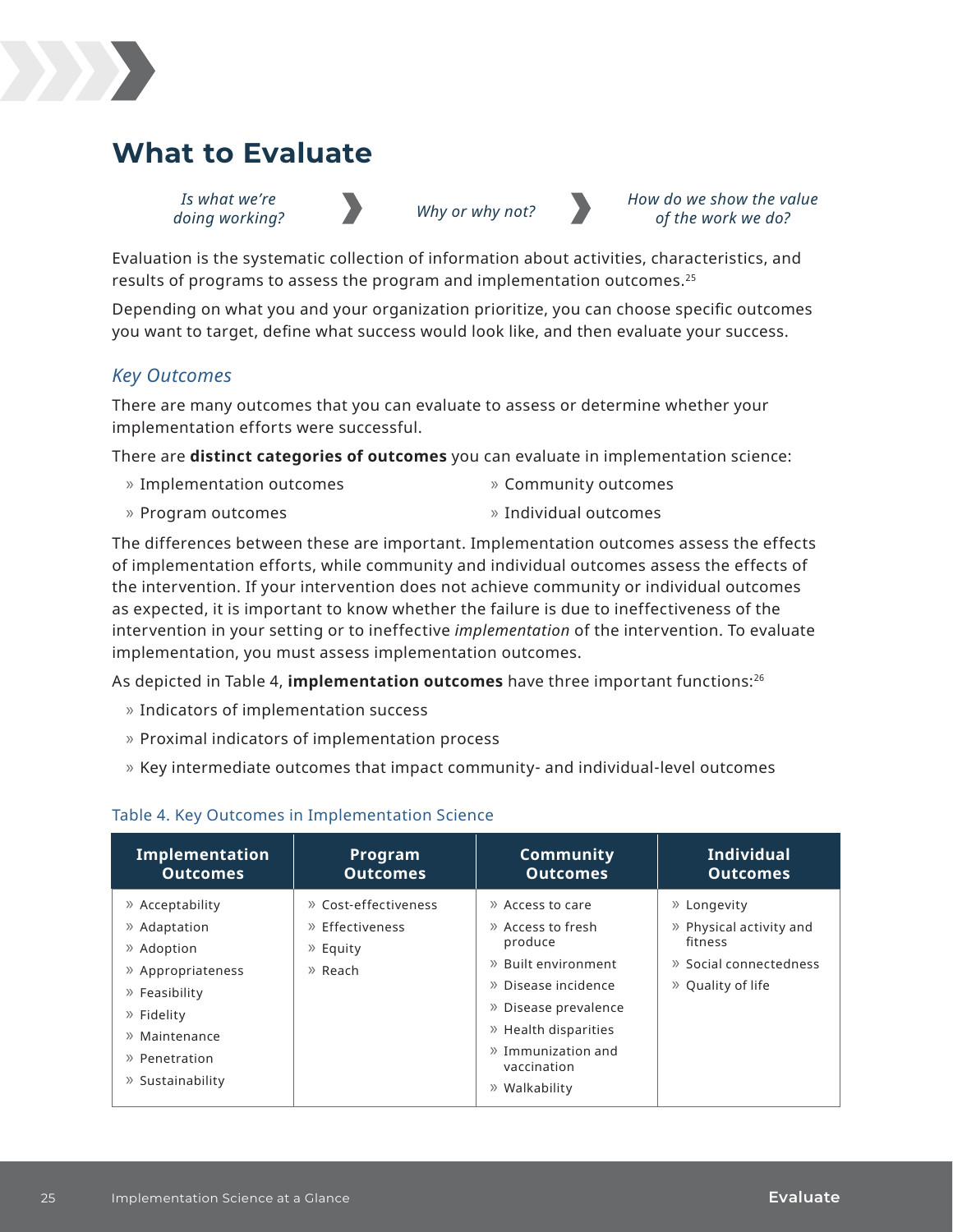

#### *Measurement Tools*

Measurements of some implementation outcomes can be captured by examining attitudes, opinions, intentions, and behaviors.<sup>26</sup> Additional measures for assessing implementation outcomes can be found through the [Society for Implementation Research Collaboration](https://societyforimplementationresearchcollaboration.org/).

#### What You Can Do: **Choose Outcomes to Measure**

Table 5 defines nine implementation outcomes, their most relevant stage during implementation, and some methods to measure them.26

#### Table 5. Implementation Outcomes

| Implementation<br><b>Outcome</b> | <b>Definition</b>                                                                             | Implementation<br><b>Stage</b>                                                          | <b>Ways to Measure</b>                                  |
|----------------------------------|-----------------------------------------------------------------------------------------------|-----------------------------------------------------------------------------------------|---------------------------------------------------------|
| Acceptability                    | Perception among stakeholders<br>that the program is agreeable to<br>the intervention         | Early for adoption<br>Ongoing for penetration<br>Late for sustainability                | Survey interviews<br>Administrative data                |
| Adoption                         | Intention among stakeholders to<br>employ an intervention                                     | Early to mid                                                                            | Administrative data<br>Observation interviews<br>Survey |
| Appropriateness                  | Perceived fit of the innovation or<br>intervention for a given setting/<br>population/problem | Early (prior to adoption)                                                               | Survey<br>Interviews<br>Focus groups                    |
| Effectiveness                    | Impact of an intervention on<br>important outcomes                                            | Mid to late                                                                             | Observation<br><b>Interviews</b>                        |
| Feasibility                      | Extent to which the intervention<br>can be successfully used within a<br>given setting        | Early (during adoption)                                                                 | Surveys<br>Administrative data                          |
| Fidelity                         | Degree to which an intervention<br>was implemented as intended by<br>the program developers   | Early to mid                                                                            | Observation checklists<br>Self-reporting                |
| Implementation cost              | Cost impact of an<br>implementation effort                                                    | Early for adoption and<br>feasibility<br>Mid for penetration<br>Late for sustainability | Administrative data                                     |
| Penetration                      | Integration of an intervention<br>within a community,<br>organization, or system              | Mid to late                                                                             | Program audits<br>Checklists                            |
| Sustainability                   | Extent to which the intervention<br>is maintained over time                                   | Late                                                                                    | Program audits<br>Interviews<br>Checklists              |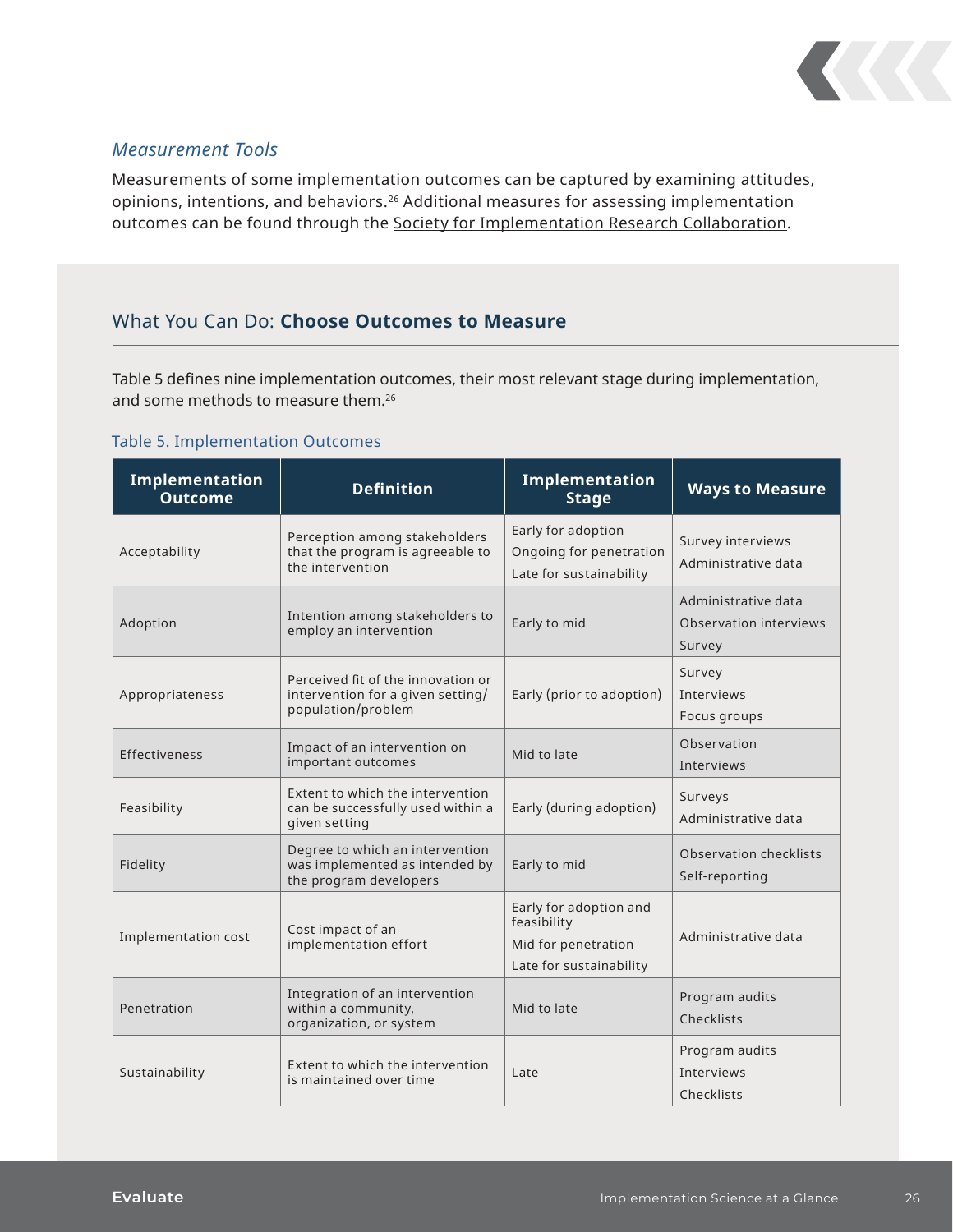<span id="page-31-0"></span>

## **How to Evaluate**

A number of approaches are available to structure your evaluation and provide a better understanding of how and why your implementation efforts succeed or fail.<sup>27</sup> While the following is not an exhaustive list, it provides a summary of evaluation approaches and frameworks often used by practitioners to address the pragmatic needs of their context.

#### *Logic Models*

Logic models are a visual representation of how a program is expected to produce desired outcomes.28 A logic model can be used in the development, planning, and evaluation phases of your program implementation, but for the purposes of this guide, logic models will be used as an evaluation tool. In using a logic model, you can identify the interrelationships of your inputs and activities, and how they relate to your desired short-term, mid-term, and long-term outcomes to be measured.



Figure 8. Simplified logic model<sup>28</sup>

#### *Evaluability Assessments*

Evaluability assessments are a useful evaluation approach if your program is new or premature for evaluation.29,30 These assessments require developing a logic model with all the stakeholders involved. Evaluability assessments are highly participatory and result in stakeholders reporting on five findings:

- » Plausibility
- » Areas of program development
- » Evaluation feasibility
- » Options for further evaluation
- » Critique of current data availability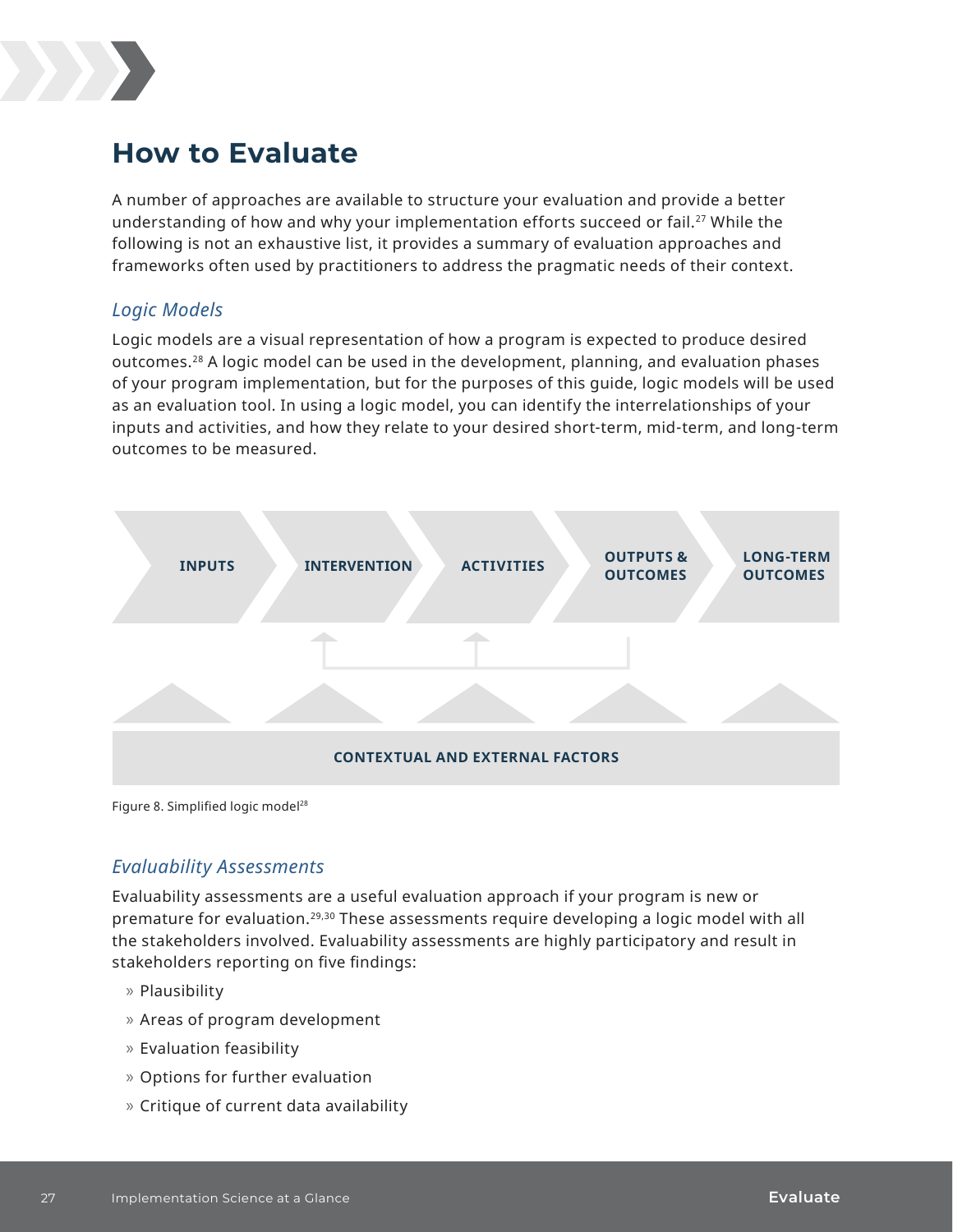

#### *Reach, Effectiveness, Adoption, Implementation, Maintenance (RE-AIM) Framework*

You can use the RE-AIM framework to inform your planning, evaluation, and reporting, but it is most often used for implementation evaluation.<sup>31</sup> RE-AIM is an especially useful tool for practitioners because it was created in response to the need for attention to external validity, or the extent to which the implemented intervention would be generalizable to other realworld settings.<sup>32,33</sup>

| <b>Construct</b> | <b>Definition</b>                                                                                                                      |
|------------------|----------------------------------------------------------------------------------------------------------------------------------------|
| Reach            | The number, proportion, and representativeness of individuals who are willing to<br>participate in an intervention                     |
| Effectiveness    | The impact of an intervention on important outcomes, including potential negative<br>effects, quality of life, and economic outcomes   |
| Adoption         | The absolute number, proportion, and representation of settings and intervention<br>agents who are willing to initiate an intervention |
| Implementation   | The intervention agents' fidelity to the various components of an intervention's<br>protocol (e.g., delivery as intended)              |
| Maintenance      | The extent to which an intervention or policy becomes institutionalized or part of<br>routine practice and policy                      |

#### Table 6. Defining RE-AIM Constructs

#### *Economic Evaluation*

Economic evaluations will be useful to you if you are interested in the affordability of your implementation efforts in achieving individual and community outcomes.<sup>34</sup> A very expensive intervention that produces small improvement in outcomes is less appealing than another intervention that produces the same outcome at a fraction of the cost. Economic evaluations help you quantify cost-effectiveness and can help justify scaling up the intervention in the future.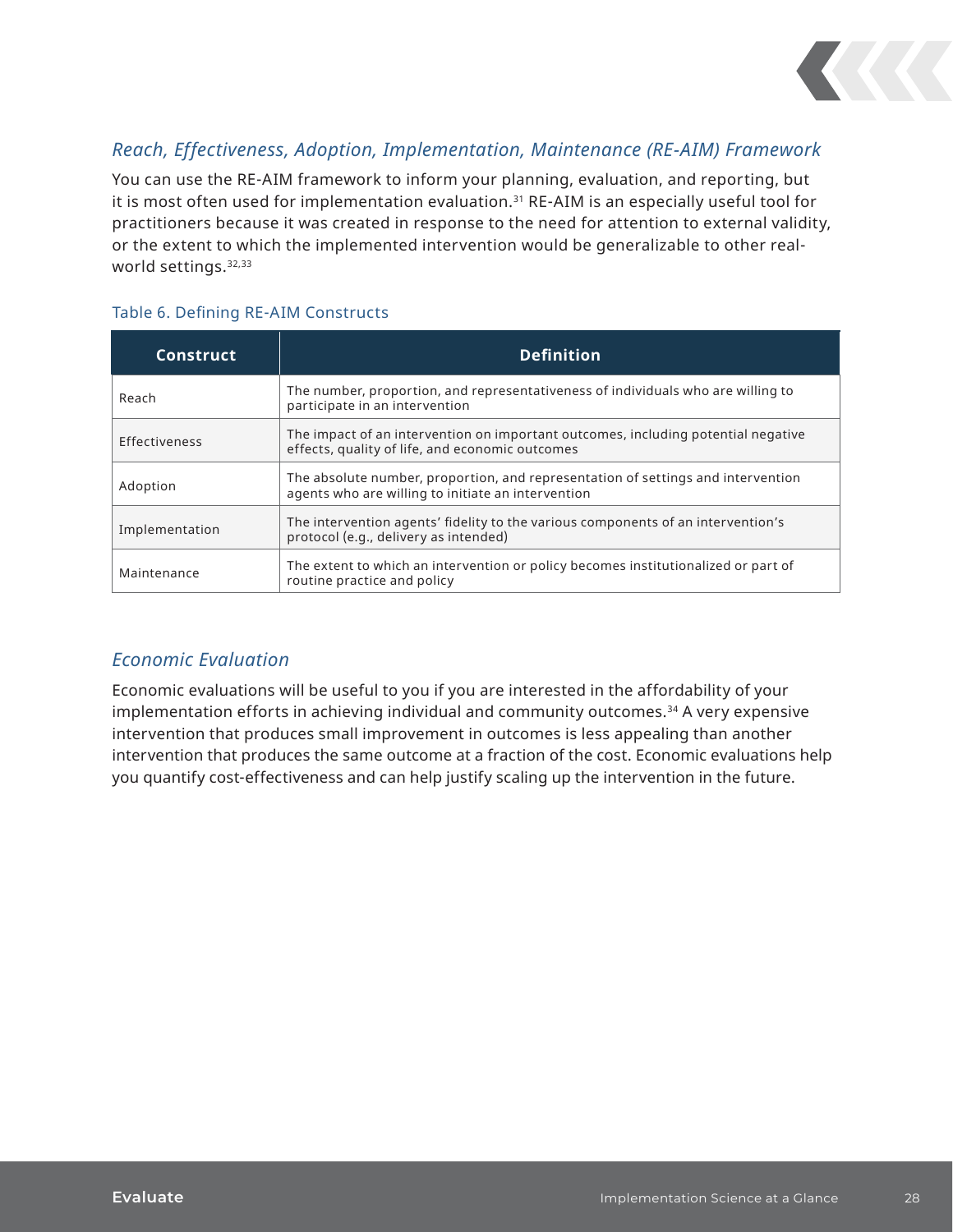<span id="page-33-0"></span>

Your intervention can only deliver population benefits if you are able to sustain your activities over time. Sustainability describes the extent to which an evidence-based intervention can continue to be delivered, especially if external support or funding ends.35

You will only be able to sustain effective implementation efforts if you keep evaluating and adapting it to your setting and population. Therefore, after you evaluate your efforts, you should reassess and continue sustaining the implementation.

#### What You Can Do: **Sustain Your Intervention Program**

Consider the following **eight core domains** to increase the intervention's capacity for sustainability.<sup>36,37</sup> These domains were developed by practitioners, scientists, and funders from several public health areas.

You can use the [Program Sustainability Assessment Tool](https://sustaintool.org) to understand factors that influence your intervention's capacity for sustainability and develop an action plan to increase the likelihood of sustainability. The tool helps identify your organization's sustainability strengths and weaknesses and can guide your sustainability planning.

#### *Factors Influencing Sustainability*



#### **FUNDING STABILITY**

Establishing a consistent financial base for your program



#### **PROGRAM ADAPTATION**

Changing your program to ensure its ongoing effectiveness



#### **POLITICAL SUPPORT**

Maintaining relationships with internal and external stakeholders who support your program



#### **PROGRAM EVALUATION**

Assessing your program to inform planning and document results



#### **PARTNERSHIPS**

Cultivating connections between your program and its stakeholders



#### **STRATEGIC PLANNING**

Using processes that guide your program's direction, methods, and goals



#### **ORGANIZATION CAPACITY**

Having the internal support and resources needed to effectively manage your program and its activities



#### **COMMUNICATIONS**

Exchanging information about your program with stakeholders and the public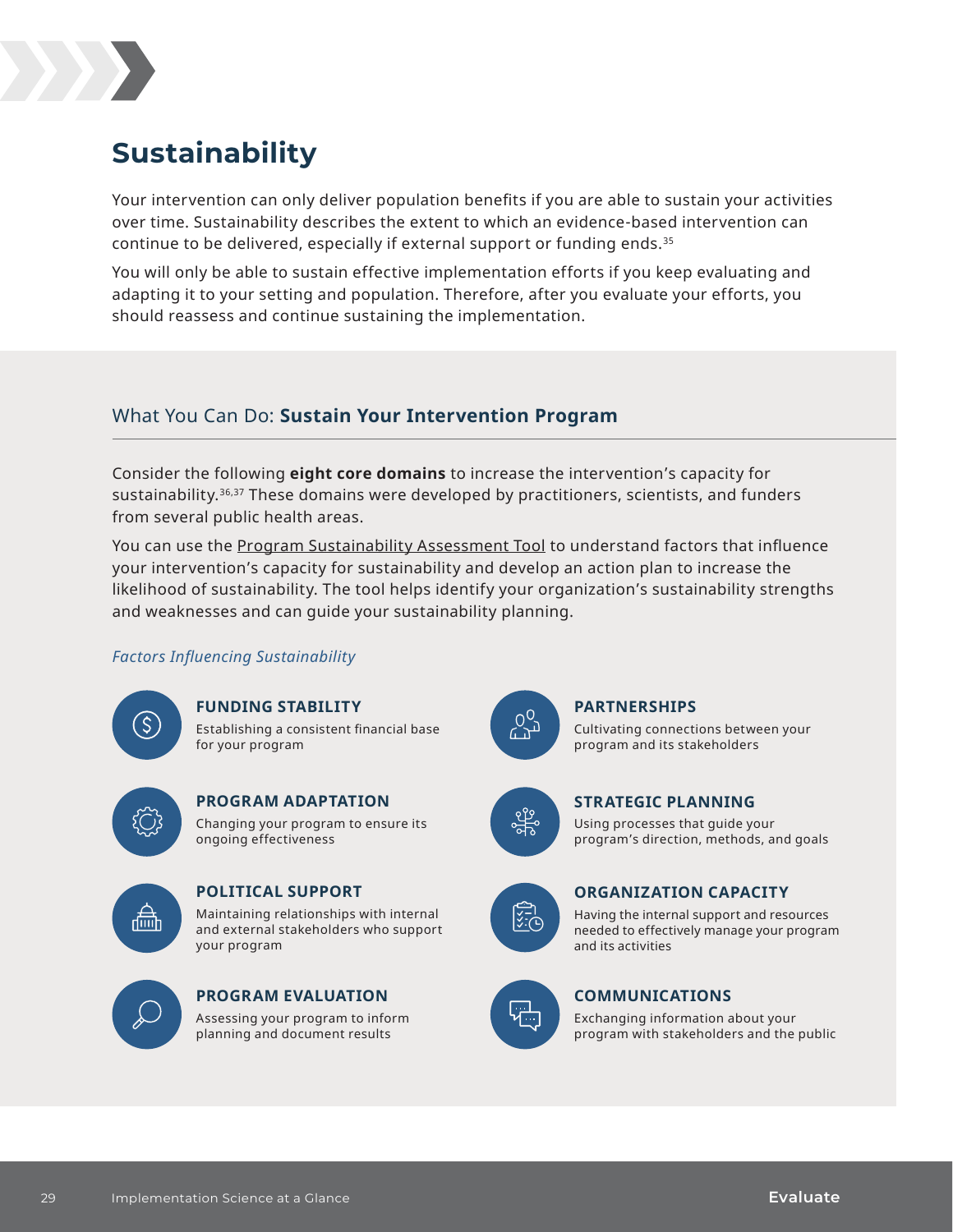

# <span id="page-34-0"></span>**Scaling Up**

If the intervention has been successful in your setting, you or your organization might be considering "scale-up." Scaling up is the deliberate effort to increase the impact of successful interventions so that they can benefit more people and foster sustainability.<sup>38</sup> You can scaleup your implementation effort in three ways, as shown in Figure 9.

Scaling up requires a new examination of your partnerships and resources to decide if there is evidence to support the adapted intervention.



Figure 9. Potential directions for scaling up in population public health<sup>39</sup>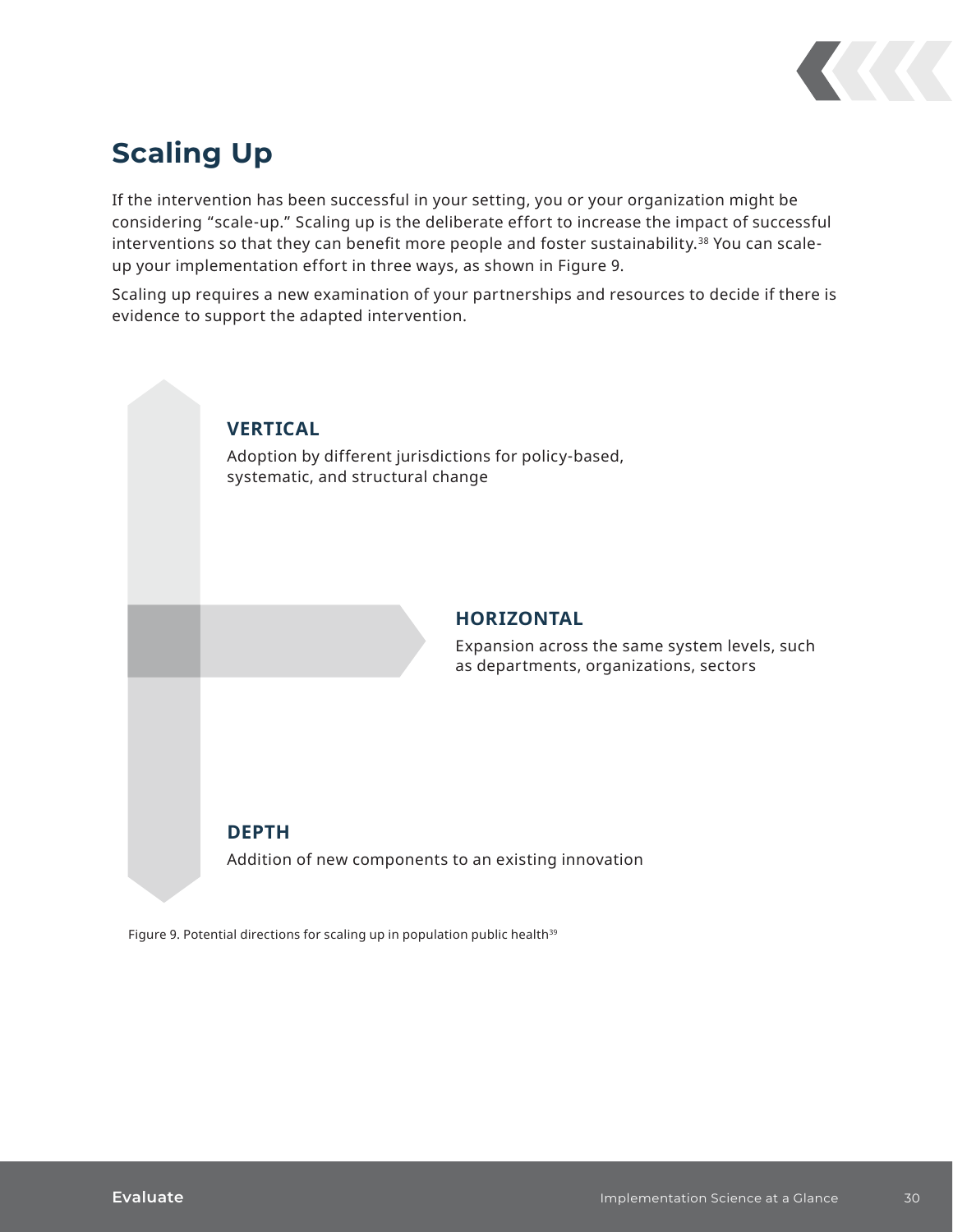

#### What You Can Do: **Proceed in Increments and Closely Monitor Your Progress**

Multiple conditions and external institutions affect the process and prospects for scale-up. The environment presents many opportunities and obstacles that must be identified and addressed when deciding how you are going to scale up. You can use these steps and the scale-up framework to systematically plan and manage the scale-up process:<sup>40</sup>

- **1.** Plan actions to increase scalability of your intervention.
- **2.** Increase the user organizations' capacity to scale up.
- **3.** Assess the conditions of your environment (e.g., policies, bureaucracy, health and other sectors, socioeconomic and cultural context, people's needs and rights).
- **4.** Increase the capacity of the resource team and implementers.
- **5.** Make strategic choices appropriate for your scale-up.



Figure 10. The ExpandNet/WHO framework for scaling up

#### Table 7. Considerations for Scale-Up

| <b>Strategic Choices</b>   | <b>Issues to Consider When Choosing Strategies</b>                                                                                                                              |
|----------------------------|---------------------------------------------------------------------------------------------------------------------------------------------------------------------------------|
| Types of scaling up        | » Vertical scaling up – institutionalization through policy, political, legal,<br>budgetary, or other health systems change<br>» Horizontal scaling up - expansion, replication |
| Dissemination and advocacy | » Personal – training, technical assistance, policy dialogue, cultivating<br>champions and gatekeepers<br>» Impersonal - websites, publications, policy briefs, toolkits        |
| Organizational process     | » Scope of scaling up (the extent of geographic expansion and levels within the<br>health system)<br>» Pace of scaling up (gradual or rapid)<br>» Number of agencies involved   |
| Cost/resource mobilization | » Assessing costs<br>» Linking scale-up to macro-level funding mechanisms<br>» Ensuring adequate budgetary allocation                                                           |
| Monitoring and evaluation  | » Special indicators to assess the process<br>» Outcome and impact of scaling-up<br>» Service statistics<br>» Local assessments                                                 |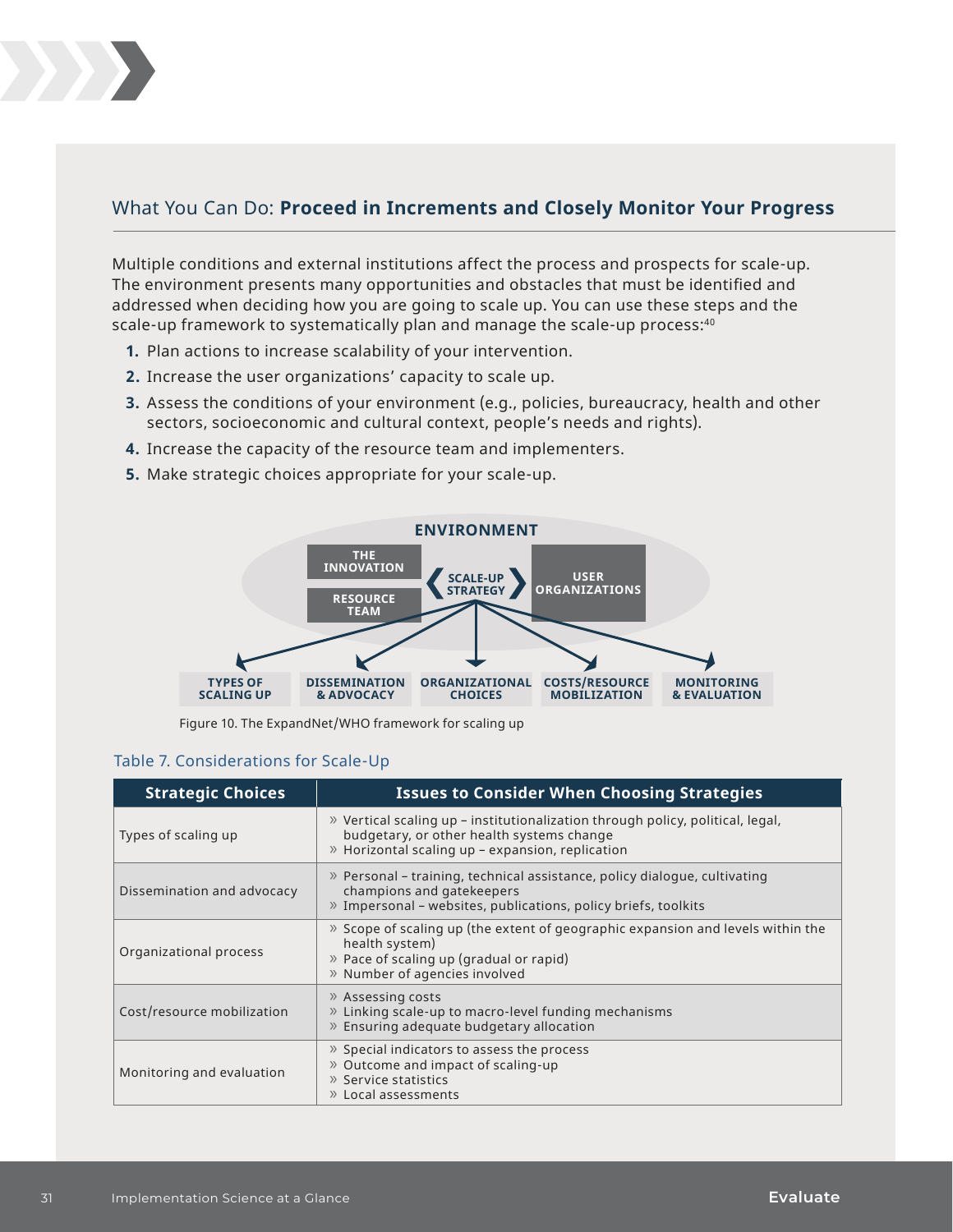

# <span id="page-36-0"></span>**De-Implementing**

De-implementation is the process of reducing or stopping the use of a practice, intervention, or program. There are many reasons why a public health agency, organization, or department may purposely choose to reduce (in terms of frequency or intensity) the delivery of a practice to a target population, or choose to stop offering the practice to a target population entirely.

Practices that may be appropriate for deimplementation include those that are:

- » Ineffective (e.g., evidence shows the practice does not work)
- » Contradicted (e.g., new and stronger or more robust evidence shows the practice doesn't work)
- » Mixed (e.g., some evidence shows that the practice works but other evidence shows that it doesn't work)
- » Untested (e.g., programs that have not yet been evaluated in a research study)

Determining what practice to de-implement and how quickly is influenced by many factors, including how widespread the practice is in use, what resources are allocated for implementing the program that might otherwise be spent on offering effective practices, and the needs of the target population.

De-implementation also should include multiple stakeholders, planning, and consideration of multi-level factors that can influence the de-implementation of a practice. In addition, frameworks, models, and theories that can help inform and guide the use of strategies facilitate the de-implementation process. Frameworks specifically focused on de-implementation, and identification of strategies most effective for facilitating the de-implementation process, are of increasing interest among researchers, practitioners, and policy makers.

#### What You Can Do: **Follow These Steps for De-Implementation**

- **1.** Identify and prioritize practices that may be appropriate for de-implementation.
	- **a.** Is your organization offering practices that are no longer needed by the community?
	- **b.** Is there a more pressing or important health issue that should be addressed instead?
- **2.** Gather information on potential barriers to the de-implementation process.
	- **a.** Will personnel or organizational changes be needed if the practice is no longer offered?
	- **b.** Will de-implementing the practice reduce collaborative opportunities with community partners?
- **3.** Identify strategies that are needed to overcome the deimplementation barriers.
	- **a.** Will an alternative practice be introduced to replace the one that is being removed? What training is available for the new practice?
	- **b.** What communication is needed to educate the community on why a practice is no longer being offered?
- **4.** Implement and evaluate strategies to support de-implementation.
	- **a.** Can you identify alternative practices that could be used to meet the needs of the community while maintaining strong community linkages?
	- **b.** Can you allocate resources to another important issue or public health practice?

[ADDITIONAL RESOURCES](#page-45-0)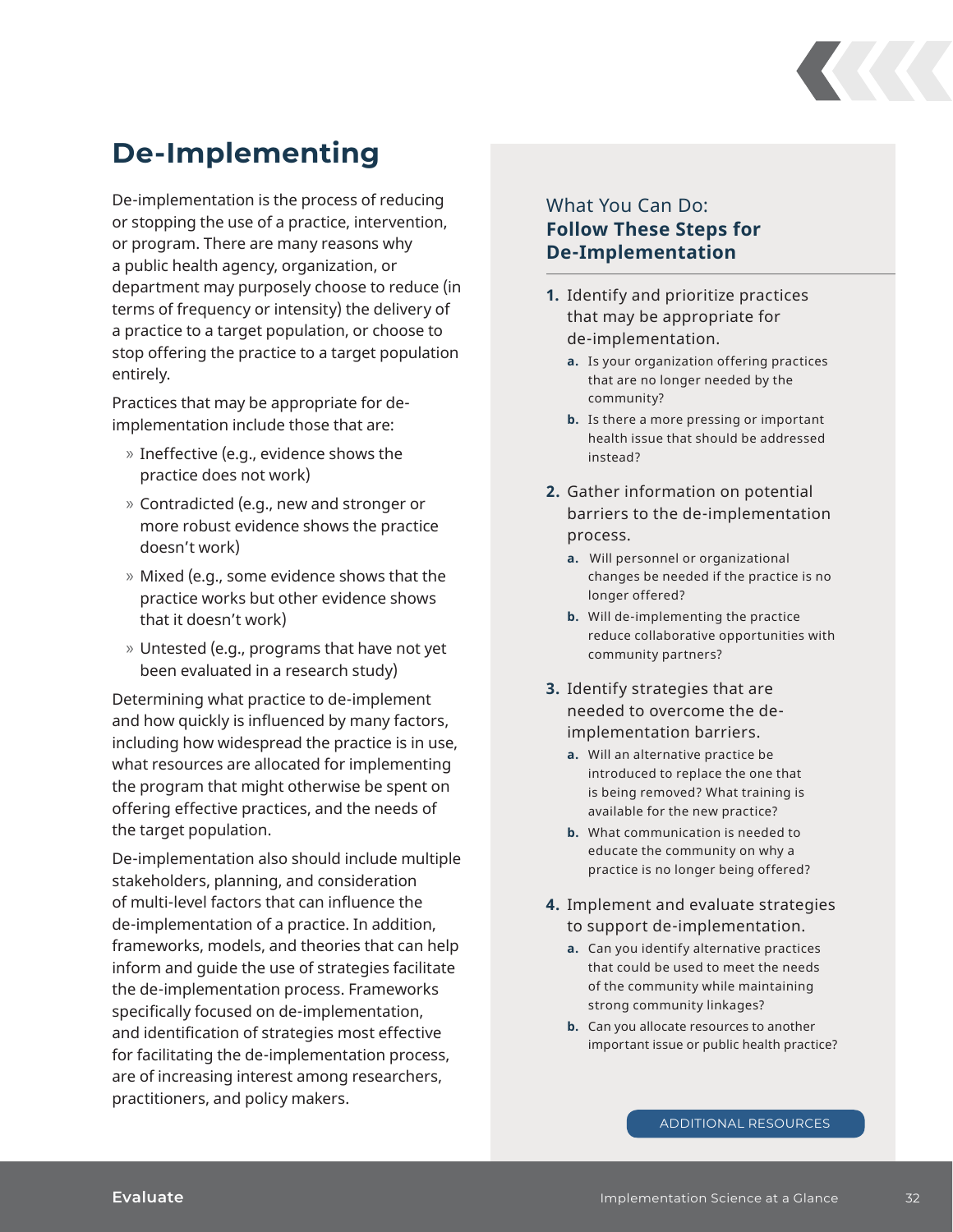<span id="page-37-0"></span>

# **Case Studies**

*See how cancer control practitioners use implementation science to deliver effective interventions in their communities.*

# **West Virginia Program to Increase Colorectal Cancer Screening**

The West Virginia Program to Increase Colorectal Cancer Screening (WV PICCS) was funded by the Centers for Disease Control and Prevention and directed through the West Virginia University Cancer Institute. The program aimed to increase colorectal cancer screening rates in persons aged 50-75 by partnering with health care systems across West Virginia. The intervention sought to change protocols within health care systems, such as primary care practices, to increase referral and completion of colorectal cancer screenings.

Each year, WV PICCS partnered with a different cohort of primary care clinics to help increase their colorectal cancer screening rates. The program prioritized partner clinics serving areas with high rates of colorectal cancer mortality and late-stage diagnosis. To date, WV PICCS has partnered with forty-four clinics around the state.

WV PICCS further partnered with health systems to implement at least two evidence-based interventions and supportive activities shown to increase colorectal cancer screening. As part of the WV PICCS project, every clinic undertook a provider assessment and feedback intervention. Each clinic chose to deliver an additional intervention method they believed would be the best "fit" for both their clinic as well as their patient population.

#### **ASSESS**

To help clinics identify and select the second intervention, each health system and WV PICCS collaboratively assessed the clinic's capacity, interests, and workflow, among other factors. As a result, clinics could choose to implement enhanced client reminders, provider reminders, or structural barriers reduction programs to increase the recommendation for and completion of screening. The most frequently implemented project was the enhanced call reminder program to encourage patients to complete and return fecal immunochemical tests to the clinic.

#### **PREPARE**

WV PICCS staff worked with the health care systems to help tailor the enhanced call reminder intervention to best fit the clinics' workflow and ensured the protocol was adapted to fit the setting. For example, while several clinics opted to have nurses place the reminder calls, in different clinics, lab technicians or care coordinators made the calls.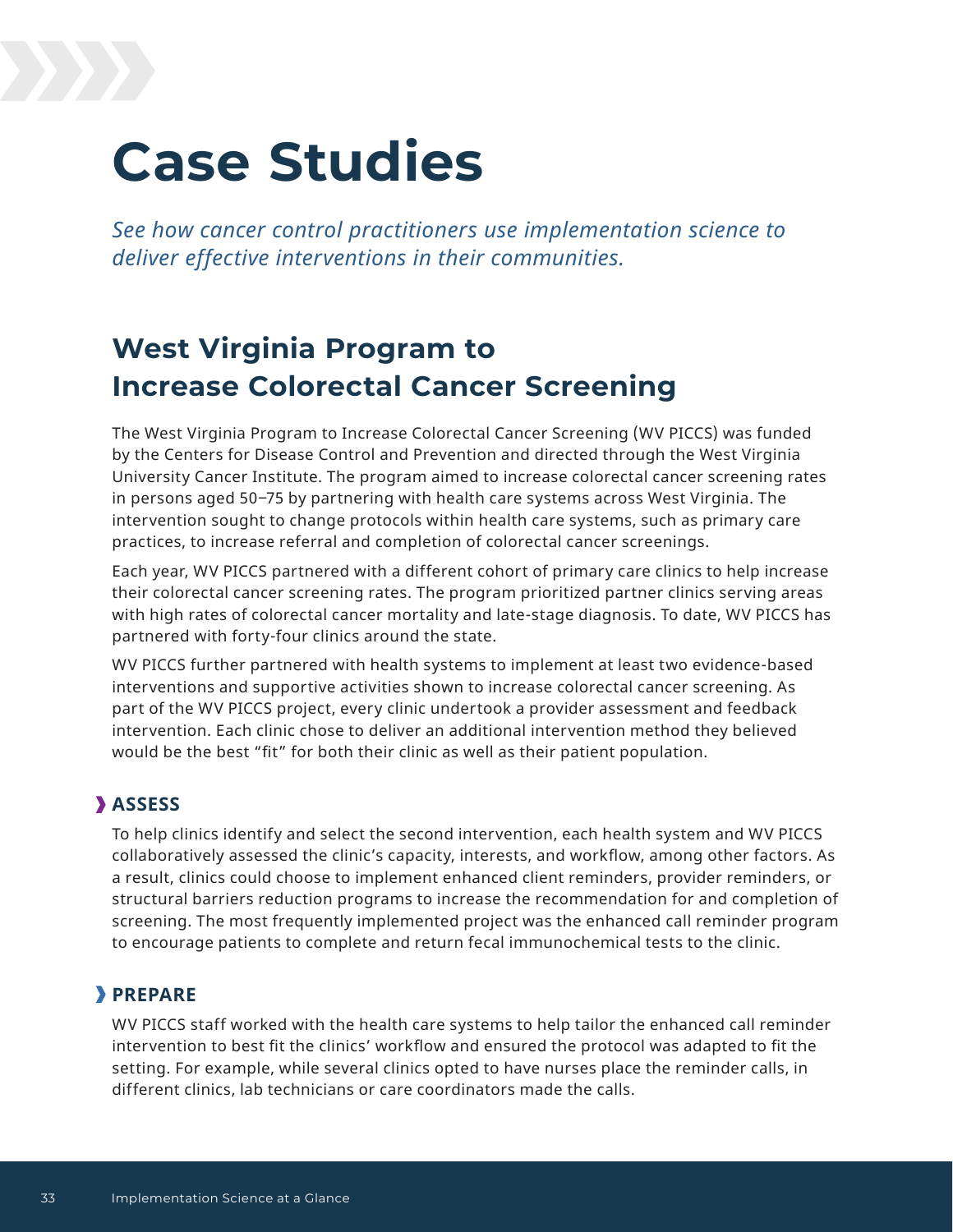

#### **IMPLEMENT**

WV PICCS worked with the clinics over a two-year, two-phase implementation period. WV PICCS leveraged multiple implementation strategies, such as patient navigation and media outreach, to enhance the intervention implementation and uptake.

WV PICCS provided technical assistance by a staff member to clinics extensively during the project's first year. Assigning a staff member to provide the assistance for each clinic provided tailored technical support and monthly facilitation meetings and helped monitor changes to each clinic's care delivery system.

In the second year, the technical assistance was reduced to once a month. This tapering allowed the clinic and WV PICCS to assess the clinic's capability to sustain the new interventions over time.

#### **EVALUATE**

WV PICCS used the "plan, do, study, act" evaluation cycles to support their implementation and evaluation efforts. In keeping with their model, during the second year of the initiative, data collection began to assess clinical capacity to sustain the improved colorectal cancer screening rate.

#### LESSONS LEARNED

The call reminders were originally proposed as up to three calls followed by a letter. Knowing it is important that interventions fit the clinical culture, WV PICCS adapted the intervention to allow clinics to send reminders via letter first, if it better suited their workflow. WV PICCS listened to the clinics when they provided feedback and adjusted the protocol.

*As partners, you need to listen.*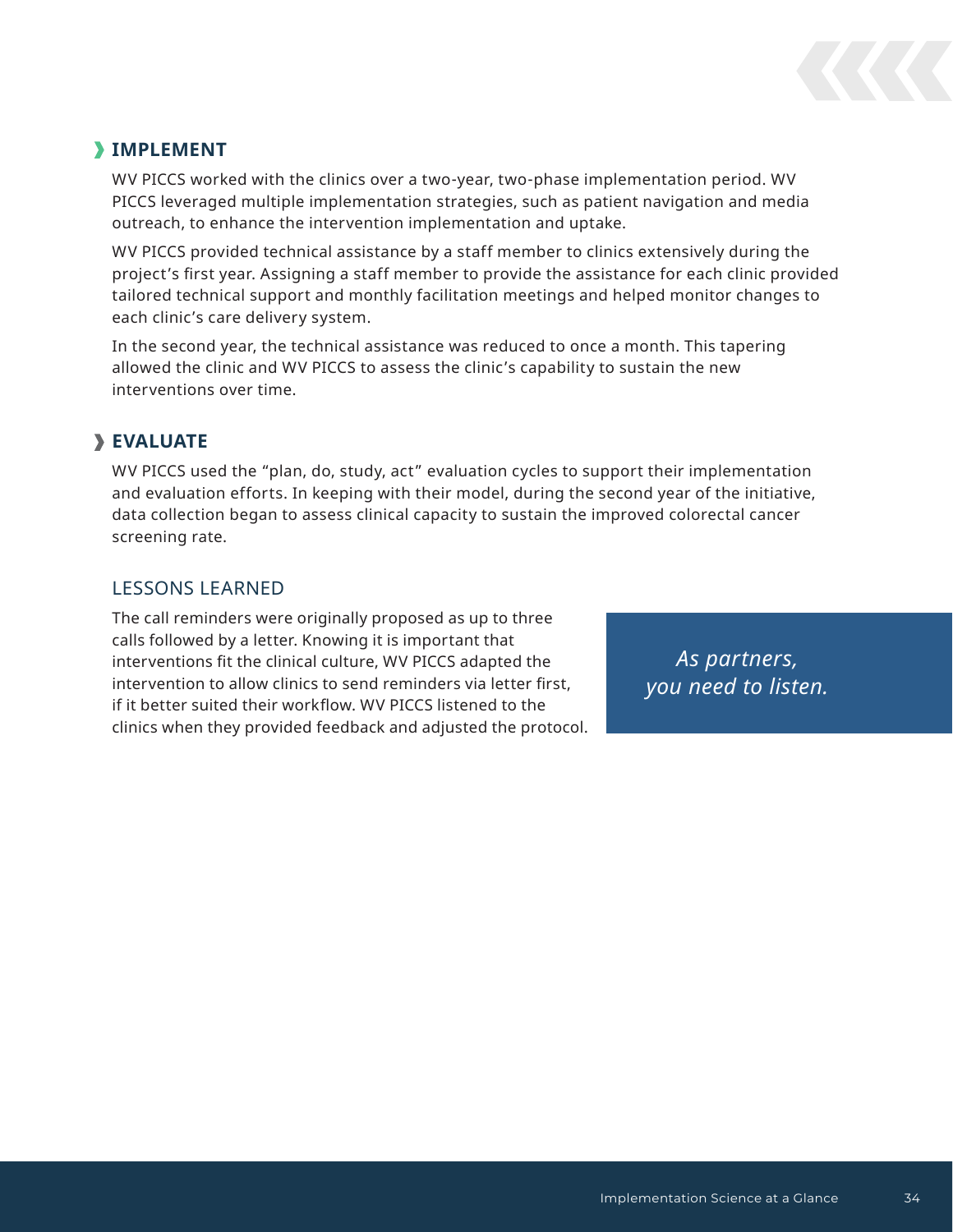<span id="page-39-0"></span>

# **Kukui Ahi (Light the Way): Patient Navigation**

Racial and ethnic disparities affect rates of cancer screening. For example, Asian Americans are less likely than non-Hispanic Whites to undergo timely cervical and colorectal screening, and Native Hawaiians are less likely than non-Hispanic Whites to get a mammogram.<sup>41</sup> These disparities may be due to a combination of health system, provider, and patient factors that decrease access to care and lower patients' capacity to advocate for their needs. Interventions that promote accessible and coordinated care may have the potential to increase screening and reduce delays in time to diagnosis and treatment after abnormal screenings.

The intervention "Kukui Ahi (Light the Way): Patient Navigation" used lay-patient navigators from the local community. In coordination with health care providers, the lay-patient navigators support Medicare recipients through education, coordinating screenings, providing transportation, assisting with paperwork, and finding ways to pay for care. They aimed to increase screening rates for colorectal, cervical, breast, and prostate cancers among Asian and Pacific Islander Medicare beneficiaries.

#### **ASSESS**

The idea of implementing a patient navigation intervention came from community partners of the 'Imi Hale Native Hawaiian Cancer Network ('Imi Hale). The 'Imi Hale team consequently examined current patient navigation programs, such as the patient navigation intervention at Harlem Hospital, and looked for ways in which they could adapt it for the populations of the Hawaiian Islands.

#### **PREPARE**

To create a comprehensive training curriculum for the lay-patient navigators implementing the program, 'Imi Hale conducted a needs assessment that involved interviewing and collaborating with public health practitioners, doctors, community health workers, cancer nurses, and other stakeholders at the hospital. Additionally, they maximized opportunities to build relationships between community outreach workers and hospital-based providers by inviting both to the training.

Given the diversity of the population that 'Imi Hale served, there were three different training modules created for the lay-patient navigators. Although there was variety in intervention implementation, there were fourteen key navigator competencies that were consistently included across all trainings.

#### **IMPLEMENT**

One of the reasons why 'Imi Hale believes they were able to recruit and retain such dedicated lay-patient navigators is because of their investment in building the navigators' capacity through ongoing training. The team sent their navigators to trainings that occurred in places like New York City and Michigan so that their navigators could build their network and capacity. The team also created a dynamic training atmosphere where they emphasized that the lay-patient navigators were not expected to know everything necessary during the implementation process; rather, their role was to be an active learner and find the resources needed to assist their patients.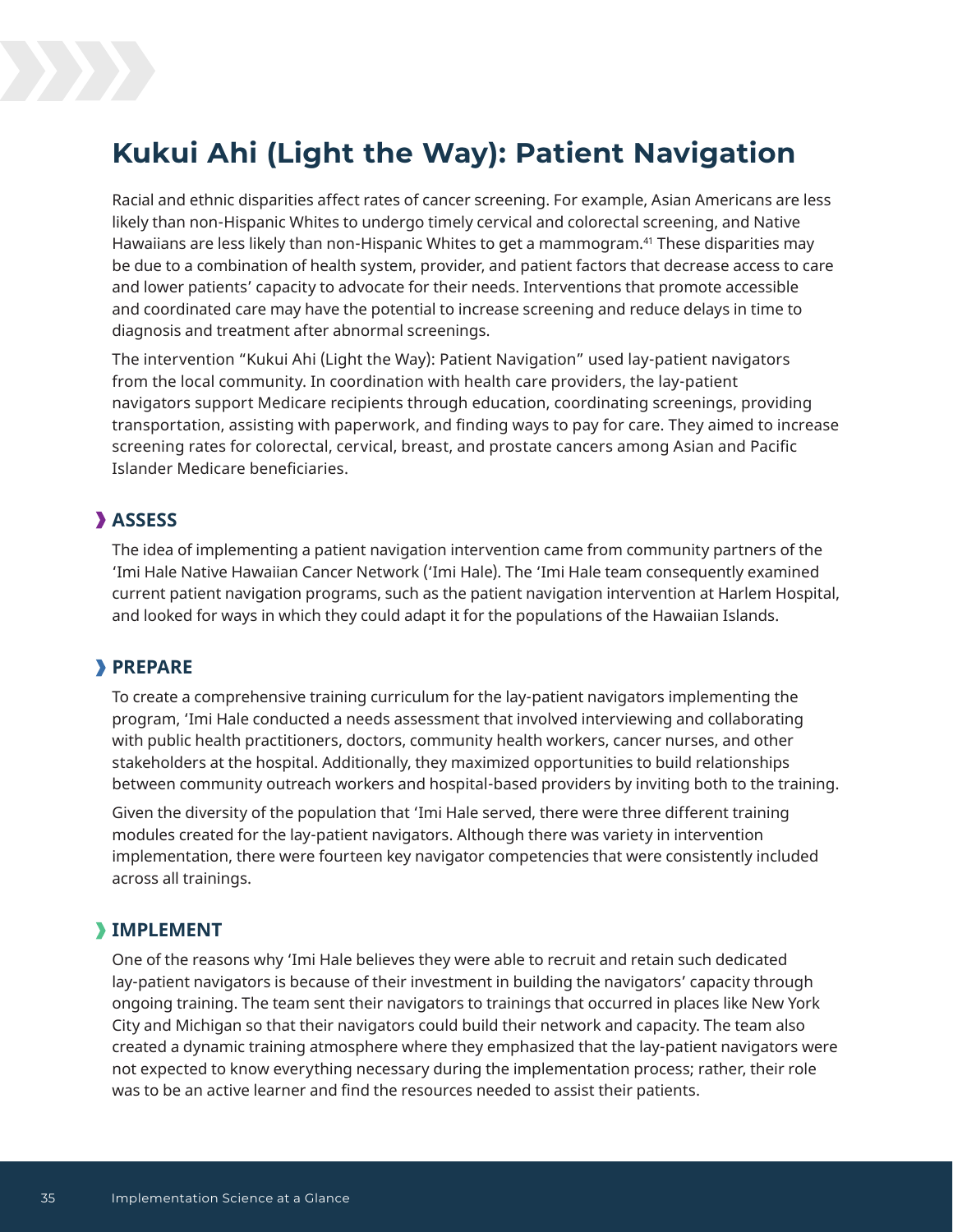

#### **EVALUATE**

With many programs and interventions, an important factor for sustainability is the availability of funding. Aside from collaborating with community health centers and their grant writers, who help in attaining continual funding, the navigation curriculum was converted into a community college course where many navigators received training. Creating a standardized training was useful in the move to certify navigators and establish mechanisms for reimbursement for navigation services.<sup>42</sup> Additionally, the team used a task list to ensure fidelity of program delivery. This list included tasks required across the cancer care continuum related to evaluation and quality assurance of intervention implementation.<sup>42</sup>

#### LESSONS LEARNED

Creating meaningful partnerships for successful program implementation and thinking ahead about sustainability can seem like a daunting task. However, the one lesson that the team came to understand is that when you are proactive in sharing the vision with everyone on your team, unexpected resources and people power will subsequently present themselves. When your team shares that vision of program implementation, the tasks become less daunting.

*Share your vision with everyone on your team.*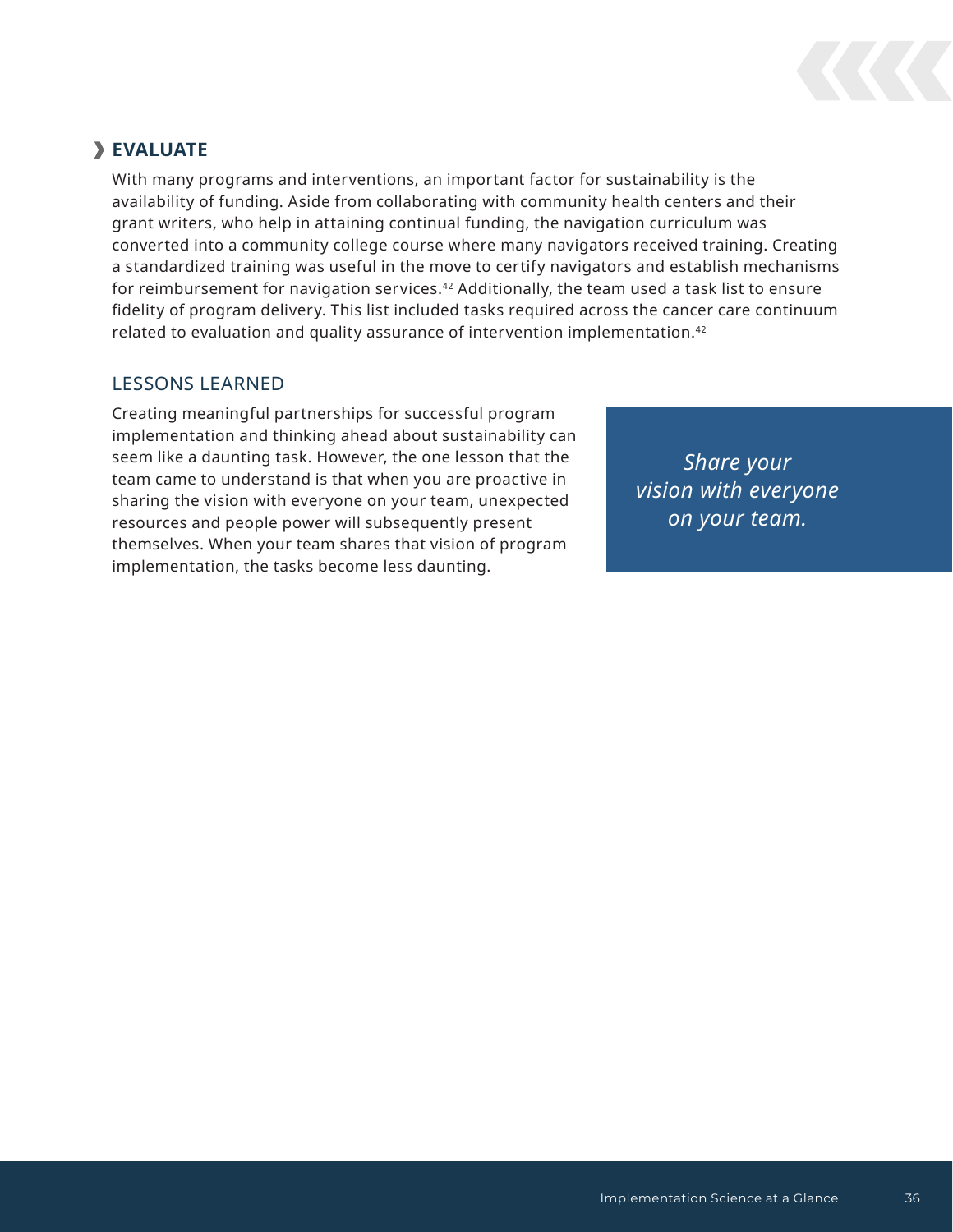<span id="page-41-0"></span>

# **Tailored Communication for Cervical Cancer Risk**

While overall rates of cervical cancer have decreased in the United States, racial and ethnic minorities face a greater incidence of and death from the disease.<sup>41</sup> The most widely used screening for cervical cancer is the Pap test. Women who receive an abnormal Pap test result are referred for follow-up testing (colposcopy).<sup>41</sup> Low rates of follow-up after an abnormal Pap test result may contribute to the higher incidence of cervical cancer among low-income, minority women. Interventions that target barriers faced by low-income minority women are essential to redress cervical cancer.

Tailored Communication for Cervical Cancer Risk is a telephone counseling intervention developed by Fox Chase Cancer Center. The intervention targeted at-risk women who received an abnormal Pap test result and were scheduled for follow-up testing. Two to four weeks prior to their colposcopy appointment, interviewers called each woman and, using a scripted questionnaire, identified barriers to follow-up and provided tailored counseling messages. The messages address these barriers and encouraged women to attend an initial colposcopy appointment and, six and twelve months later, repeat Pap test and colposcopy appointments.

#### **ASSESS**

Delivering this intervention over the telephone leveraged readily accessible resources.

#### **PREPARE**

In advance of the project, Fox Chase Cancer Center created a scripted questionnaire to ensure that the intervention was delivered as planned.

Fox Chase established partnerships with health care providers—particularly those in leadership positions. By working with nurse managers, they learned about the clinic workflow and how best to manage nurses' competing priorities during intervention implementation. Additionally, their community engagement approach allowed them to identify different populations' perceived notions of the best times to call, how often to call, and the most relevant and appropriate counseling messages to deliver.

#### **IMPLEMENT**

Many strategies supported the program's successful implementation. For example, Fox Chase engaged a new clinical team to conduct recruitment and deliver the intervention at an offsite facility. This ensured that there was dedicated staff trained to deliver the intervention and that support was available. Insights from community members and their review of the tailored messages were also key in ensuring the intervention fit the target population.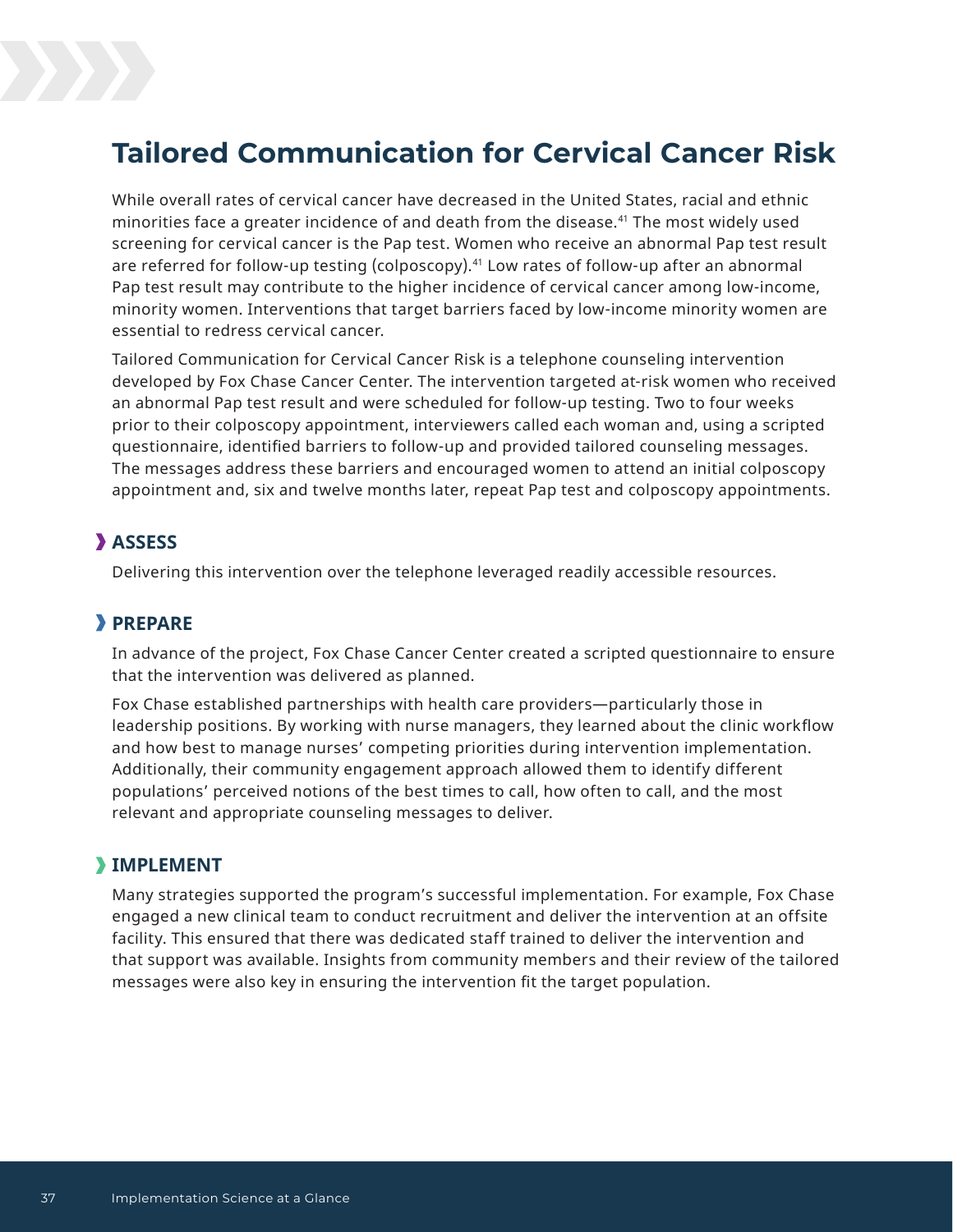

#### **EVALUATE**

The evaluation found the intervention to be successful in both increasing the number of women who attended an initial colposcopy appointment as well as longer-term medical followup.41 Integrating the intervention into the standard care practice ensured its uptake and sustainability. Hiring designated staff to deliver the intervention and engaging stakeholders throughout the process further ensured program fidelity.

#### LESSONS LEARNED

Program director Suzanne Miller reflected that involving research staff, clinic leadership, and community members from the onset supported their success. "It will be exhausting and time consuming, but that is what is going to set you up for success."

*Have all stakeholders involved on day one.*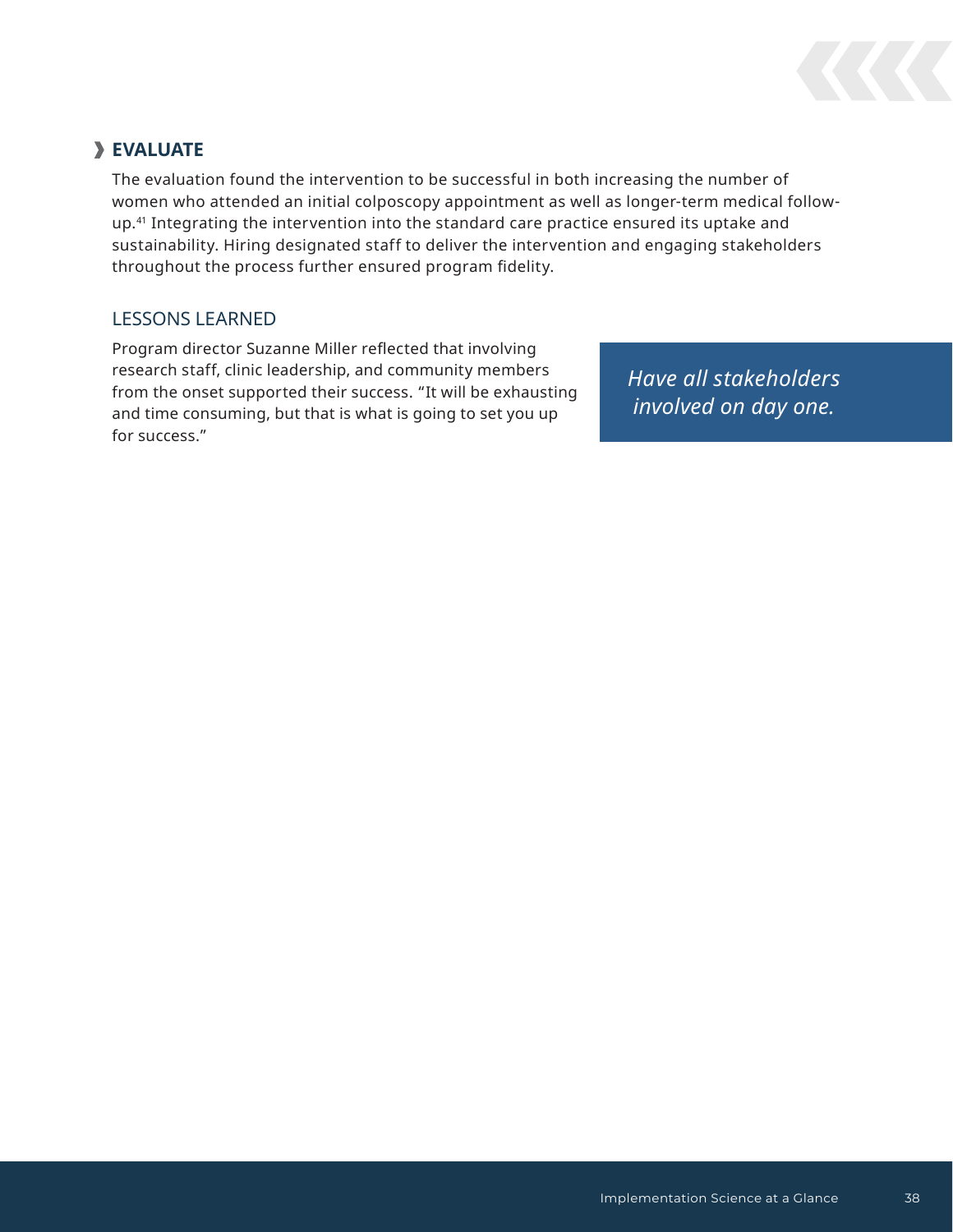<span id="page-43-0"></span>

# **LIVESTRONG® at the YMCA**

Physical activity plays an essential role in enhancing the length and quality of life for cancer survivors. Aside from cancer-specific outcomes, the benefits of exercise include increased flexibility and physical functioning as well as improvements in patient-reported outcomes such as fatigue.

The LIVESTRONG at the YMCA program was developed to improve the well-being of adult cancer survivors following a cancer diagnosis.43 The twelve-week physical activity program included two ninety-minute personalized exercise sessions per week, delivered in a small, supportive environment.

#### **ASSESS**

LIVESTRONG at the YMCA began as an evidence-informed physical activity program that drew from studies showing that physical activity is safe for and beneficial to cancer survivors.43 Since then, LIVESTRONG at the YMCA has had wide-reaching impact and has shown to improve the physical activity, fitness, quality of life, and reduce cancer-related fatigue in its participants.<sup>44</sup>

#### **PREPARE**

Although LIVESTRONG at the YMCA has spread across 245 different Y associations, the program has maintained its centralized vision and program goal. Core components of the program—a functional assessment at the beginning and end of the program and the delivery of the program by a certified YMCA instructor—are consistently implemented across the local Ys.

YMCA-certified instructors are usually existing staff, external individuals, past participants, or volunteers who meet the certification requirements. The flexibility of who delivered the program as well as the required training has allowed for the adoption of this program in 700 communities across the nation.

One of the challenges that LIVESTRONG at the YMCA faced is that its onsite mode of delivery may make access to the program difficult for some YMCAs. YMCAs that did not have the capacity to host the program due to a lack of trained staff or available exercise equipment were able to sign on to an agreement with larger YMCAs to help build their readiness to implement.

Program directors at the Y attributed their continued success to meaningful partnerships they formed and nurtured with LIVESTRONG. LIVESTRONG provides not only financial support but also additional services such as patient navigation and resource books. The Y integrated these services into their usual operations.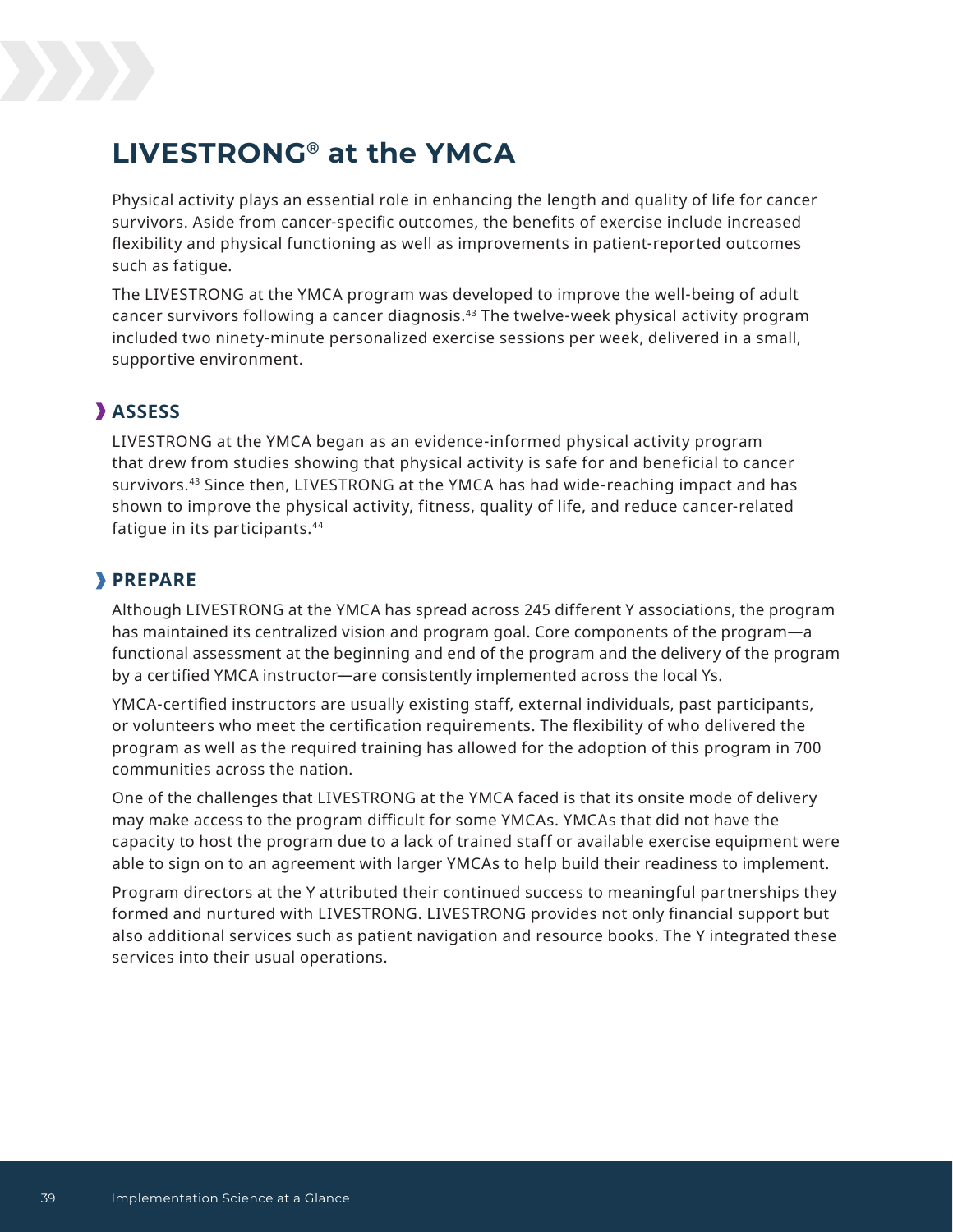

#### **IMPLEMENT**

The national partnership between LIVESTRONG and YMCA is enhanced by strong local partnerships. One key implementation strategy was a six-month capacity-building training required prior to program delivery. A key aspect of this training focused on helping local Ys collaborate with their community's health system. These local-level partnerships engaged the Y with cancer survivors, health care providers, and patients, expanding the reach of the program.

#### **EVALUATE**

The goal of LIVESTRONG at the Y is to reach 100,000 cancer survivors by the year 2022. Participating YMCAs regularly collect data to track their progress and program delivery. The YMCA will soon launch a centralized reporting system to help with consistent evaluations across the Ys.

#### LESSONS LEARNED

When asked to reflect on the factors that contribute to the spread and uptake of LIVESTRONG at the YMCA, program directors and practitioners credited the time spent in preparation and in giving organizations the time to build the program. Investing in the time necessary to identify local staff and partners, develop a partnership pathway, and sustain meaningful relationships was central to their success.

*You cannot undervalue the laying of groundwork and giving organizations the time to build.*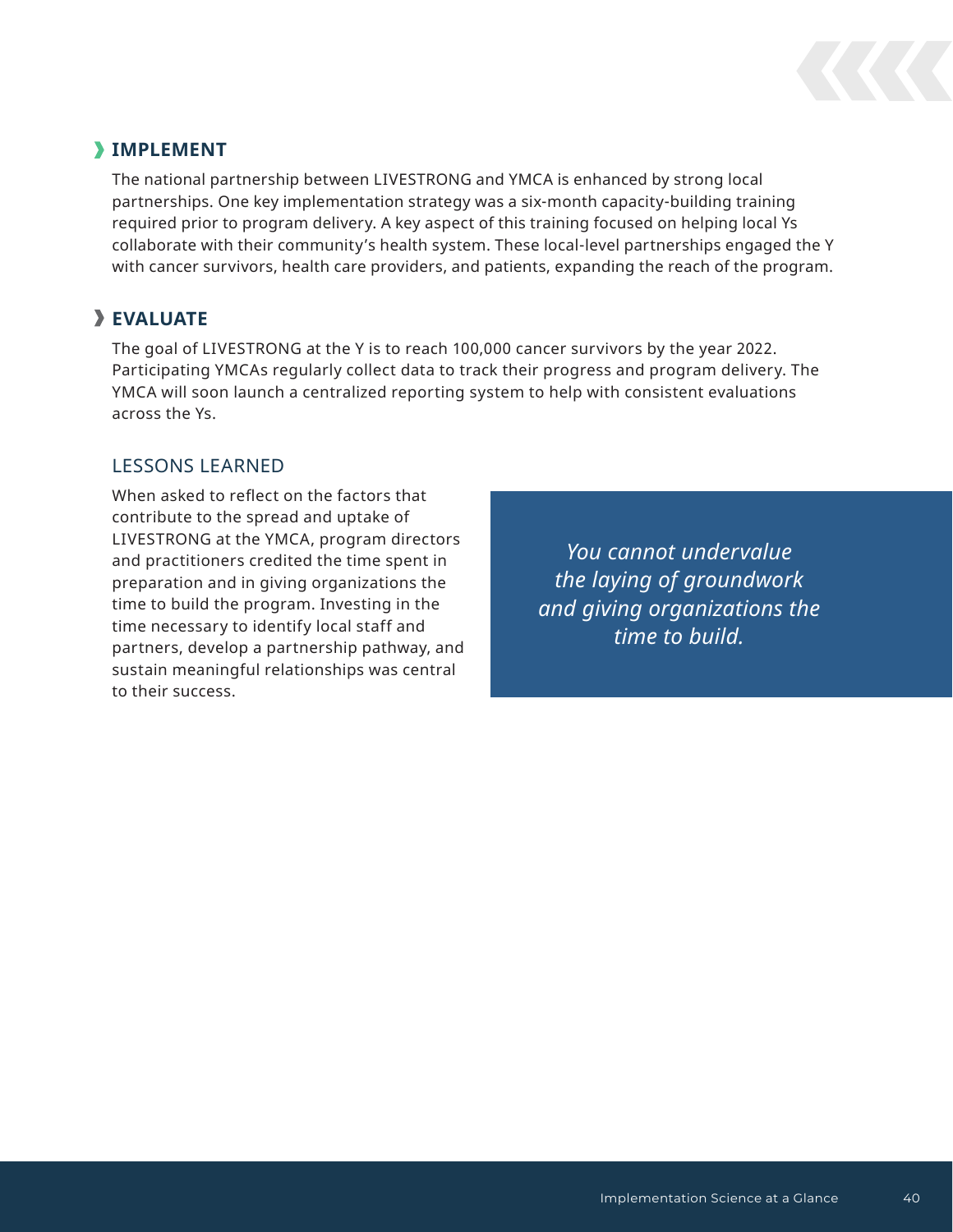<span id="page-45-0"></span>

# **Implementation Resources for Practitioners**

*Here are some resources to help further your implementation efforts.* 

#### **CANCER PREVENTION AND CONTROL RESEARCH NETWORK – PUTTING PUBLIC HEALTH EVIDENCE IN ACTION TRAINING**

An interactive training curriculum to teach community program planners and health educators to use evidence-based approaches, including how to adapt programs. <http://cpcrn.org/pub/evidence-in-action/#>

#### **CANCER CONTROL P.L.A.N.E.T. (PLAN, LINK, ACT, NETWORK WITH EVIDENCE-BASED TOOLS)**

A portal that provides access to data and resources that can help planners, program staff, and researchers design, implement, and evaluate evidence-based cancer control programs. <https://cancercontrolplanet.cancer.gov/planet>

#### **THE COMMUNITY GUIDE**

A searchable collection of evidence-based findings of the Community Preventive Services Task Force. It is a resource to help select interventions to improve health and prevent disease in a state, community, community organization, business, health care organization, or school. [www.thecommunityguide.org](http://www.thecommunityguide.org)

#### **CONSOLIDATED FRAMEWORK FOR IMPLEMENTATION RESEARCH – TECHNICAL ASSISTANCE WEBSITE**

A site created for individuals considering the use of this framework to evaluate an implementation or design an implementation study. <http://cfirguide.org>

#### **DISSEMINATION AND IMPLEMENTATION MODELS IN HEALTH RESEARCH AND PRACTICE**

An interactive database to help researchers and practitioners select, adapt, and integrate the dissemination and implementation model that best fits their research question or practice problem. <http://dissemination-implementation.org>

#### **EXPANDNET/WHO SCALING-UP GUIDE**

Tools that provide a more comprehensive examination of scaling-up. Includes guides, worksheets, briefs, and more. <http://expandnet.net/tools.htm>

#### **HEALTHY PEOPLE 2020 EVIDENCE-BASED RESOURCES**

A searchable database with interventions and resources to improve the health of your community. [www.healthypeople.gov/2020/tools-resources/Evidence-Based-Resources](http://www.healthypeople.gov/2020/tools-resources/Evidence-Based-Resources)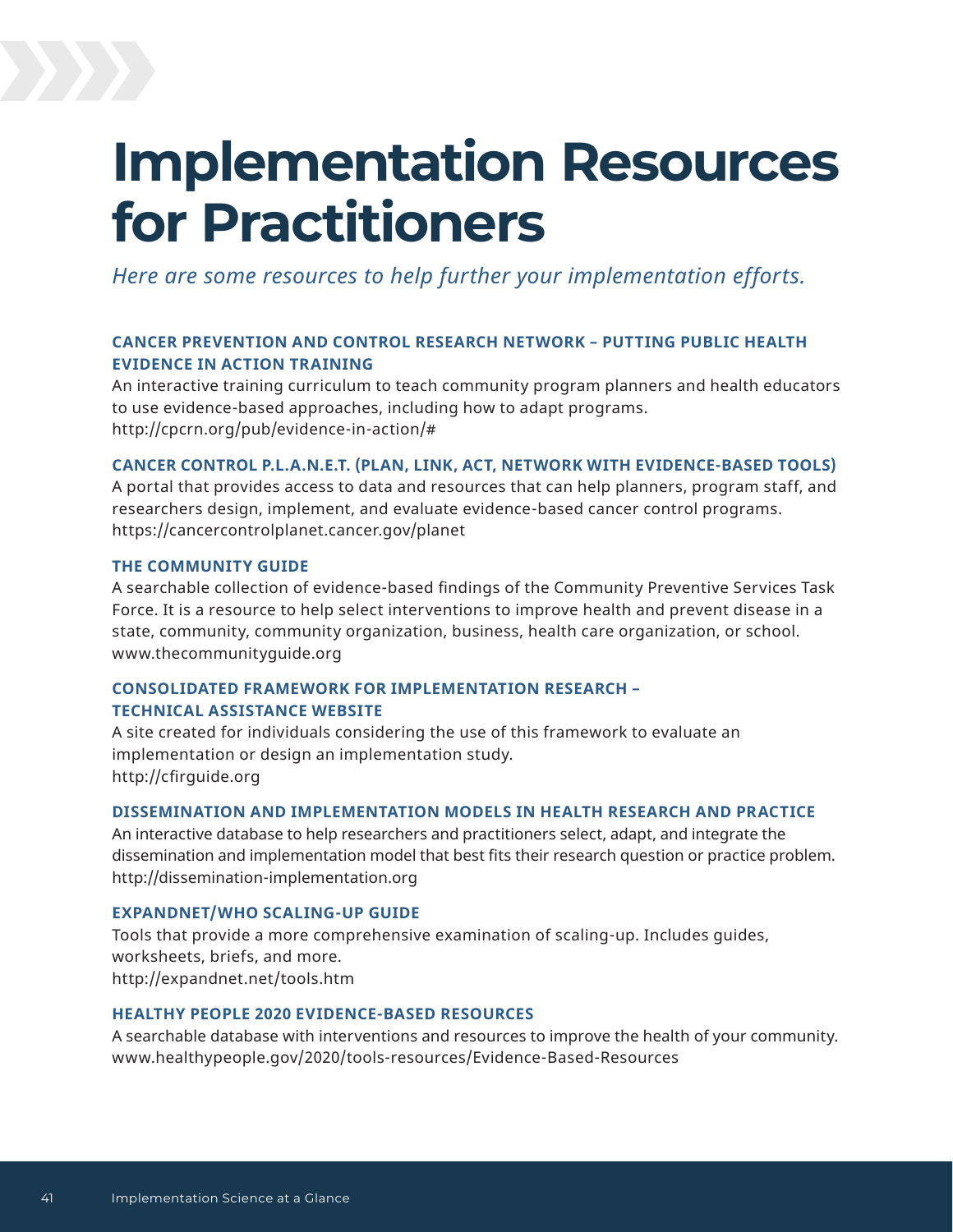

#### **LIVESTRONG AT THE YMCA**

A physical activity program developed by the YMCA and the LIVESTRONG Foundation. The program assists those who are living with, through, or beyond cancer to strengthen their spirit, mind, and body.

[www.ymca.net/livestrong-at-the-ymca](http://www.ymca.net/livestrong-at-the-ymca)

#### **NIH EVIDENCE-BASED PRACTICE AND PROGRAMS**

A collection of several databases and other resources with information on evidence-based disease prevention services, programs, and practices with the potential to impact public health. [https://prevention.nih.gov/resources-for-researchers/dissemination-and-implementation](https://prevention.nih.gov/resources-for-researchers/dissemination-and-implementationresources/evidence-based-programs-practices#topic-13)resources/evidence-based-programs-practices#topic-13

#### **PARTNERSHIPS ENGAGING STAKEHOLDERS TOOLKIT**

A set of resources to help program planners who are working in partnerships to improve policy. [www.pmc.gov.au/sites/default/files/files/pmc/implementation-toolkit-3-engaging-stakeholders.pdf](http://www.pmc.gov.au/sites/default/files/files/pmc/implementation-toolkit-3-engaging-stakeholders.pdf)

#### **PEW-MACARTHUR RESULTS FIRST INITIATIVE**

A resource that brings together information on the effectiveness of social policy programs from nine national clearinghouses.

<https://www.pewtrusts.org/en/projects/pew-macarthur-results-first-initiative>

#### **PROGRAM SUSTAINABILITY ASSESSMENT TOOL (PSAT)**

A 40-question self-assessment that program staff and stakeholders can take to evaluate the sustainability capacity of a program. Use the results to help with sustainability planning. <https://sustaintool.org>

#### **REACH, EFFECTIVENESS, ADOPTION, IMPLEMENTATION, AND MAINTENANCE (RE-AIM) FRAMEWORK**

Resources and tools for those wanting to apply the RE-AIM framework. Includes planning tools, calculation tools, measures, checklists, visual displays, figures, an online RE-AIM module, and more. <http://www.re-aim.org>

#### **A REFINED COMPILATION OF IMPLEMENTATION STRATEGIES: (ERIC) PROJECT**

A list of strategies you can use to implement your program. <https://implementation-science.biomedcentral.com/articles/10.1186/s13012-015-0209-1>

#### **RESEARCH-TESTED INTERVENTION PROGRAMS**

A searchable database with evidence-based cancer control interventions and programs specifically for program planners and public health practitioners. <https://rtips.cancer.gov/rtips/index.do>

#### **UNITED NATIONS OFFICE ON DRUGS AND CRIME (UNODC) EVALUABILITY ASSESSMENTS**

A template to examine whether your program can be evaluated in a reliable and credible way. [www.unodc.org/documents/evaluation/Guidelines/Evaluability\\_Assessment\\_Template.pdf](http://www.unodc.org/documents/evaluation/Guidelines/Evaluability_Assessment_Template.pdf)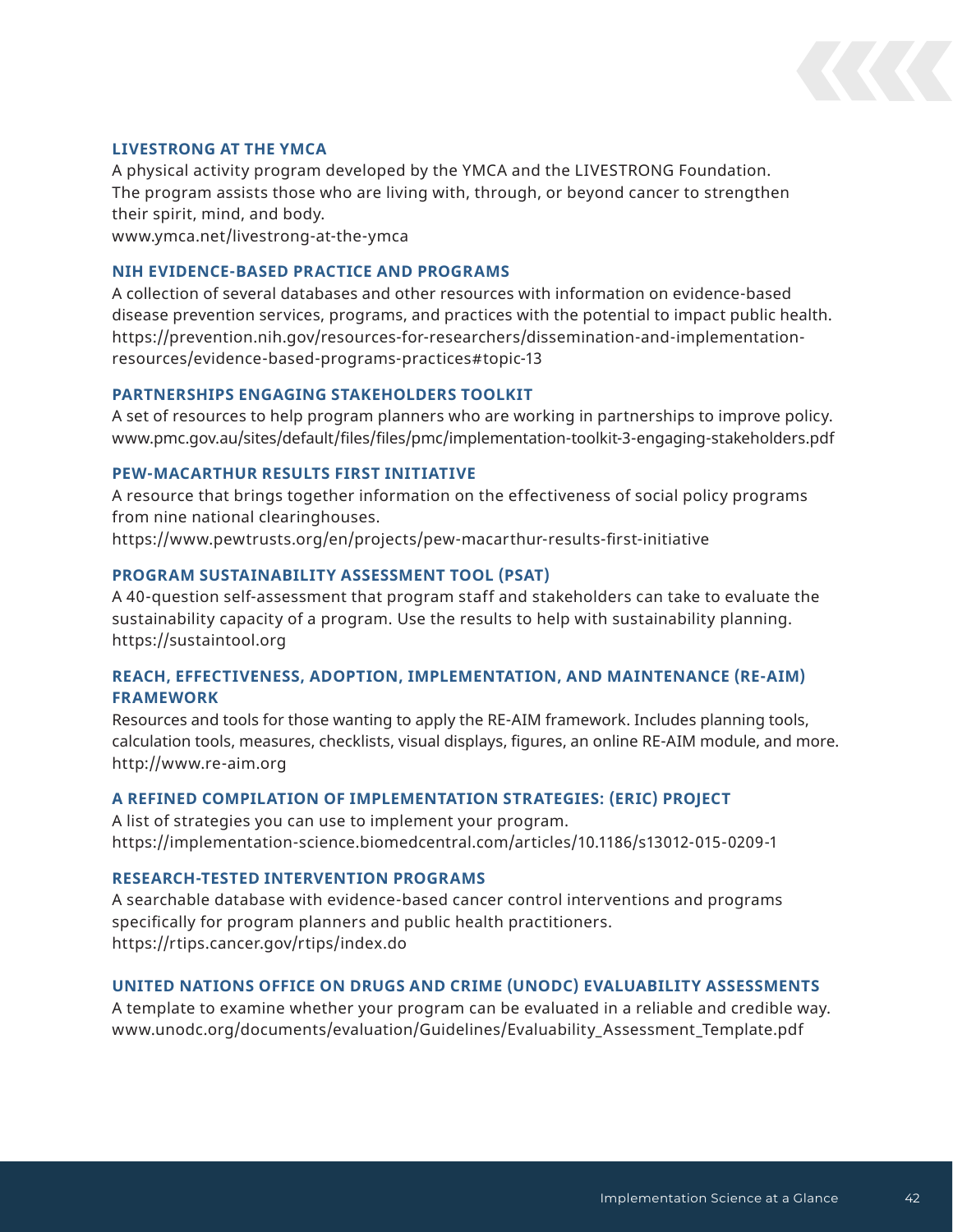<span id="page-47-0"></span>

# **Glossary of Terms**

**ADAPTATION** – The degree to which an evidence-based intervention is changed to suit the needs of the setting or the target population.8,13

**ADOPTION** – A decision to make full use of an innovation, intervention, or program as the best course of action available. Also defined as the decision of an organization or community to commit to and initiate an evidence-based intervention.<sup>13</sup>

**COMMUNITY-BASED PARTICIPATORY RESEARCH (CBPR)** – A collaborative approach to research that equally involves all partners in the research process and recognizes the unique strengths that each brings. CBPR begins with a research topic of importance to the community and aims to combine knowledge with action to drive social change to improve health outcomes and eliminate health disparities.<sup>45</sup>

**CONSTRUCTS** – Concepts developed or adopted for use in a theory. The key concepts of a given theory are its constructs.<sup>46</sup>

**DE-IMPLEMENTATION** – Reducing or stopping the use of a guideline, practice, intervention, or policy in health care or public health settings.<sup>47</sup>

**DISSEMINATION SCIENCE** – The study of targeted distribution of information and intervention materials to a specific public health or clinical practice audience. The intent is to understand how best to spread and sustain knowledge and the associated evidence-based interventions.<sup>48</sup>

**EVIDENCE-BASED INTERVENTION** – Health-focused intervention, practice, program, or guideline with evidence demonstrating the ability of the intervention to change a healthrelated behavior or outcome.<sup>4</sup>

**FIDELITY** – Degree to which an intervention or program is implemented as intended by the developers and as prescribed in the original protocol.<sup>8,9</sup>

**IMPLEMENTATION OUTCOMES** – The effects of deliberate and purposive actions to implement new treatments, practices, and services. Implementation outcomes may include acceptability, feasibility, adoption, penetration, appropriateness, cost, fidelity, and sustainability.<sup>26</sup>

**IMPLEMENTATION SCIENCE** – The study of methods to promote the adoption and integration of evidence-based practices, interventions, and policies into routine health care and public health settings to improve the impact on population health.

**IMPLEMENTATION STRATEGIES** – Methods or techniques to enhance the adoption, implementation, and sustainability of a program or practice. $21,49$ 

**KNOWLEDGE SYNTHESIS** – A process for obtaining and summarizing scientifically derived information, including evidence of effectiveness (risk and protective factors, core components, and key features, etc.).<sup>18</sup>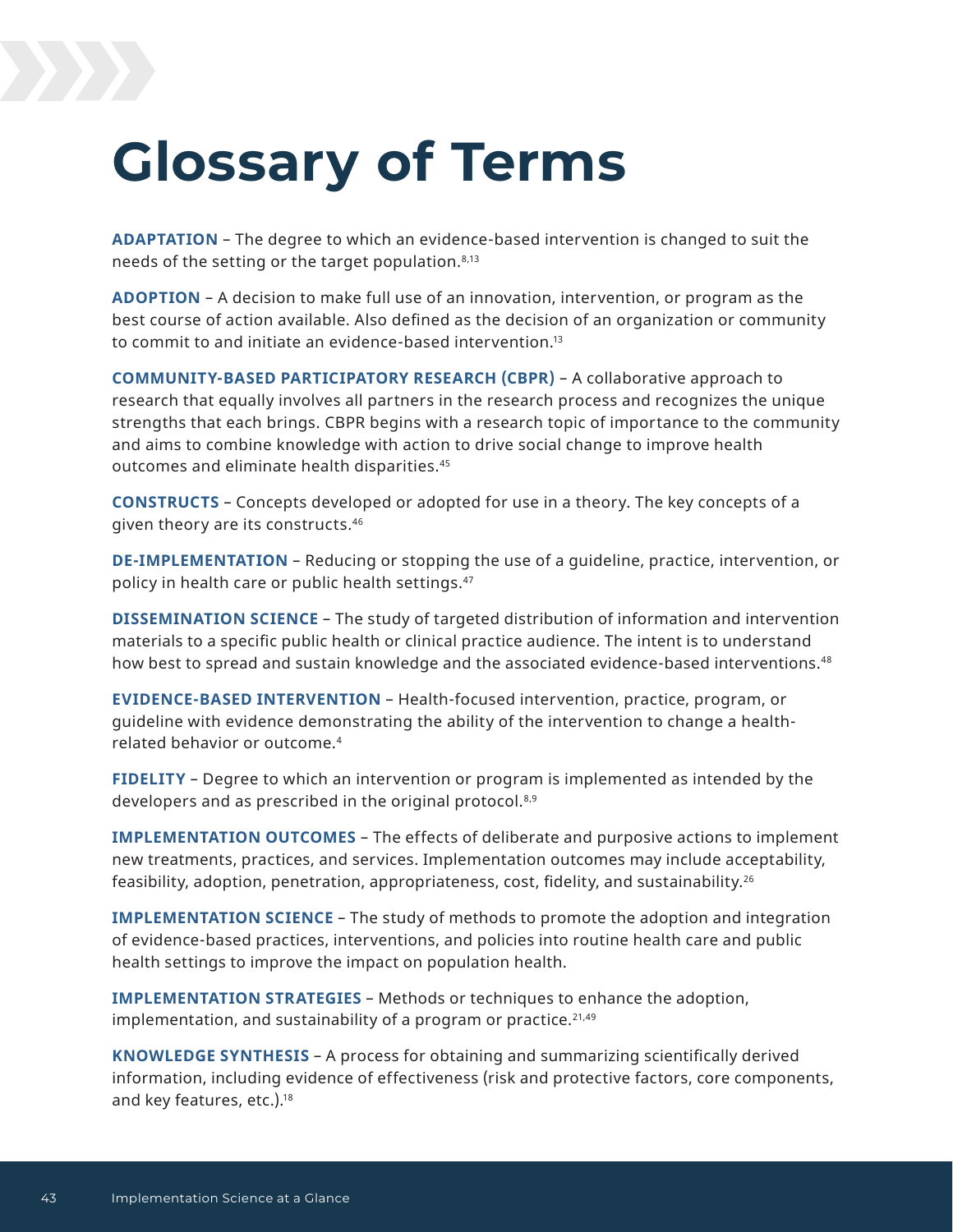

**KNOWLEDGE TRANSLATION** – The process of converting scientific and technically complex research into everyday language and applicable actionable concepts in the practice setting.<sup>18</sup>

**REACH** – The absolute number, proportion, and representativeness of individuals who participate in a given initiative or receive a specific intervention.<sup>26</sup>

**SCALE-UP** – Deliberate efforts to increase the spread and use of innovations successfully tested in pilot or experimental projects to benefit more people and to foster policy and program development.38

**SUSTAINABILITY** – The continued use of program components and activities to achieve desirable outcomes.35

**SERVICE EFFECTIVENESS OUTCOMES** – Intervention results examined at the system level, including efficiency, safety, effectiveness, equity, patient-centeredness, and timeliness.<sup>26,50</sup>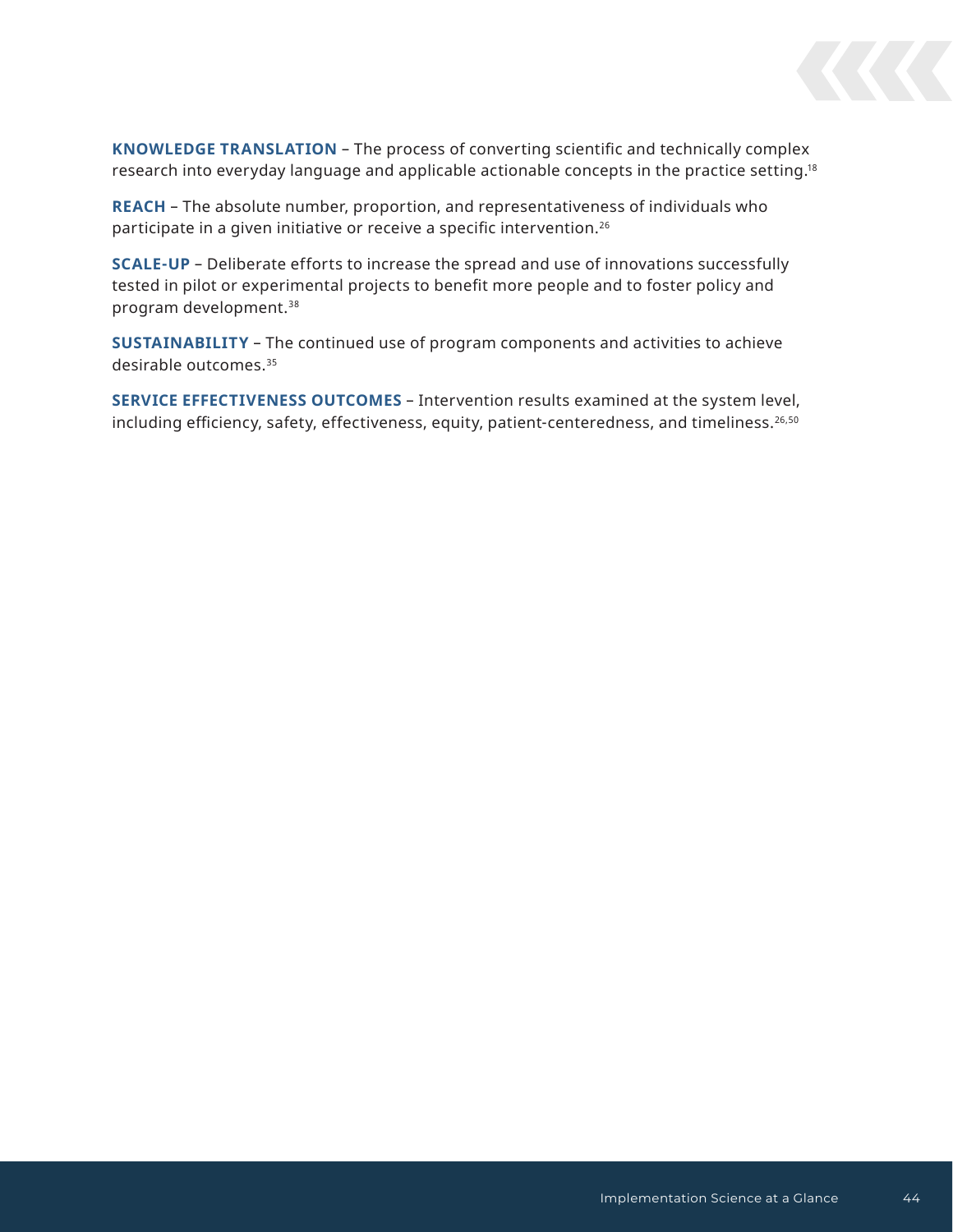<span id="page-49-0"></span>

# **References**

- 1. About Implementation Science (IS). National Cancer Institute: Division of Cancer Control & Population Sciences. [https://cancercontrol.cancer.gov/IS/about.html.](https://cancercontrol.cancer.gov/IS/about.html) March 8, 2018.
- 2. Cabinet Implementation Unity Toolkit: Engaging Stakeholders. Australian Government. [https://www.pmc.gov.au/sites/default/files/files/pmc/implementation-toolkit-3-engaging](https://www.pmc.gov.au/sites/default/files/files/pmc/implementation-toolkit-3-engagingstakeholders.pdf)stakeholders.pdf. June 2013.
- 3. Identifying and managing internal and external stakeholder interests. HealthKnowledge. https://www.healthknowledge.org.uk/public-health-textbook/organisation[management/5b-understanding-ofs/managing-internal-external-stakeholders.](https://www.healthknowledge.org.uk/public-health-textbook/organisationmanagement//5b-understanding-ofs/managing-internal-external-stakeholders)
- 4. Chambers DA, Vinson CA, Norton WE. *Advancing the Science of Implementation Across the Cancer Continuum*. New York, NY: Oxford University Press; 2019.
- 5. Brownson RC, Fielding JE, Maylahn CM. Evidence-based public health: a fundamental concept for public health practice. *Annu Rev Public Health*. 2009;30:175-201. doi:10.1146/ annurev.publhealth.031308.100134.
- 6. Session 1: Defining Evidence. Putting Public Health Evidence in Action Training Workshop. [Cancer Prevention and Control Research Network \(CPCRN\). http://cpcrn.org/pub/evidence](http://cpcrn.org/pub/evidencein-action/)in-action/. November 2017.
- 7. Satterfield JM, Spring B, Brownson RC, et al. Toward a transdisciplinary model of evidencebased practice. *Milbank Q*. 2009;87(2):368-390. doi:10.1111/j.1468-0009.2009.00561.x.
- 8. Rabin BA, Brownson RC, Haire-Joshu D, Kreuter MW, Weaver NL. A glossary for dissemination and implementation research in health. *J Public Health Manag Pract*. 2008;14(2):117-123. doi:10.1097/01.PHH.0000311888.06252.bb.
- 9. Dusenbury L, Brannigan R, Falco M, Hansen WB. A review of research on fidelity of implementation: implications for drug abuse prevention in school settings. Health Educ Res. 2003;18(2):237-256.
- 10. Durlak, JA, DuPre, EP. Implementation Matters: A Review of Research on the Influence of Implementation on Program Outcomes and the Factors Affecting Implementation. *American Journal of Community Psychology*. 2008; 41(3-4):327-50. doi:10.1007/s10464-008- 9165-0.
- 11. Evidence-Based Practices (Part 2): Implementing a Practice or Program with Fidelity. The IRIS Center. [https://iris.peabody.vanderbilt.edu/module/ebp\\_02/.](https://iris.peabody.vanderbilt.edu/module/ebp_02/) 2014.
- 12. Session 5: Adapting an Evidence-based Intervention to Fit Your Community. Putting Public Health Evidence in Action Training Workshop. Cancer Prevention and Control Research Network (CPCRN). [http://cpcrn.org/pub/evidence-in-action/.](http://cpcrn.org/pub/evidence-in-action/) November 2017.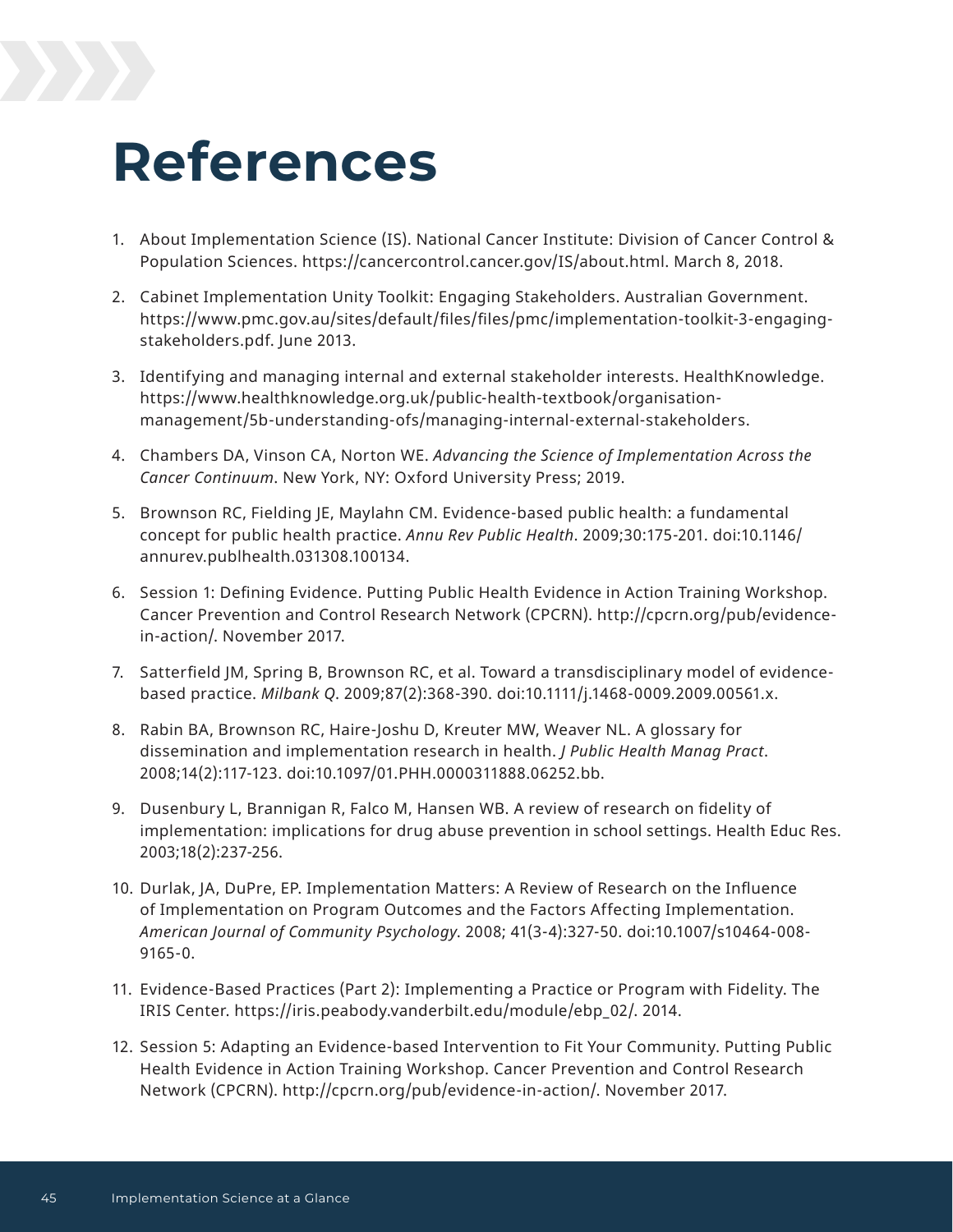

- 13. Rogers EM. *Diffusion of Innovations*. New York, NY: Simon & Schuster; 2010.
- 14. Chambers DA, Norton WE. The adaptome: advancing the science of intervention adaptation. *Am J Prev Med*. 2016;51(4)(suppl 2):S124-131. doi:10.1016/j.amepre.2016.05.011.
- 15. Glanz, K. & Rimer, B.K. (2005). Theory at a glance: A guide for health promotion practice. National Cancer Institute. National Institutes of Health. US Department of Health and Human Services. NIH Pub. No. 05-3896. Washington, DC: NIH.
- 16. Rogers, EM. *Diffusion of innovation*. New York, NY: Free Press of Glencoe; 1962.
- 17. Damschroder LJ, Aron DC, Keith RE, Kirsh SR, Alexander JA, Lowery JC. Fostering implementation of health services research findings into practice: a consolidated framework for advancing implementation science. *Implement Sci*. 2009;4:50. doi:10.1186/1748-5908-4-50.
- 18. Understanding the Interactive Systems Framework for Dissemination and Implementation. Applying Science. Advancing Practice. (ASAP). [https://www.cdc.gov/violenceprevention/](https://www.cdc.gov/violenceprevention/pdf/ASAP_Issue-a.pdf) [pdf/ASAP\\_Issue-a.pdf](https://www.cdc.gov/violenceprevention/pdf/ASAP_Issue-a.pdf).
- 19. Wandersman A, Duffy J, Flaspohler P, et al. Bridging the gap between prevention research and practice: the interactive systems framework for dissemination and implementation. *Am J Community Psychol*. 2008;41(3-4):171-181. doi:10.1007/s10464-008-9174-z.
- 20. Chambers DA. The interactive systems framework for dissemination and implementation: enhancing the opportunity for implementation science. *Am J Community Psychol*. 2012;50(3- 4):282-284. doi:10.1007/s10464-012-9528-4.
- 21. Proctor E, Silmere H, Raghavan R, et al. Outcomes for implementation research: conceptual distinctions, measurement challenges, and research agenda. *Adm Policy Ment Health*. 2011;38(2):65-76. doi:10.1007/s10488-010-0319-7.
- 22. Powell BJ, Waltz TJ, Chinman MJ, et al. A refined compilation of implementation strategies: results from the Expert Recommendations for Implementing Change (ERIC) project. *Implement Sci*. 2015;10:21. doi:10.1186/s13012-015-0209-1.
- 23. Waltz TJ, Powell BJ, Matthieu MM, et al. Use of concept mapping to characterize relationships among implementation strategies and assess their feasibility and importance: results from the Expert Recommendations for Implementing Change (ERIC) study. *Implement Sci*. 2015;10:109. doi:10.1186/s13012-015-0295-0.
- 24. Powell BJ, Beidas RS, Lewis CC, et al. Methods to improve the selection and tailoring of implementation strategies. *J Behav Health Serv Res*. 2017;44(2):177-194. doi:10.1007/s11414- 015-9475-6.
- 25. Introduction to Program Evaluation for Public Health Programs: A Self-Study Guide. Centers for Disease Control and Prevention (CDC). [https://www.cdc.gov/eval/guide/](https://www.cdc.gov/eval/guide/introduction/index.htm) [introduction/index.htm](https://www.cdc.gov/eval/guide/introduction/index.htm). May 11, 2012.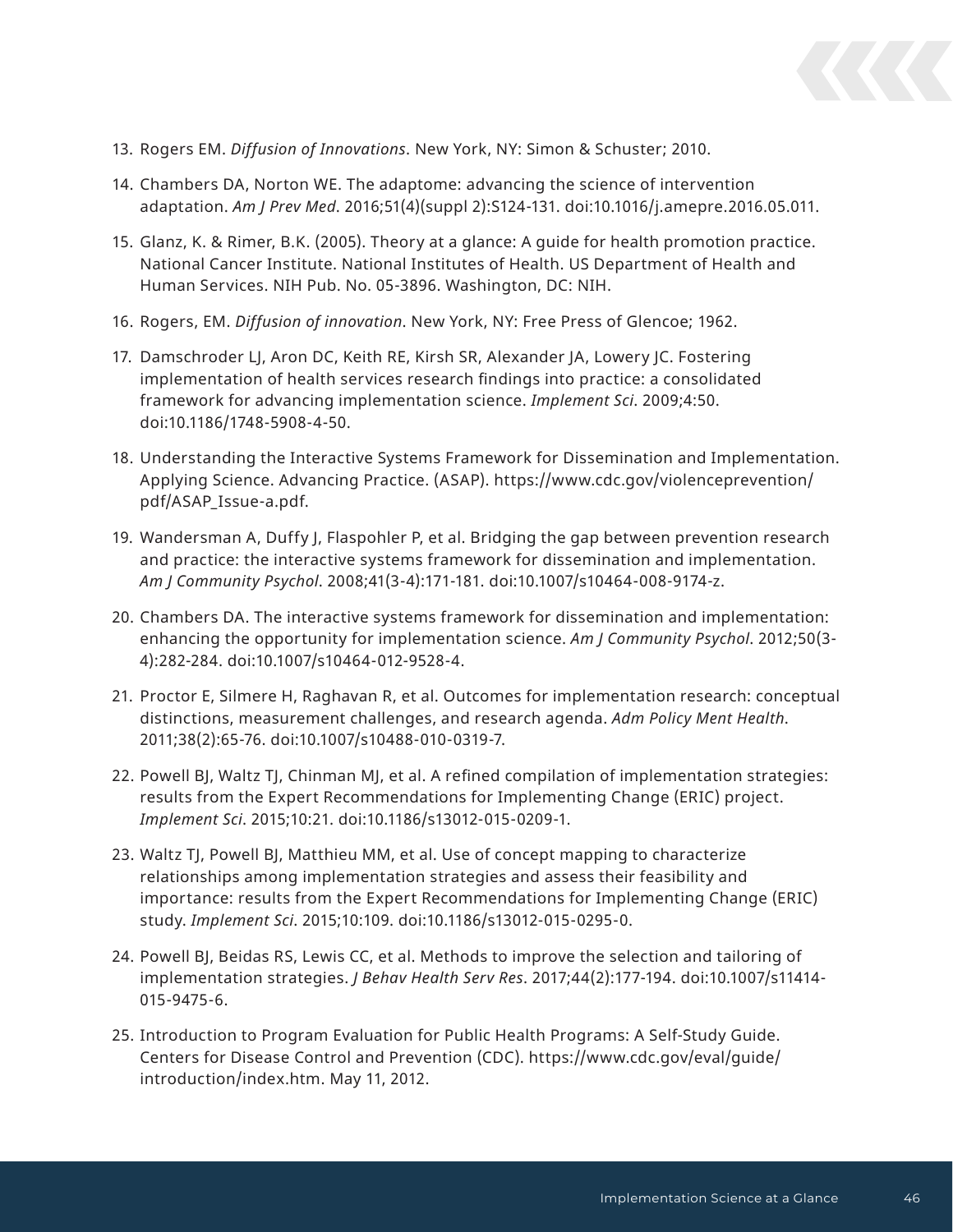

- 26. Proctor EK, Powell BJ, McMillen JC. Implementation strategies: recommendations for specifying and reporting. *Implement Sci. 2013;8:139.*
- 27. Tabak RG, Khoong EC, Chambers DA, Brownson RC. Bridging research and practice: models for dissemination and implementation research. *Am J Prev Med.* 2012;43(3):337-350. doi:10.1016/j.amepre.2012.05.024.
- 28. Petersen D, Taylor EF, Peikes D. *The Logic Model: The Foundation to Implement, Study, and Refine Patient-Centered Medical Home Models*. Rockville, MD: Agency for Healthcare Research and Quality; 2013.
- 29. Brownson RC, Colditz GA, Proctor EK, eds. *Dissemination and Implementation Research in Health: Translating Science to Practice*. Oxford; New York: Oxford University Press; 2018.
- 30. Evaluability Assessment Template. United Nations Office on Drugs and Crime. https:// www.unodc.org/documents/evaluation/Guidelines/Evaluability\_Assessment\_Template.pdf. January 26, 2012.
- 31. RE-AIM Resources and Tools. Reach Effectiveness Adoption Implementation Maintenance. [http://www.re-aim.org/resources-and-tools/.](http://www.re-aim.org/resources-and-tools/)
- 32. Glasgow RE, Klesges LM, Dzewaltowski DA, Estabrooks PA, Vogt TM. Evaluating the impact of health promotion programs: using the RE-AIM framework to form summary measures for decision making involving complex issues. *Health Educ Res*. 2006;21(5):688-694. doi: 10.1093/her/cyl081.
- 33. Five-Part Webcast on Economic Evaluation. Centers for Disease Control and Prevention (CDC). https://www.cdc.gov/dhdsp/evaluation\_resources/economic\_evaluation/index.htm. April 26, 2017.
- 34. Understand Sustainability. Program Sustainability Assessment Tool. https://www.sustaintool.org/understand/#fundingstability.
- 35. Scheirer MA, Dearing JW. An agenda for research on the sustainability of public health programs. *Am J Public Health*. 2011;101(11):2059-2067. doi:10.2105/AJPH.2011.300193.
- 36. Schell SF, Luke DA, Schooley MW, et al. Public health program capacity for sustainability: a new framework. *Implement Sci*. 2013;8:15. doi:10.1186/1748-5908-8-15.
- 37. Willis, Cameron D., et al. "Scaling up complex interventions: insights from a realist synthesis." Health Research Policy and Systems, vol. 14, no. 1, 2016. Academic OneFile, Accessed 19 Feb. 2019.
- 38. Simmons R, Fajans P, Ghiron L. Scaling up health service delivery: from pilot innovations to policies and programmes. Geneva, Switzerland: World Health Organization; 2007.
- 39. Worksheets for developing a scaling-up strategy. ExpandNet/World Health Organization. [http://www.expandnet.net/PDFs/ExpandNet-WHO%20Worksheets%20-%20July%202012.pdf.](http://www.expandnet.net/PDFs/ExpandNet-WHO%20Worksheets%20-%20July%202012.pdf)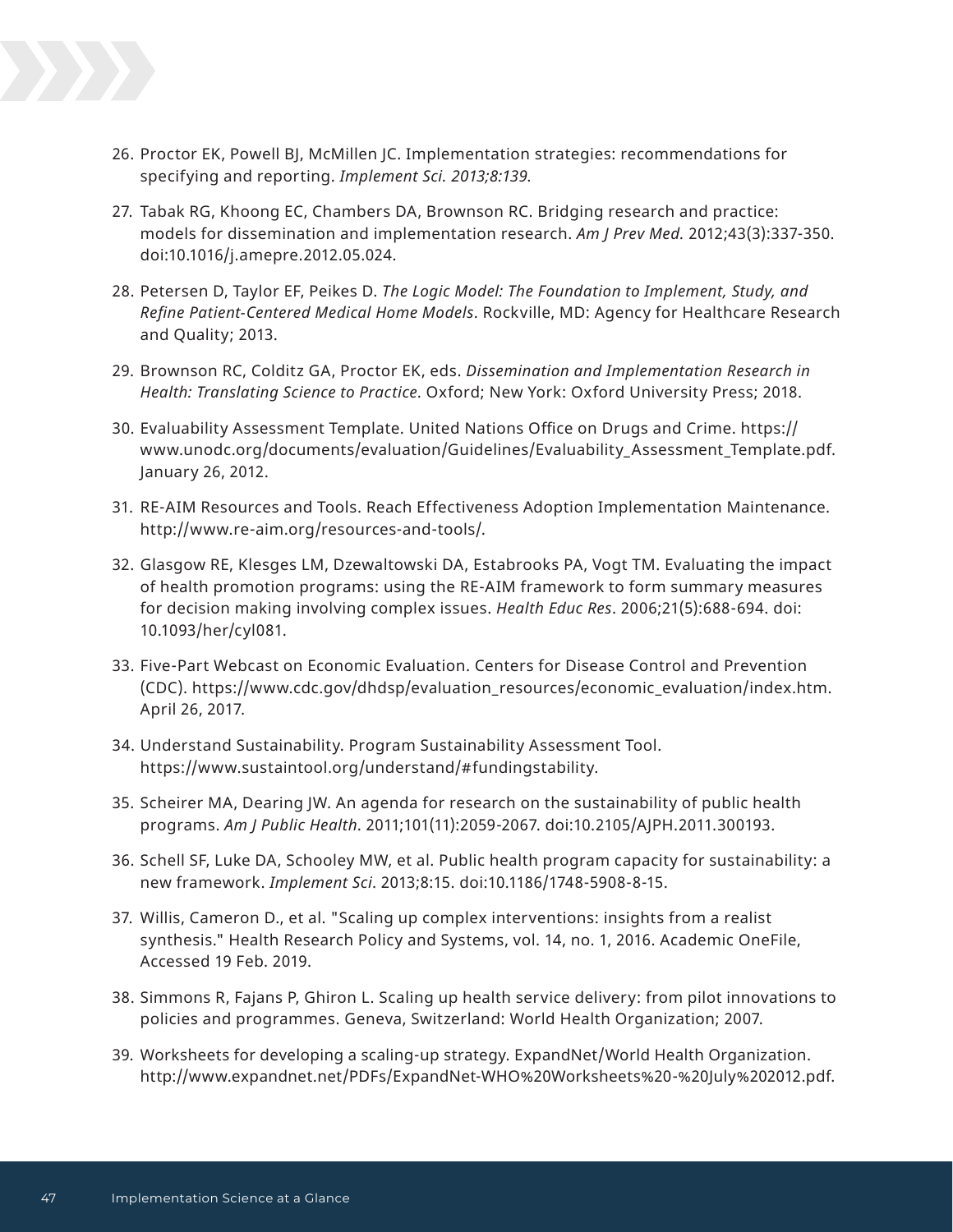

- 40. McKay VR, Morshed AB, Brownson RC, Proctor EK, Prusaczyk B. Letting go: conceptualizing intervention de-implementation in public health and social service settings. *Am J Community Psychol*. 2018;62(1-2):189-202. doi:10.1002/ajcp.12258.
- 41. Tailored Communication for Cervical Cancer Risk. National Cancer Institute (NCI). https:// rtips.cancer.gov/rtips/programDetails.do?programId=26767713. May 23, 2018.
- 42. Miller SM, Hui SK, Wen KY, et al. Tailored telephone counseling to improve adherence to follow-up regimens after an abnormal pap smear among minority, underserved women. *Patient Educ Couns*. 2013;93(3):488-495. doi:10.1016/j.pec.2013.08.008.
- 43. Heston AH, Schwartz AL, Justice-Gardiner H, Hohman KH. Addressing physical activity needs of survivors by developing a community-based exercise program: LIVESTRONG® at the YMCA. *Clin J Oncol Nurs*. 2015;19(2):213-217. doi:10.1188/15.CJON.213-217.
- 44. Irwin ML, Cartmel B, Harrigan M, et al. Effect of the LIVESTRONG at the YMCA exercise program on physical activity, fitness, quality of life, and fatigue in cancer survivors. *Cancer.* 2017;123(7):1249-1258. doi:10.1002/cncr.30456.
- 45. Program goals and competencies. *Community Health Scholars website*. [http://www.kellogghealthscholars.org/about/community.php#competencies.](http://www.kellogghealthscholars.org/about/community.php#competencies)
- 46. What are constructs? *National Cancer Institute: Division of Cancer Control & Population Sciences*. [https://cancercontrol.cancer.gov/brp/research/constructs/what-are-constructs.html.](https://cancercontrol.cancer.gov/brp/research/constructs/what-are-constructs.html) April 28, 2008.
- 47. Norton WE, Kennedy AE, Chambers DA. Studying de-implementation in health: an analysis of funded research grants. *Implement Sci*. 2017;12(1):144. doi:10.1186/s13012-017-0655-z.
- 48. *Dissemination and implementation research in health*. National Institutes of Health website 2017; [https://grants.nih.gov/grants/guide/pa-files/PAR-18-007.html.](https://grants.nih.gov/grants/guide/pa-files/PAR-18-007.html)
- 49. Powell BJ, McMillen JC, Proctor EK, et al. A compilation of strategies for implementing clinical innovations in health and mental health. *Med Care Res Rev*. 2012;69(2):123-157. doi:10.1186/1748-5908-8-139.
- 50. Proctor EK, Landsverk J, Aarons G, Chambers D, Glisson C, Mittman B. Implementation research in mental health services: an emerging science with conceptual, methodological, and training challenges. *Adm Policy Ment Health*. 2009;36(1):24-34. doi:10.1007/s10488-008- 0197-4.